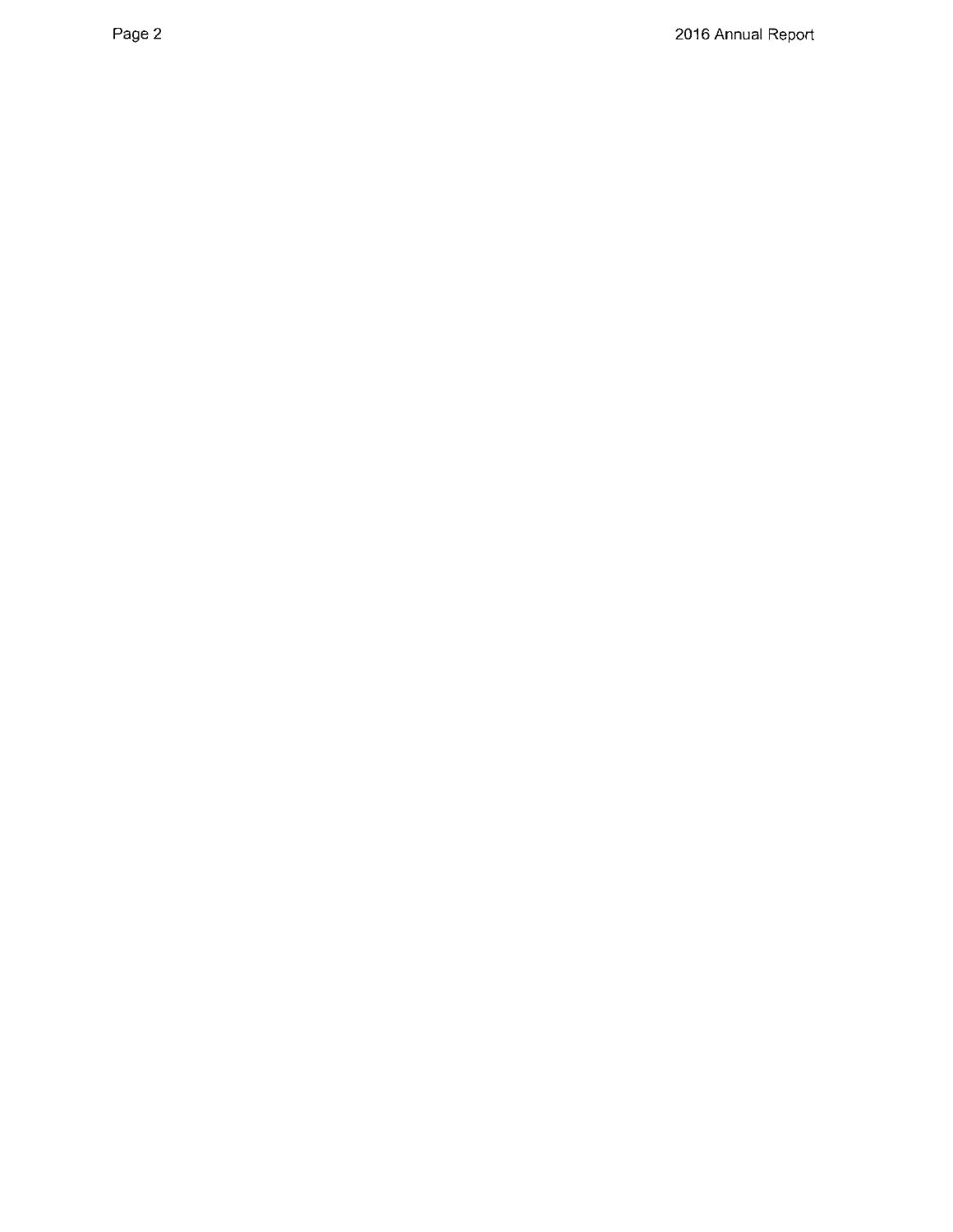# **TRUSTEES AND OFFICERS**



From left, Treasurer Wayne Brockway, Assistant Superintendent Scott Minor, Trustee Richard Littlefield (Ogunquit), Trustee Jim Burrows (Kennebunkport), Trustee Tom Oliver (Wells), Trustee Bob Emmons (Kennebunk) and Superintendent Norm Labbe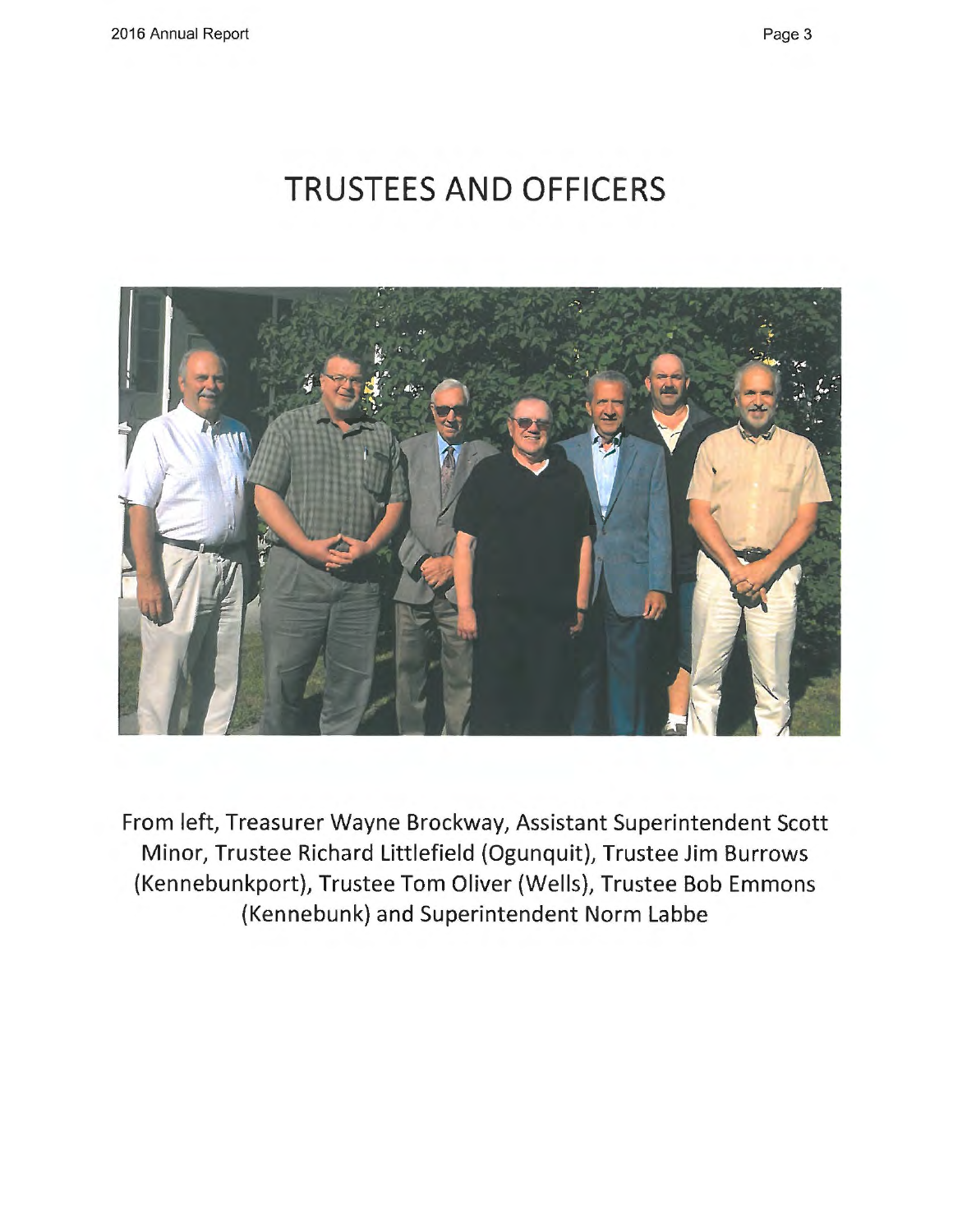### **2016 REPORT OF THE KENNEBUNK, KENNEBUNKPORT AND WELLS WATER DISTRICT**

The Kennebunk, Kennebunkport and Wells Water District is a quasi-municipal public water utility that was established in 1921 by an act of the Maine State Legislature. The District serves an area that encompasses the Towns of Kennebunk, Kennebunkport, Wells, Ogunquit, Arundel and small portions of Biddeford and York. The area includes a population which varies seasonally from about 30,000 to over 100,000. It is directed by a four-member Board of Trustees, one elected from each of the towns of Kennebunk, Kennebunkport, Wells and Ogunquit.

2016 was a very healthy, record-breaking year for the District. Compared with 2015, which was also a record-breaking year, 2016 saw a 2.7% increase in water production and a 4.6% increase in total revenues. From a financial perspective, the District received a record \$7.18 million in total revenues, exceeding 2015 revenues by \$273,000 and exceeding its anticipated 2016 budget by \$470,000. All of this contributed to a projected (unaudited) net income for 2016 of approximately \$500,000, as compared to a net income of \$320,000 in 2015. Such net income fluctuations from year to year are normal, as certain periodic maintenance items such as water storage tank painting (which occurred in 2015) are charged off in the year they occur. Overall, the primary drivers for the record water production and revenues are related to drier than average weather and long term customer growth, as follows.

Precipitation during 2016, as measured at our Branch Brook Filtration Plant, was the second lowest since the 2003 drought (the lowest was in 2015). This year's dry weather, combined with a relatively stable local economy, resulted in record annual water production of 1.125 billion gallons, edging out the prior record of 1.095 billion gallons set in 2015. This compares to 1.053 billion gallons in 2014 and 1.073 billion gallons for 2013. The District's recentlydeveloped high quality groundwater sources were once again instrumental in helping the District meet customer water demands without the need for purchasing additional water from neighboring utilities. These groundwater sources produced 531 million gallons (47%) of all of the District's water production for 2016.

From a customer growth perspective, it appears the economy has returned to pre-recession levels, with 166 customers added in 2016. This compares with 143 in 2015 and 138 in 2014, resulting in a customer growth rate of about 1.2%. The District's customer base now stands at 13661.

This was the sixth year in a row that the District has been successful in being awarded a lowinterest SRF (State Revolving Loan Fund) financing package. Since 2008, through SRF financing, the District has installed \$8.4 million of infrastructure to date at a total bonded cost of \$8.9 million, at an average bond interest rate of only 0.86%.

During 2016 the District once again qualified for renewal of the Maine Department of Labor's SHAPE award (Safety and Health Award for Public Employers). This award is given to a select few of Maine's public employers that provide a safe workplace for its employees in an exemplary manner. The award is only given after an exhaustive field inspection and review of policies, programs, training, work practices and work history. On a related note, the District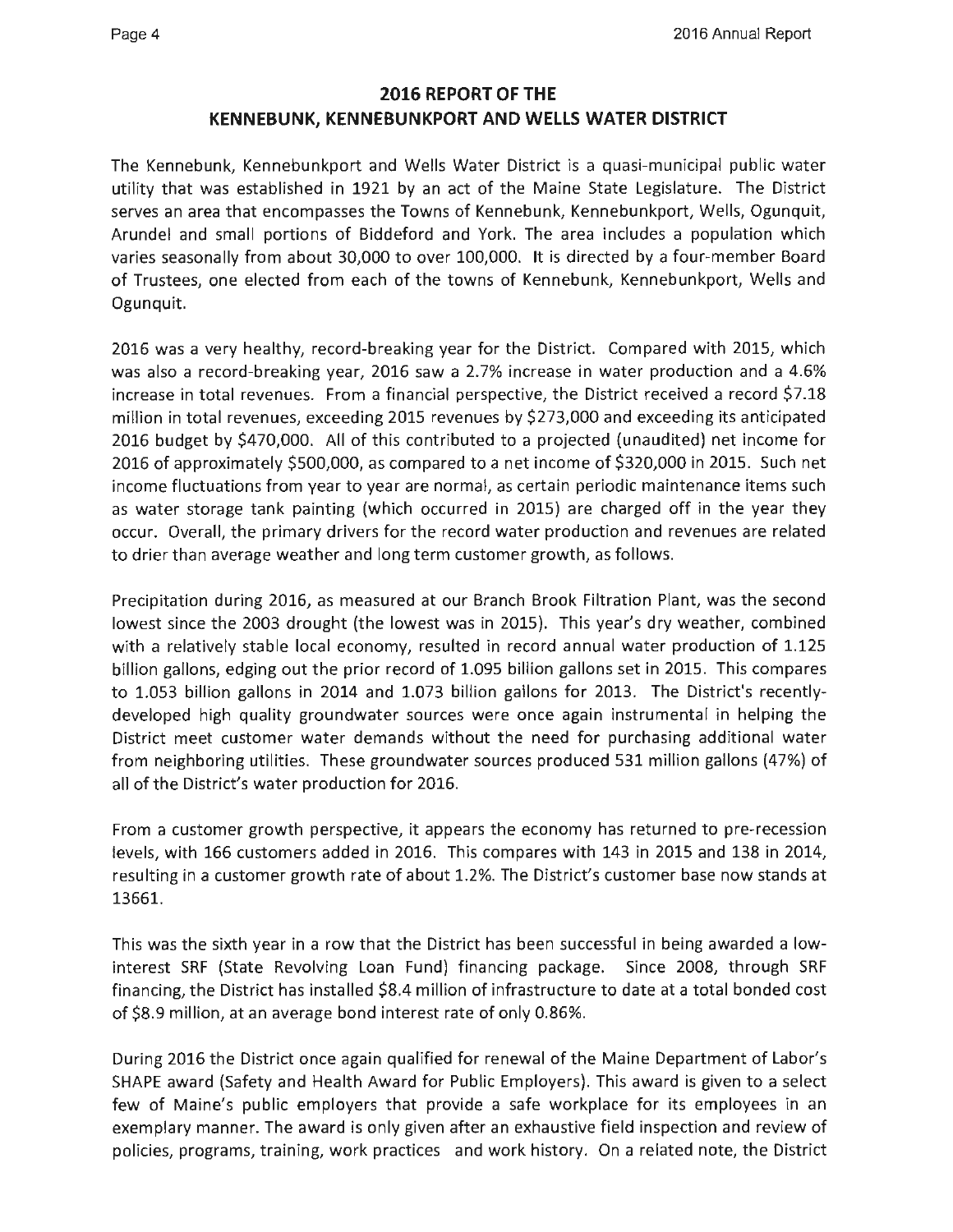has achieved the lowest ever "experience modification factor" that its workmen's compensation insurance carrier has ever seen for a water utility. This factor, which measures the actual workmen's compensation claim history of an employer, directly affects the insurance premium paid by that employer. For the District, its modification factor of 0.61 will result in its 2017 workmen's compensation insurance premium being reduced to 61% of the "standard" amount. Being that the District performs much more construction-related work that a typical water utility, this low factor is a very significant statistic and indicative of the District's commitment to employee safety.

With all of the recent discussion relating to the poor condition of America's infrastructure, the District is pleased to report that for the past 30-plus years, it has averaged replacing about 0.9% of its distribution system per year. This falls squarely within the desired water industry "gold standard" of 1% per year, based upon an expected 100-year usable life for water mains. Very few other water utilities have maintained such an aggressive (yet appropriate) water main replacement schedule. The District has accomplished this task while keeping its water rates below that of the average of Maine's water utilities. On a related note, despite maintaining this aggressive infrastructure replacement program, the District has a relatively low cost of debt service, which currently stands at 12.4% of revenues. In other words, only about 1/8 (one eighth) of each revenue dollar goes toward the payment on debt service (principal and interest). From a water utility perspective, this is extremely low, as water utilities are very capital intensive and usually carry a disproportionately large amount of debt as compared to other businesses.

The following is a partial list of distribution projects funded and installed by District personnel during 2016. These projects typically relate to our goal of coordination with State and Town roadway projects, optimizing water quality, enhancing fire suppression capabilities and improving system reliability by replacing outdated and substandard facilities with an eye toward accommodating anticipated growth.

- Mile Stretch Road, Biddeford: Replaced 991 feet of old 10-inch cast iron (Cl) main with 12-inch PVC main. (In conjunction with a City of Biddeford road rebuilding and drainage project and for system reliability.)
- Ocean Avenue, Biddeford: Replaced 369 feet of old 6-inch cast iron (CI) main with 8-inch PVC main. (In conjunction with a City of Biddeford road rebuilding and drainage project and for system reliability.
- Ocean Avenue, Kennebunkport: Replaced 532 feet of old 8-inch Cl main with 12-inch ductile iron (DI) main. (In conjunction with a Town of Kennebunkport drainage and repaving project and for system reliability.)
- Beach Avenue, Kennebunk: Replaced 1,137 feet of old 6-inch Cl main with 12-inch PVC main. (For water quality, quantity and system reliability.).
- Grove Street, Kennebunk: Replaced 1,174 feet of old 4-inch and 6-inch Cl main with 8 inch PVC main and 2-inch polyethylene (PE) main. (In conjunction with a Kennebunk Sewer District replacement project and for water quality, quantity and system reliability.)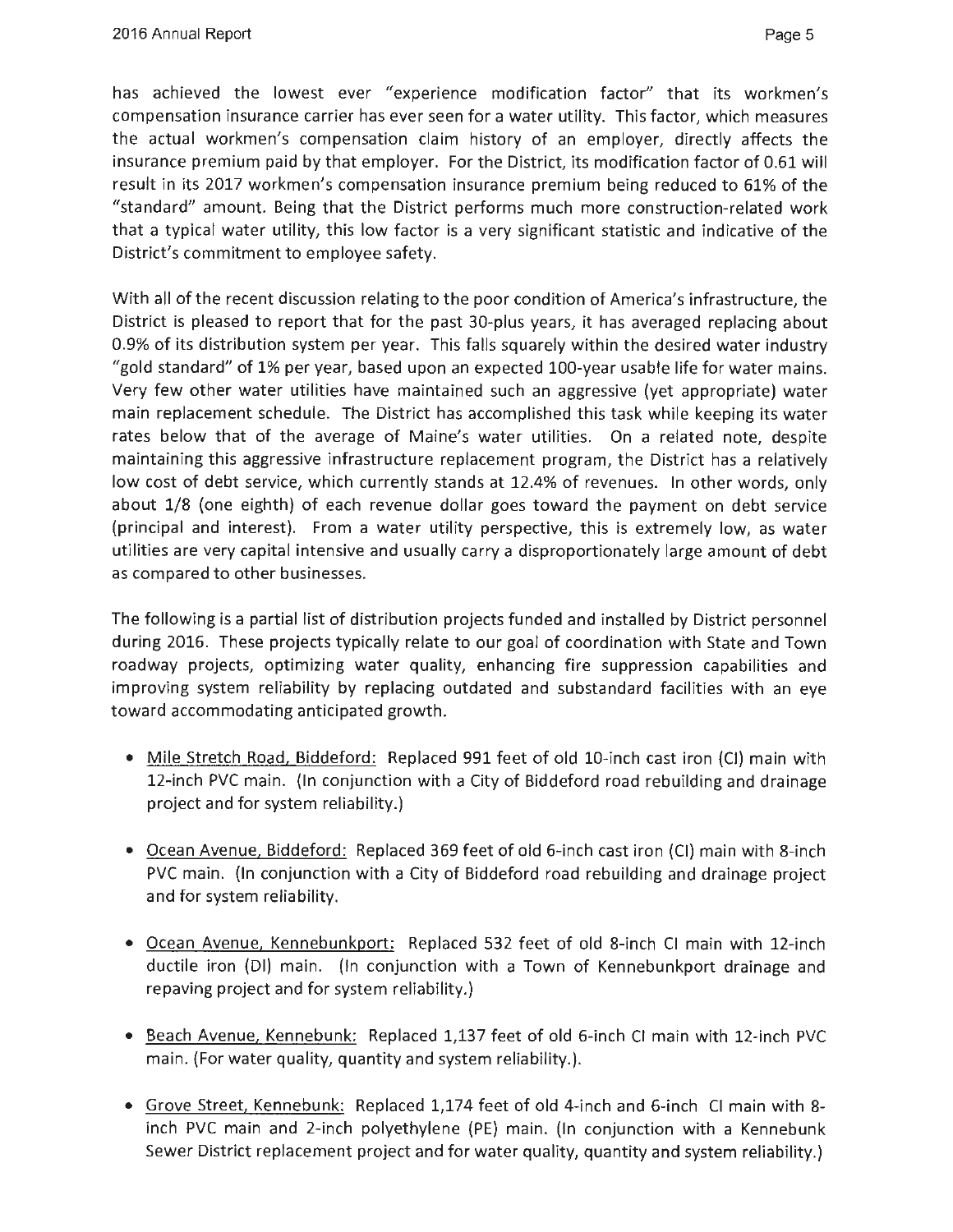- Shore Road, Ogunquit: Replaced 1,230 feet of old 10-inch CI main with 12-inch DI main. (In conjunction with an Ogunquit Sewer District project and for system reliability).
- Deane's Wharf Lane, Kennebunk: Replaced 325 feet of obsolete 6-inch cement main with 8-inch PVC main and 2-inch polyethylene (PE) main. {Installed by Kennebunk Sewer District's contractor, in conjunction with a Sewer District replacement project.)
- Founder's Drive and Jefferson Way, Arundel: Oversized 350 feet of developer-installed main to 16-inch DI main. (To facilitate the connection to a future water storage facility on an adjacent District-owned lot.)

In addition to the above projects, individuals and developers funded several water main extensions totaling over 14,000 feet in length, as compared to approximately 6,000 feet installed in 2015.

Drinking water quality remains a top priority. We are pleased to report that in addition to making significant water quality improvements with our unique blending of groundwater and surface water, all State and Federal water quality standards were met during 2016. By maintaining a dedicated, well-trained staff and continually upgrading our process equipment and control systems, we continually assure the highest degree of reliability in the quality of drinking water for our customers.

On November 9, 2016 the Water District ceased adding fluoride to its water supply. This was the result of a successful customer-driven and District-supported local referendum to end the practice. The District is the largest water utility in the region to take a stand against adding fluoride to its customers' drinking water and applauds the decisive (66% to 34%) outcome of the fluoride referendum.

District customers and all other interested parties are welcome to contact us at our business office at 92 Main Street in Kennebunk or visit our website at www.kkw.org, like us on Facebook {facebook.com/kkwwaterdist) and follow us on Twitter {@kkwwaterdist). Electronic bill notifications, reminders, as well as online payment options are all available and tailored to suit our customers' needs. Current and past issues of the District's popular semi-annual newsletter *What's on Tap* are also on our website. As always, we welcome your input, as the District's mission is *to provide the best quality of water and customer service at the lowest reasonable cost.* 

The Trustees of the District appreciate the continuing effort and dedication of their employees, as well as the support and cooperation of their customers, area contractors and State and local municipal officials.

Respectfully submitted,

Richard H. Littlefield, President James E. Burrows, Vice President Thomas P. Oliver, Trustee Robert A. Emmons, Trustee

Normand R. Labbe, P.E., Superintendent Scott J. Minor, P.E., Asst. Superintendent Wayne A. Brockway, MBA, Treasurer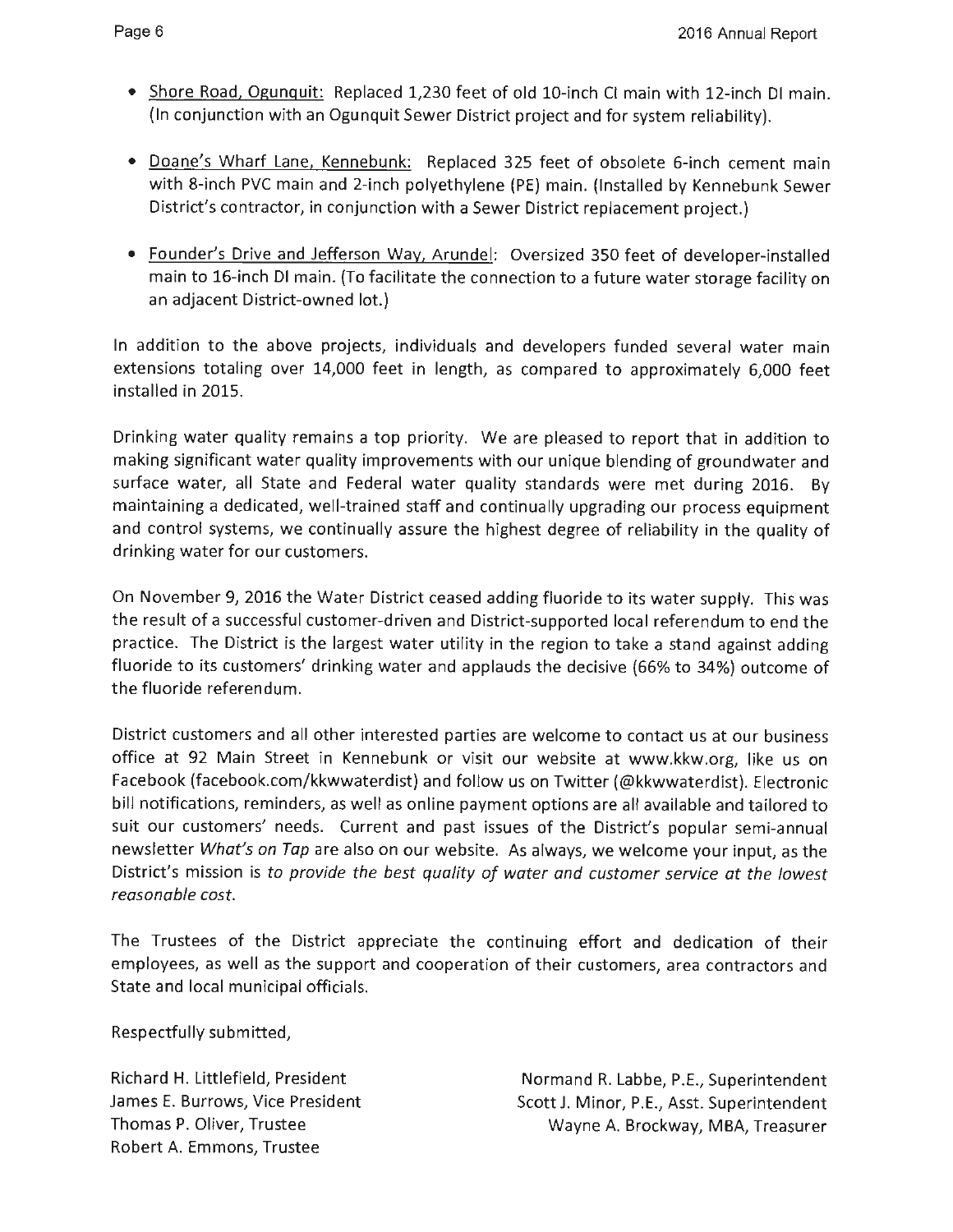### **Kennebunk, Kennebunkport, and Wells Water District**

Annual Financial Reports



As Of and For the Years Ended December 31, 2016 and 2015



Communication• - Trust • Commitment

Page 7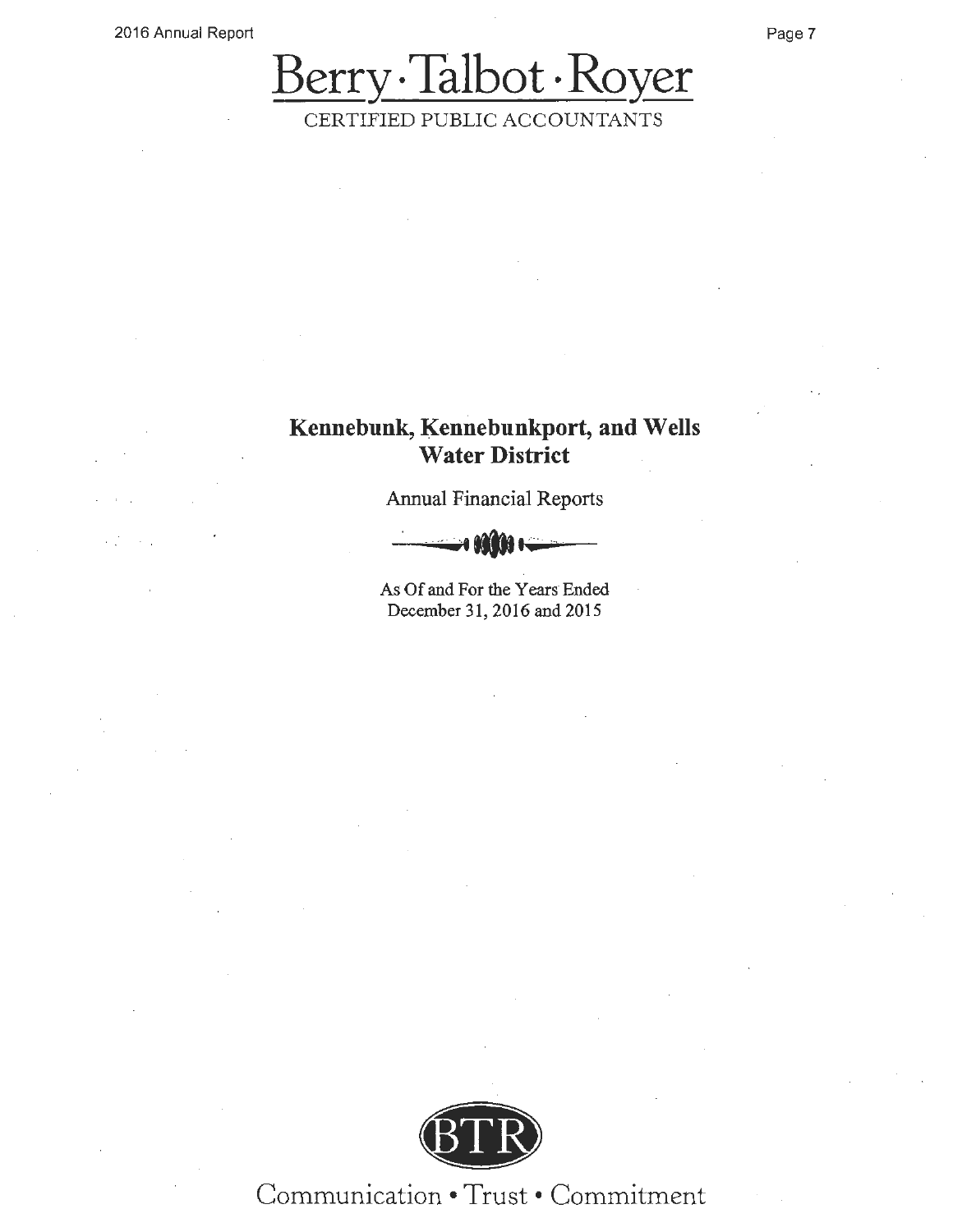### **TABLE OF CONTENTS**

### **BASIC FINANCIAL STATEMENTS**

| Statement 1 |  |
|-------------|--|
| Statement 2 |  |
| Statement 3 |  |
| Statement 4 |  |
| Statement 5 |  |
|             |  |

### **REQUIRED SUPPLEMENTARY INFORMATION**

| Schedule 1               | Schedule of the District's Proportionate Share of the Net Pension Liability |  |
|--------------------------|-----------------------------------------------------------------------------|--|
| Schedule 2               | Schedule of the District's Employer Contributions - MainePERS PLD           |  |
| Schedule 3<br>Schedule 4 | Schedule of Employer Contributions - Post-retirement Medical Plan 44        |  |

### **OTHER SUPPLEMENTARY INFORMATION**

| Schedule 5 |  |
|------------|--|
| Schedule 6 |  |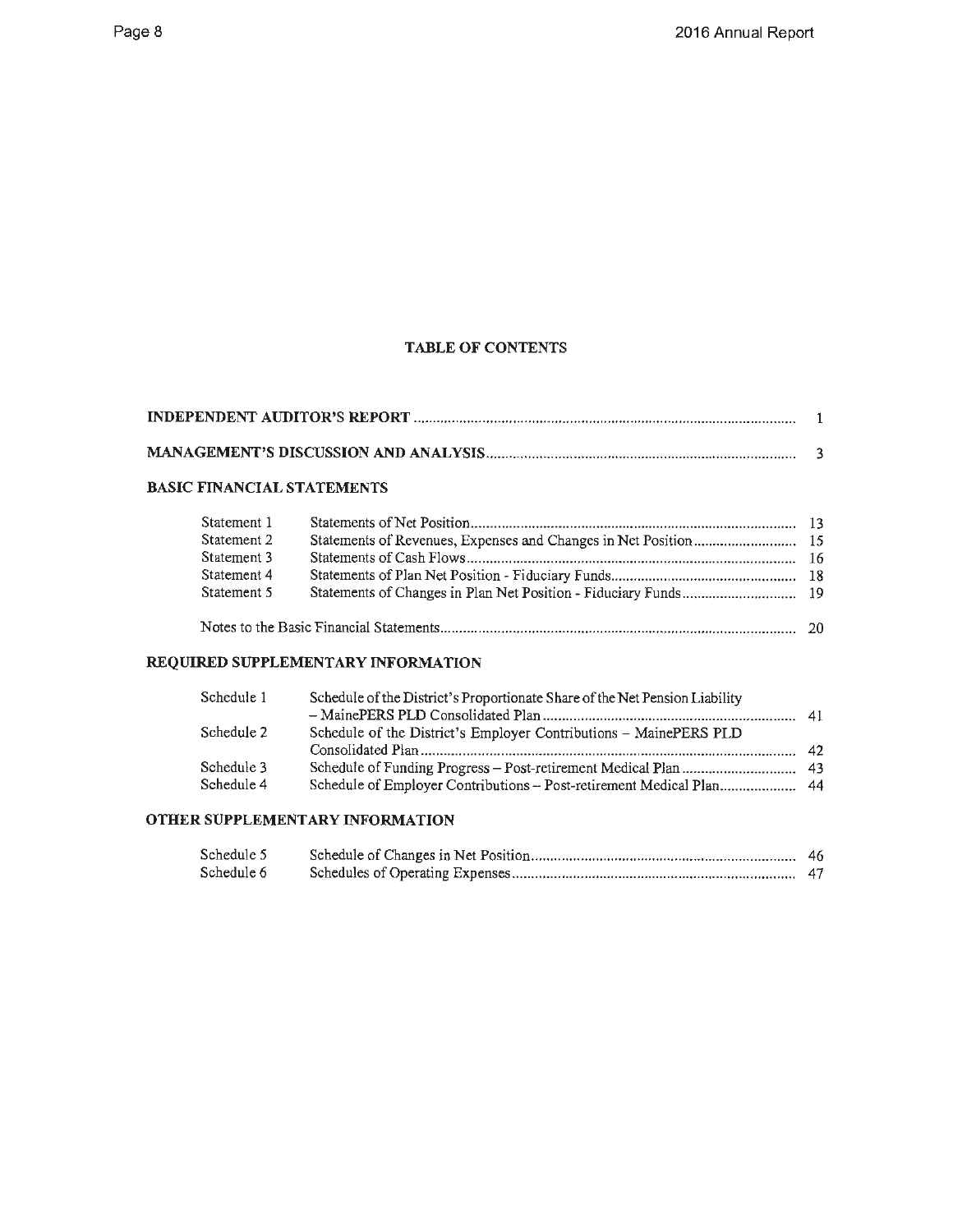



### **INDEPENDENT AUDITOR'S REPORT**

To the Board of Trustees Kennebunk, Kennebunkport, and Wells Water District

We have audited the accompanying financial statements of the business-type activities and the aggregate remaining fund information of Kennebunk, Kennebunkport, and Wells Water District as of and for the years ended December 31, 2016 and 2015, and the related notes to the financial statements, which collectively comprise the District's basic financial statements as listed in the table of contents.

#### **Management's Responsibility for the Financial Statements**

Management is responsible for the preparation and fair presentation of these financial statements in accordance with accounting principles generally accepted in the United States of America; this includes the design, implementation, and maintenance of internal control relevant to the preparation and fair presentation of financial statements that are free from material misstatement, whether due to fraud or error.

#### **Auditor's Responsibility**

Our responsibility is to express an opinion on these financial statements based on our audits. We conducted our audits in accordance with auditing standards generally accepted in the United States of America. Those standards require that we plan and perrorm the audit to obtain reasonable assurance about whether the basic financial statements are free from material misstatement.

An audit involves perrorming procedures to obtain audit evidence about the amounts and disclosures in the financial statements. The procedures selected depend on the auditor's judgment, including the assessment of the risks of material misstatement of the financial statements, whether due to fraud or error. In making those risk assessments, the auditor considers internal control relevant to the entity's preparation and fair presentation of the financial statements in order to design audit procedures that are appropriate in the circumstances, but not for the purpose of expressing an opinion on the effectiveness of the entity's internal control. Accordingly, we express no such opinion. An audit also includes evaluating the appropriateness of accounting policies used and the reasonableness of significant accounting estimates made by management, as well as evaluating the overall presentation of the financial statements.

We believe that the audit evidence we have obtained is sufficient and appropriate to provide a basis for our audit opinions.

### **Opinion**

In our opinion, the financial statements referred to above present fairly, in all material respects, the respective financial position of business-type activities and the aggregate remaining fund information of Kennebunk, Kennebunkport, and Wells Water District as of December 31, 2016 and 2015, and the respective changes in financial position and cash flows thereof for the years then ended in conformity with accounting principles generally accepted in the United States of America.

 $\,$  I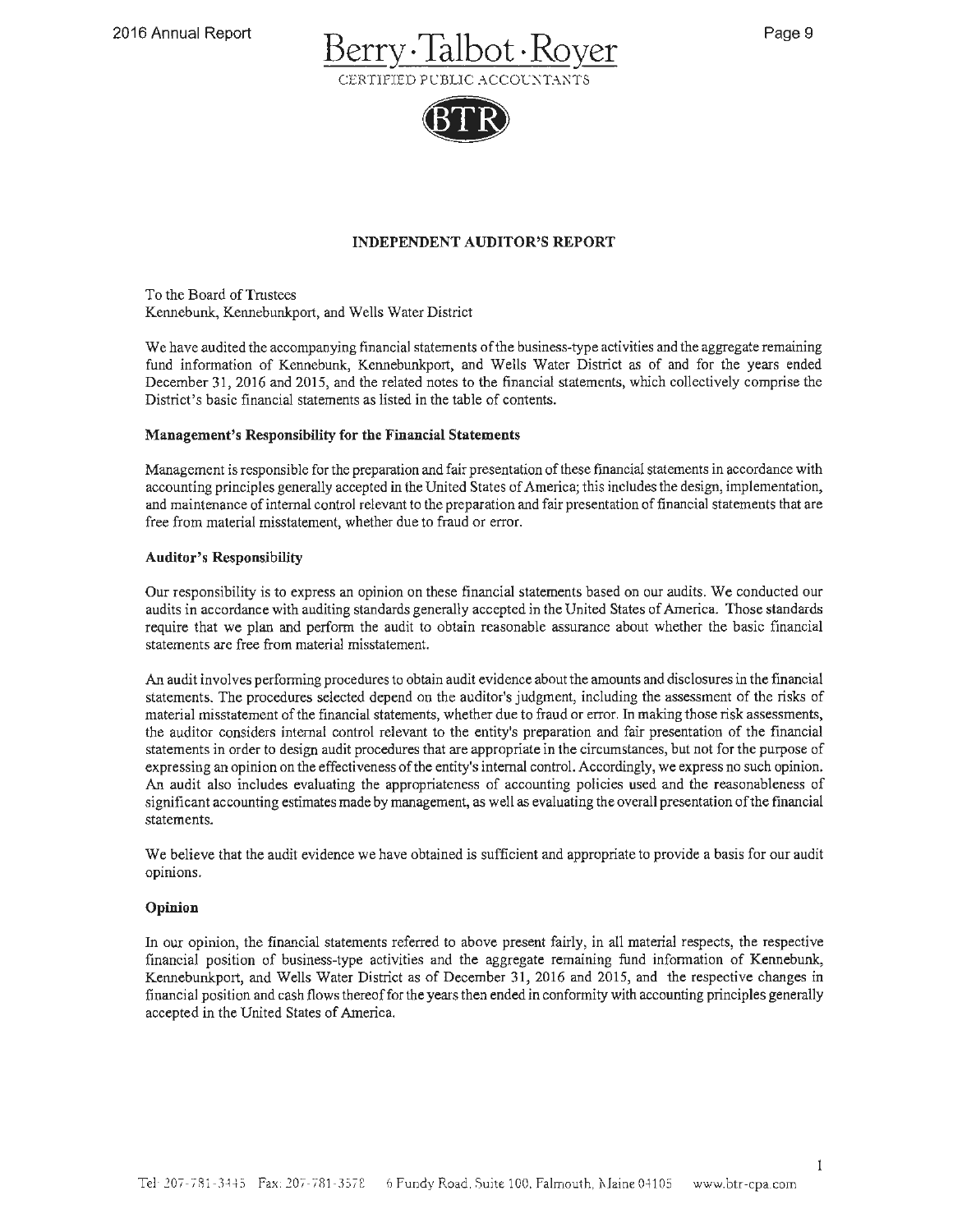### **Other Matters**

### *Required Supplementary Information*

Accounting principles generally accepted in the United States of America require that the management's discussion and analysis on pages  $3 - 11$  and Schedules 1 through 4 be presented to supplement the basic financial statements. Such information, although not a part of the basic financial statements, is required by the Governmental Accounting Standards Board, who considers it to be an essential part of financial reporting for placing the basic financial statements in an appropriate operational, economic, or historical context. We have applied certain limited procedures to the required supplementary information in accordance with auditing standards generally accepted in the United States of America, which consisted of inquiries of management about the methods of preparing the information and comparing the information for consistency with management's responses to our inquiries, the basic financial statements, and other knowledge we obtained during our audit of the basic financial statements. We do not express an opinion or provide any assurance on the information because the limited procedures do not provide us with sufficient evidence to express an opinion or provide any assurance.

### *Other Supplementary Information*

Our audits were conducted for the purpose of forming an opinion on the financial statements that collectively comprise the District's basic financial statements. Schedules 5 and 6 are presented for purposes of additional analysis and are not a required part of the financial statements.

Schedules 5 and 6 are the responsibility of management and were derived from and relate directly to the underlying accounting and other records used to prepare the financial statements. Such information has been subjected to the auditing procedures applied in the audit of the basic financial statements and certain additional procedures, including comparing and reconciling such information directly to the underlying accounting and other records used to prepare the financial statements or to the financial statements themselves, and other additional procedures in accordance with auditing standards generally accepted in the United States of America. In our opinion, the information is fairly stated in all material respects in relation to the financial statements as a whole.

Berry Talbot Royes

April 18, 2017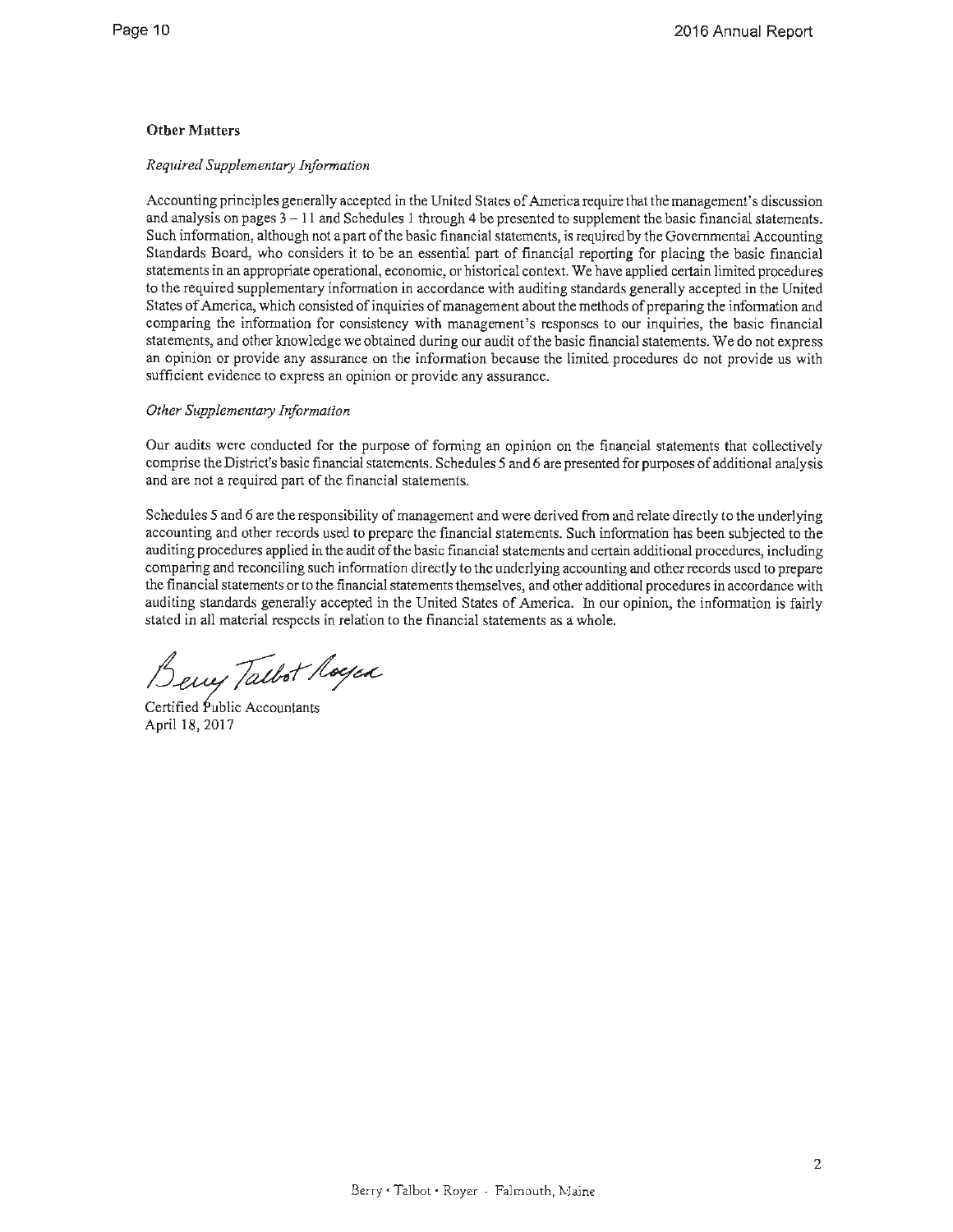Normand R. Labbe, Superintendent Scott J. Minor, Assistant Superintendent Wayne A. Brockway, Treasurer

# **Kennebunk, Kennebunkport and Wells Water District**

P.O. Box 88, 92 Main Street Kennebunk, Maine 04043

Phone 207-985-3385 Fax 207-985-3102 www.kkw.org

### **Kennebunk, Kennebunkport and Wells Water District Management's Discussion and Analysis**

**Year Ended December 31, 2016** 

### **Introduction of the Financial Statements**

The District was established in 1921 as a quasi-municipal water utility district organized by a special act of the Maine State Legislature to provide and maintain a water treatment and distribution system for the inhabitants of the District. The District serves the Towns of Kennebunk, Kennebunkport, Wells, Ogunquit and portions of Arundel, York and Biddeford. The District is governed by a four member Board of Trustees, one elected from each of the Towns of Kennebunk, Kennebunkport, Wells and Ogunquit. The District is regulated by the Maine Public Utilities Commission (MPUC).

The District uses a proprietary fund with two board designated funds. The District's fund is financed and operated in a manner similar to private businesses. The two board designated funds are the water supply protection fund and the system development fund. The District also has a Fiduciary Trust for its Post-Employment Benefits which is managed in accordance with GASB guidelines.

This Management's Discussion and Analysis (MD&A) serves as an introduction to the audited basic financial statements and notes. The MD&A is the District management's analysis of its financial condition and performance. It is presented to give the reader more insight on the District's finances.

The District's basic financial statements include:

- Statement of Net Position
- Statement of Revenues, Expenses and Changes in Net Position
- Statement of Cash Flows
- Statement of Plan Net Position Fiduciary Funds
- Statement of Changes in Plan Net Position Fiduciary Funds
- Notes to Financial Statements

In addition to the basic financial statements, the District also presents required supplementary information (RSI) which includes this MD&A along with the schedules relating to the District's pension plan and other post-employment benefit medical plan.

And, finally, the District presents other supplementary information (OSI) in the Schedule of Changes in Net Position and Schedule of Operating Expenses. These are not required and are not part of the District's basic financial statements, but are presented for the purpose of additional analysis.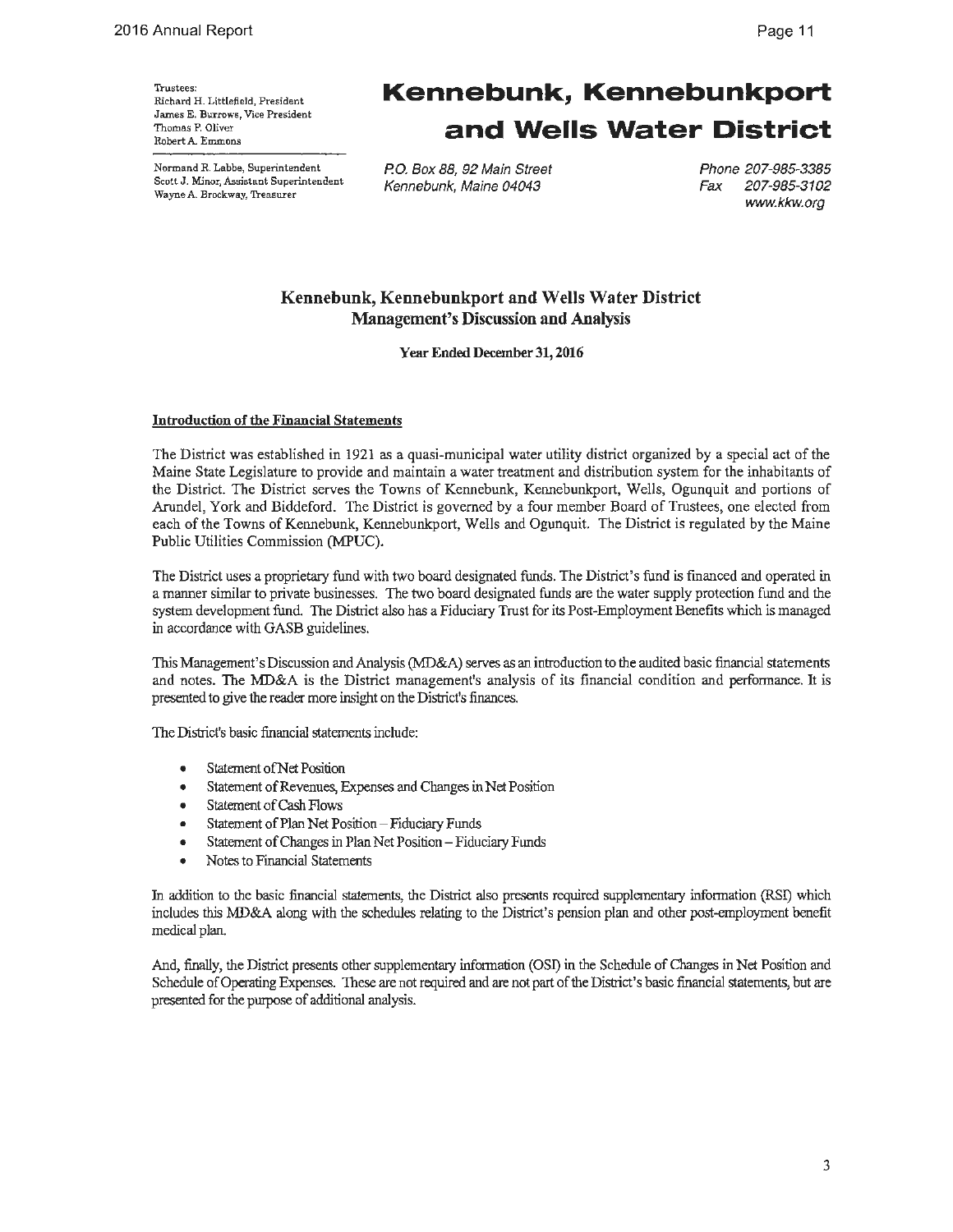### **Kennebunk, Kennebunkport, and Wells Water District**

Management's Discussion and Analysis December 31, 2016 and 2015

### **Comnarison of Financial Statements for Current and Prior Years**

### **Condensed Statement of Net Position**

|                                  | 2016            | 2015            | S Variance      | % Variance |
|----------------------------------|-----------------|-----------------|-----------------|------------|
|                                  |                 |                 |                 |            |
| Current Assets                   | 2,147,775<br>S. | 2,375,151<br>S. | S<br>(227, 376) | $-9.6%$    |
| Special Funds                    | 622,156         | 481,926         | 140,230         | 29.1%      |
| Capital Assets                   | 47,672,531      | 45,614,078      | 2,058,453       | 4.5%       |
| Other Assets                     | 65,484          | 33,493          | 31,991          | 95.5%      |
| <b>Total Assets</b>              | 50,507,946      | 48,504,648      | 2,003,298       | 4.1%       |
| Deferred outflows of resources   | 1,455,125       | 824,410         | 630,715         | 76.5%      |
| Current Liabilities              | 1,711,768       | 2,876,631       | (1,164,863)     | $-40.5%$   |
| Long-term Debt                   | 7,276,014       | 6,517,141       | 758,873         | 11.6%      |
| Other Liabilities                | 4,323,866       | 3,154,437       | 1,169,429       | 37.1%      |
| <b>Total Liabilities</b>         | 13,311,648      | 12,548,209      | 763,439         | 6.1%       |
| Deferred inflows of resources    | 553,863         | 749,421         | (195, 558)      | $-26.1%$   |
| Net Investment in Capital Assets | 39,378,016      | 36,763,765      | 2,614,251       | 7.1%       |
| Unrestricted Net Position        | (1,280,456)     | (732,337)       | (548, 119)      | $-74.8%$   |
| Total Net Position               | \$38,097,560    | \$36,031,428    | 2,066,132       | 5.7%       |

### **Current Assets**

The decrease in current assets by \$227,376 is primarily due to a decrease in operating cash partially offset by an increase in accounts receivable.

### **Special Funds**

During 2016 Special Funds increased by a net amount of \$140,230. The fund's cash was increased during 2016 by \$270,250, appropriated by the Trustees based on 2015 revenues, and was decreased by \$132,000 for a \$100,000 watershed land mortgage payment and a \$32,000 conservation easement acquisition. The combined investment income in 2016 for all Special Funds was \$1,710 (compared to \$1,312 in 2015).

### **Capital Assets**

Capital assets grew by \$2,058,453 in 2016. That increase consisted of:

|                               | Additions     | Retirements | Net Change  |  |
|-------------------------------|---------------|-------------|-------------|--|
| Utility property              | \$3,250,482   | (118, 253)  | \$3,132,229 |  |
| Construction Work in Progress | 40,575        | (37, 451)   | 3.124       |  |
| Allowance for Depreciation    | (1, 195, 153) | 118,253     | (1,076,900) |  |
| Totals                        | \$2,095,904   | (37, 451)   | 2,058,453   |  |

The additions to utility property included \$1,987,184 of water mains. Utility Property retirements totaled \$1 18,253 during 2016; the largest amount was \$75,424 of general equipment.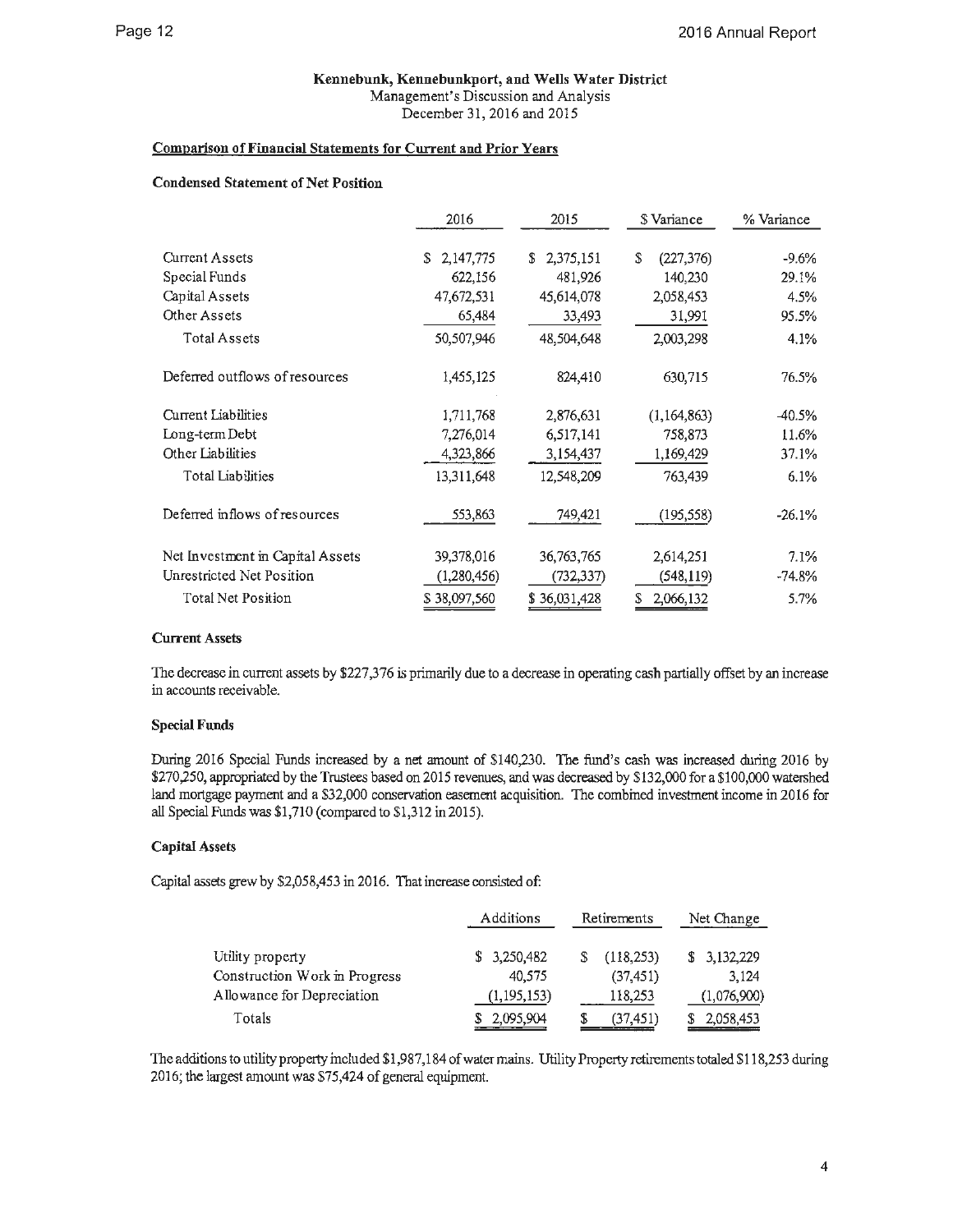### **Other Assets**

Other assets consist of non-utility property which is land (\$33,493) and 2016's balance includes prepayments made on groundwater recharge costs.

### **Deferred Outflows of Resources**

Deferred outflows relate entirely to the District's pension plan. The net increase in 2016 of \$630,715 is the result of changes in projections, assumptions, the difference between actual perfonnance and projected performance of earnings on pension plan investments. The pension plan is administered by MainePERS.

### **Current Liabilities**

Current liabilities decreased by a net amount of\$1,164,863 in 2016 primarily from net decreases in the outstanding line of credit.

### **Long-term Debt**

Long-term debt increased by a net amount of \$758,873 in 2016. The increase was largely due to a new bond issue totaling \$1,511,525, and off-set by debt repayments totaling \$768,580. The remaining difference represents the changes in the current portion oflong-term debt and payments on capital leases.

### **Other Liabilities**

The primary reason for the \$1,169,429 net increase in Other Liabilities was due to changes in the District's net pension liability, which is actuarially calculated and changes as result of varying inputs and estimations.

### **Deferred Inflows of Resources**

Deferred inflows relate entirely to the District's pension plan. The net decrease in 2016 of \$195,558 is the result of changes in projections, assumptions, the difference between actual performance and projected performance of earnings on pension plan investments. The pension plan is administered by MainePERS.

### **Total Net Position**

Overall, the District's Total Net Position increased by \$2,066,132 from 2015 to 2016. Most of the net position is in net investment in capital assets, leaving the District with a negative unrestricted net position of\$1,280,456.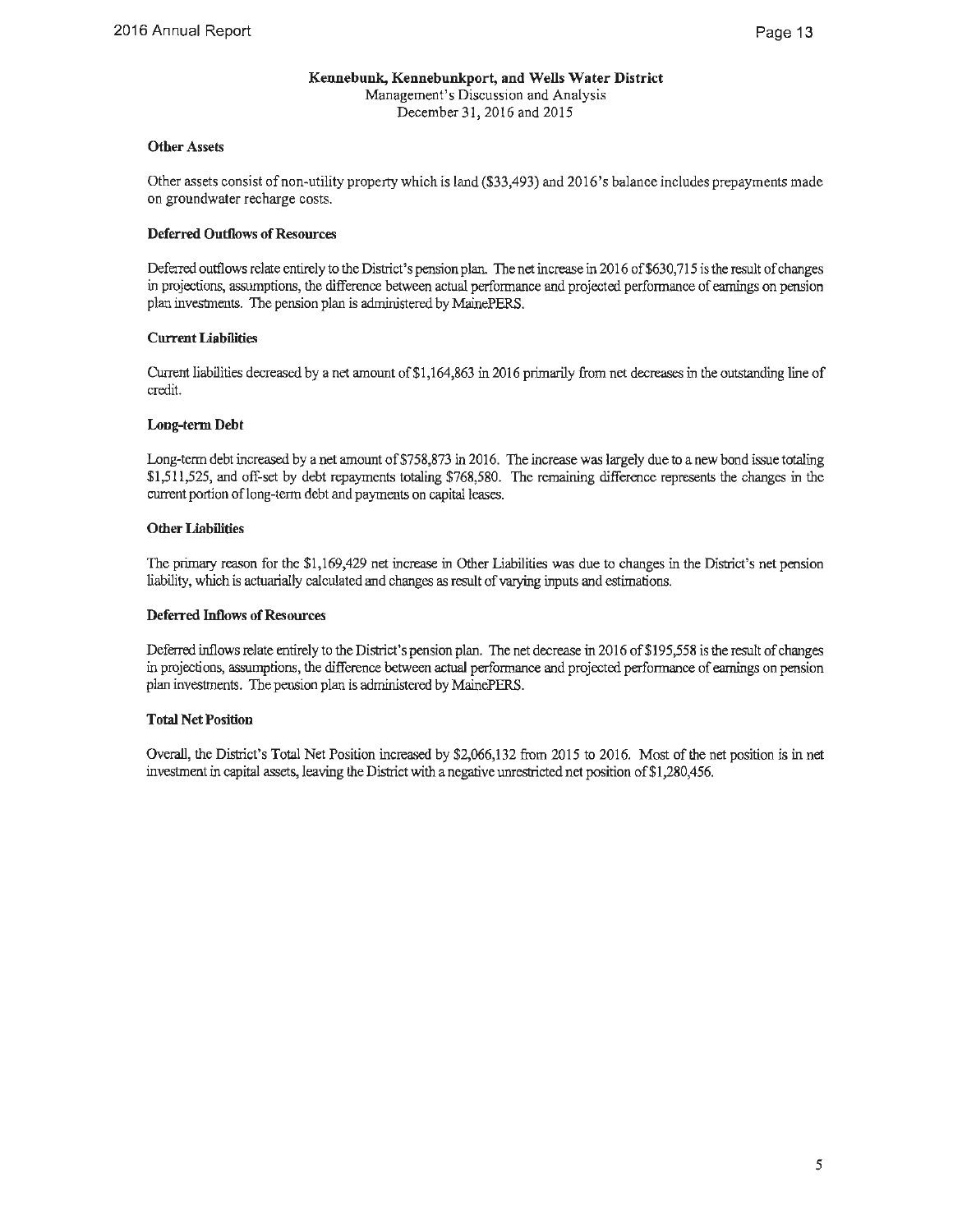### **Kennebunk, Kennebunkport, and Wells Water District**  Management's Discussion and Analysis

December 31, 2016 and 2015

### **Condensed Statement of Revenues, Expenses and Changes** in **Net Position**

|                          | 2016            | 2015         | \$ Variance   | % Variance |
|--------------------------|-----------------|--------------|---------------|------------|
| Operating Revenue        | 6,846,799<br>\$ | \$6,507,268  | \$<br>339,531 | 5.2%       |
| Depreciation Expense     | 1,195,153       | 1,110,528    | 84,625        | 7.6%       |
| Other Operating Expenses | 4,893,220       | 5,083,705    | (190,485)     | $-3.7%$    |
| Total Operating Expenses | 6,088,373       | 6,194,233    | (105, 860)    | $-1.7%$    |
| Operating Income         | 758,426         | 313,035      | 445,391       | 142.3%     |
| Net Non-operating Income | 170,861         | 187,510      | (16, 649)     | $-8.9\%$   |
| Contributions            | 1,136,845       | 182,307      | 954,538       | 523.6%     |
| Change in Net Position   | 2,066,132       | 682.852      | 1,383,280     | 202.6%     |
| Beginning Net Position   | 36,031,428      | 35,348,576   | 682,852       | 1.9%       |
| Ending Net Position      | \$38,097,560    | \$36,031,428 | 2,066,132     | 5.7%       |

### **Operating Revenue**

In 2016, metered water revenue accounted for 85.9% of total operating revenue, while public and private fire protection accounted for 12.7%.

Metered water revenue (\$5.89 million) - The District's Annual metered customers are billed quarterly. The billing includes a minimum charge (based on the size of their meter) for a minimum allowance of cubic feet of water and a charge for each additional hundred cubic feet of water used above the respective minimums. Its Seasonal customers are billed a minimum charge in the spring and billed again in the summer and/or in the fall if consumption exceeds the yearly minimum allowance based upon a separate seasonal rate schedule. Metered water rates are regulated by the MPUC. During 2016, metered water revenue increased by 5 .5% (\$305,167) due to another record year for pumpage, which resulted in a 4.6% increase in billed consumption.

Public and private fire protection (\$0.87 million) -This revenue includes charges to local municipalities for hydrants (public fire) and private/non-municipal organizations for ready to use water capacity for both hydrants and sprinkler systems. Fire protection charges are also regulated by the MPUC. Public and Private Fire Protection Revenue for 2016 increased by 1.7% from 2015.

### **Depreciation Expense**

Depreciation expense increased from \$1,110,528 in 2015 to \$1,195,153 in 2016, an increase of 7.6%. This increase can be attributed to the general growth in capital assets during 2016.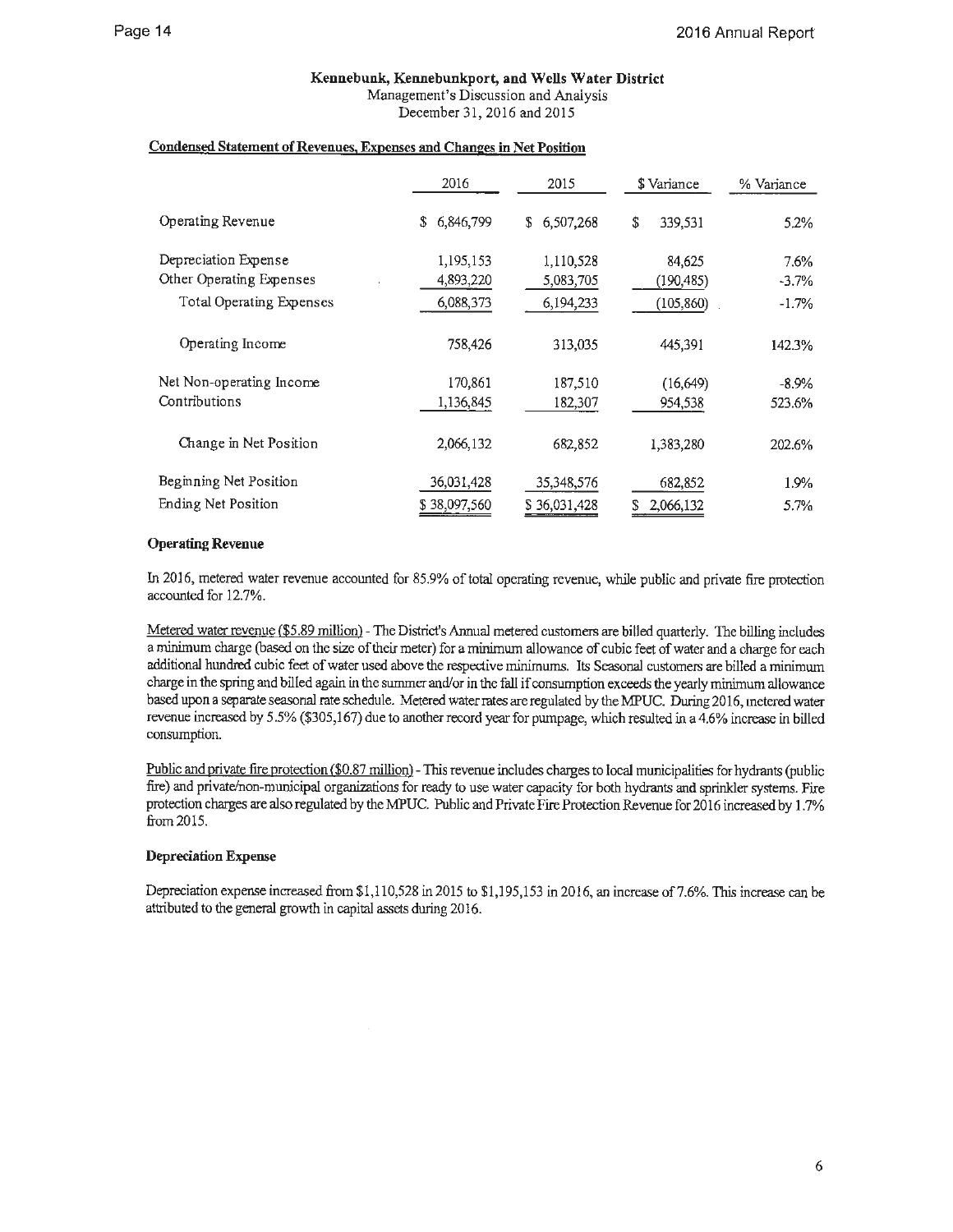### **Kennebunk, Kennebunkport, and Wells Water District**  Management's Discussion and Analysis

December 31, 2016 and 2015

### **Other Operating Expenses**

Non-depreciation operating expense decreased by \$190,485 between 2015 and 2016, more than that of which occurred in the contracted services and equipment rentals categories. Other categories had off-setting increases and decreases, as detailed below.

|                                         | 2016      |    | 2015      |    | \$ Variance | % Variance |
|-----------------------------------------|-----------|----|-----------|----|-------------|------------|
| Salaries/wages                          | 1,910,944 | S. | 1,876,178 | \$ | 34,766      | 1.9%       |
| Employee benefits                       | 1,792,541 |    | 1,702,368 |    | 90.173      | 5.3%       |
| Purchased water, power & chemicals      | 447,321   |    | 492,181   |    | (44, 860)   | $-9.1\%$   |
| Operational & maintenance supplies      | 274,034   |    | 298,243   |    | (24, 209)   | $-8.1\%$   |
| Legal and audit fees                    | 27,879    |    | 25.742    |    | 2.137       | 8.3%       |
| Contracted services & equipment rentals | 378,723   |    | 580,080   |    | (201, 357)  | -34.7%     |
| Vehicle maintenance                     | (64.097)  |    | (16,906)  |    | (47, 191)   | 279.1%     |
| Bad debt expense                        | 1,507     |    | 1.334     |    | 173         | 13.0%      |
| Insurance                               | 90,674    |    | 92,136    |    | (1, 462)    | $-1.6%$    |
| Miscellaneous expenses                  | 33,694    |    | 32,349    |    | 1,345       | $4.2\%$    |
| Totals                                  | 4,893,220 |    | 5,083,705 | S  | (190, 485)  | $-3.7%$    |

### **Expense category explanations:**

Salaries/wages - This line item represents the amount of salaries and wages that were expensed in these years, not the total salary and wages paid to the employees. Portions of the amount of salaries and wages paid to the employees are capitalized, and therefore are included in the Statement of Net Position. Overall, there was a 1.9% increase reflecting general wage raises for the year offset by normal employee turnover wage differentials ( e.g., long-time retiring employees versus newly hired employees).

Employee benefits - Total Employee Benefits increased by a net amount of \$90K in 2016. Of this amount, \$56K is attributed to increases in net pension costs which includes both District contributions and an actuarial adjustment, as determined by MainePERS.

Purchased water, power & chemicals - Despite the District's increase in total pumpage during 2016 of 2.7%, there was an overall decrease in these costs of **\$44K** (9 .1 % reduction from 2015). Purchased Power costs increased by 2.5% (\$7K over 2015) as a result of normal price increases. Filtration Plant Chemical costs were 18.9% lower (\$33K less than 2015), primarily due to an overall increase in groundwater production from 2015. The District's ground water sources produced 47.2% of the District's total pumpage during 2016 (up from 38.1% in 2015). Purchased water costs also decreased by 38.0% (\$19K less than 2015) due to a different mix of wells that were used.

Operational and maintenance supplies - This category includes all material & supply expenses related to the operation and maintenance of the Plant, Distribution and Administrative areas and include items such as maintenance and repair parts, lab supplies, tools, office supplies, telephone, waste disposal, safety equipment and training, and miscellaneous expenses. These expenses decreased by \$24K or 8.1 % overall from 2015.

Legal and Audit Fees - Legal and audit fees remained relatively flat between 2015 and 2016.

Contracted Services & Equipment Rentals - This category, which includes a large array of services provided to the District by outside vendors, decreased by 34.7% or approx. \$201K during 2016. The decrease is primarily because, in 2015, standpipe maintenance included some large, one-time costs of approximately \$250K.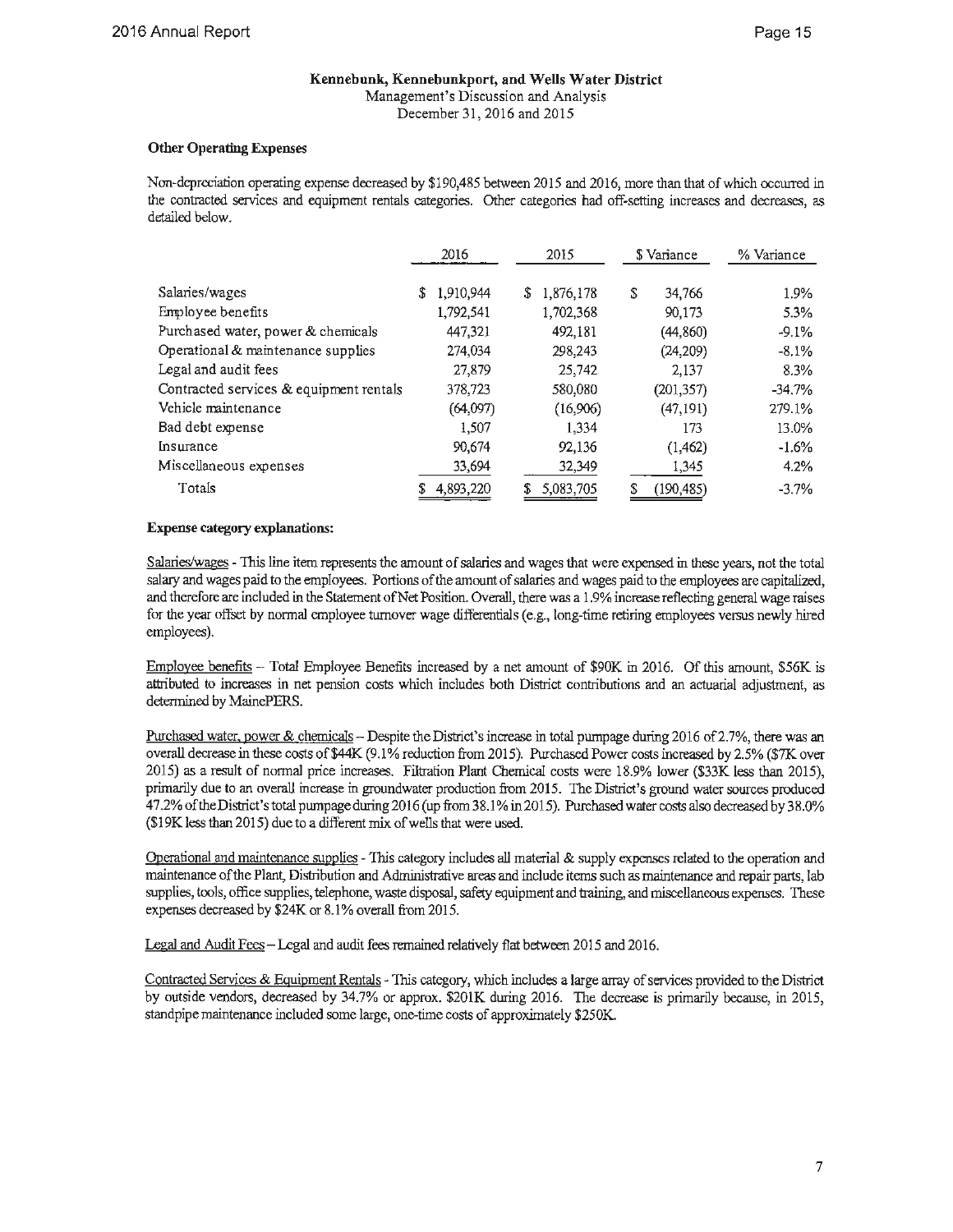### **Kennebunk, Kennebunkport, and Wells Water District**

Management's Discussion and Analysis December 31, 2016 and 2015

Vehicle Maintenance- Net vehicle maintenance expense decreased by \$47K in 2016, but was still a "negative" expense for the year due allocating equipment usage to capital projects. These expenses are capitalized and will be expensed as part of the related capital assets' depreciation in future years.

Bad Debt Expense - The District uses a five year averaging formula each year to determine the level of bad debt expense required. It has remained low and relatively flat over the years.

Insurance- Insurance costs remained relatively flat between 2015 and 2016.

### **Net Non-Operating Income**

Non-Operating Revenue primarily consists ofTank Rental Revenues (\$332K). Non-Operating Expenses is made up mostly of Interest Expense (\$14 lK) and Taxes Other Than Income Tax (\$43K). Net Non-Operating Income decreased by \$16,649 between 2015 and 2016.

### **Contributions**

Contributions occur when development takes place within the District's service area. The contributions for 2015 and 2014 were as follows:

|                            |   | 2016      |   | 2015                         |   | \$ Variance | % Variance |
|----------------------------|---|-----------|---|------------------------------|---|-------------|------------|
| Main Extensions            | S | 682.542   | S | $\qquad \qquad \blacksquare$ | S | 682.542     | N/A        |
| System Development Charges |   | 331,467   |   | 145.814                      |   | 185.653     | 127.3%     |
| Meters                     |   | 55,591    |   | 36.493                       |   | 19,098      | 52.3%      |
| Services                   |   | 67,245    |   | $\overline{\phantom{0}}$     |   | 67,245      | N/A        |
| Totals                     |   | 1.136,845 |   | 182,307                      | S | 954,538     | 523.6%     |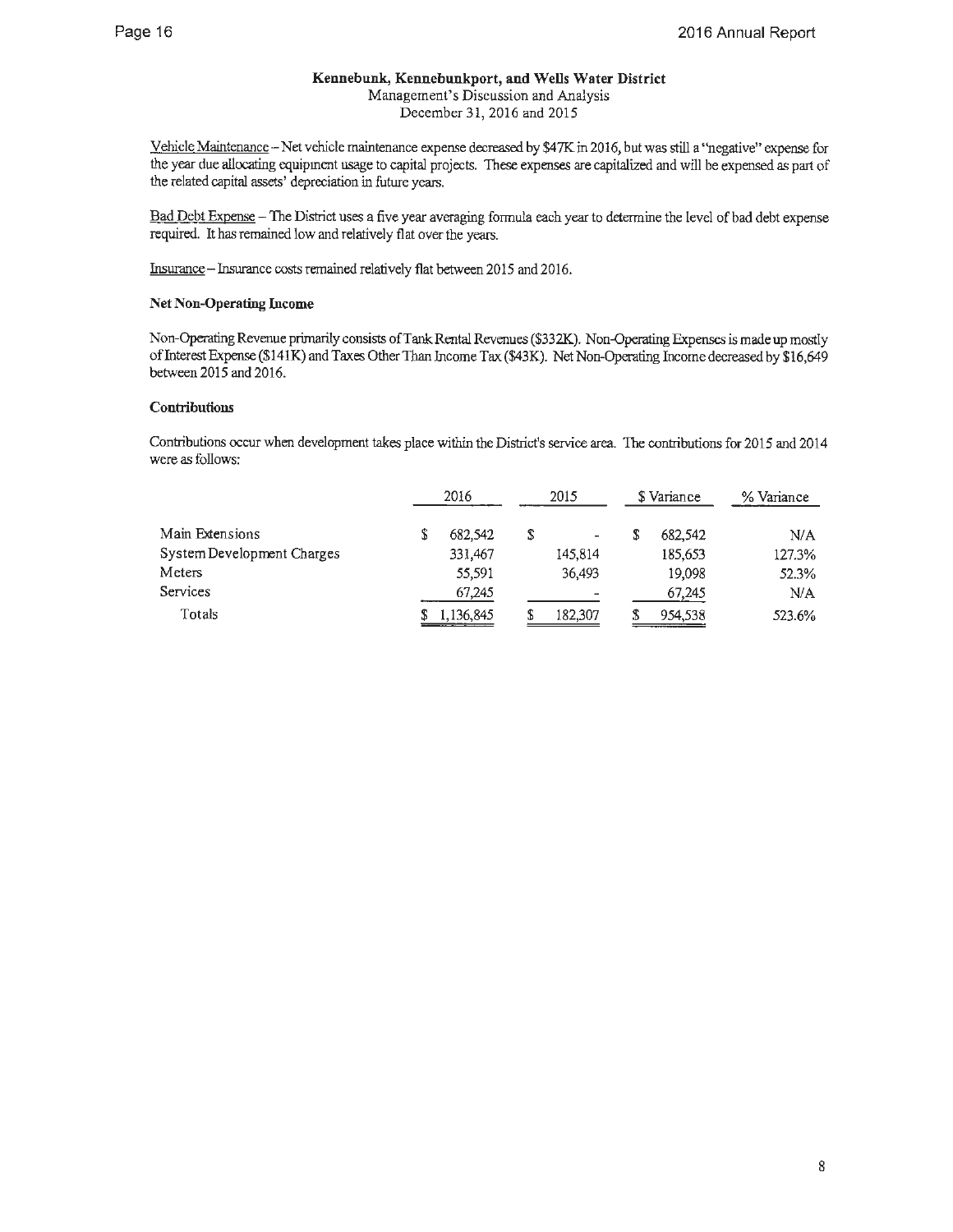### **Overall Financial Position and Results of Operations**

To determine a quick overview of the District's financial position in the past year we have focused on two elements: financial ratios and revenue stability.

### **Financial Ratios**

Two of the key financial ratios for analyzing the District's financial position are the current ratio and the coverage ratio.

During 2016, the District's current ratio increased from 0.83 to 1.25. This means that at year end 2016, the District has \$1.25 in current (liquid) assets for every dollar that it owes in current liabilities. This ratio is held low primarily due to the outstanding short-term notes at year end.

The District's coverage ratio stayed relatively flat in 2016 at 0.96. This means that for the year ended 2016, the District generated \$0.96 in net revenues to satisfy every dollar of principal and interest payments.

| Current Ratio                  | 2016            | 2015            |
|--------------------------------|-----------------|-----------------|
|                                |                 |                 |
| Current Assets                 | \$2,147,775     | \$2,375,151     |
| Current Liabilities            | 1,711,768       | 2,876,631       |
| <b>Current Ratio</b>           | 1.25            | 0.83            |
| Coverage Ratio                 | 2016            | 2015            |
| Operating Revenue              | 6,846,799<br>S. | 6,507,268<br>\$ |
| Non-operating Rental Revenue   | 332,276         | 322,832         |
| Interest income                | 5,127           | 4,250           |
| Miscellaneous Income           | 24,256          | 72,572          |
| Gross revenues                 | 7,208,458       | 6,906,922       |
| Total Operating expenses       | 6,088,373       | 6,194,233       |
| Depreciation                   | (1, 195, 153)   | (1,110,528)     |
| Other Operating Expenses       | 4,893,220       | 5,083,705       |
| Net available for debt service | 2,315,238       | 1,823,217       |
| Principal payments             | 2,280,105<br>S  | 1,801,268<br>S  |
| Interest expense               | 140,746         | 136,738         |
| Total debt service             | 2,420,851<br>\$ | 1,938,006<br>\$ |
| Coverage Ratio                 | 0.96            | 0.94            |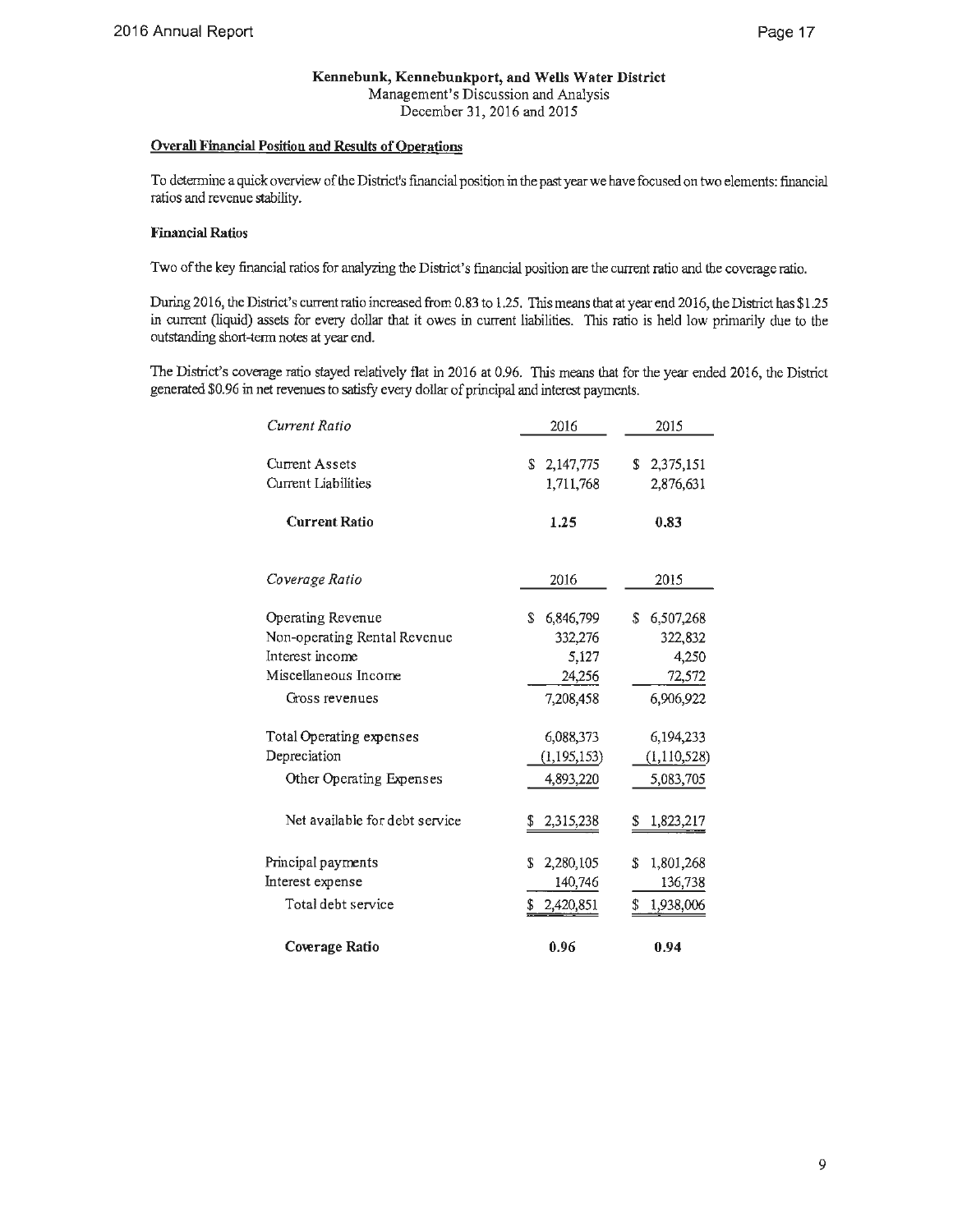### **Revenue Stability**

Water rates, both metered and fire protection, are regulated by the MPUC, which allows the District to set rates to maintain operations and pay debt service. The District's rates increased by 3 .0% effective April 2015.

Most of the District's operating revenue, 99% in both 2016 and 2015, comes from water assessments. These revenue sources are normally quite stable. There was a 5.5% increase from 2015 in metered revenues primarily due to a 4.6% increase in billed consumption from the prior year.

In addition, the District's metered water customer base is not concentrated. Residential customers, who make up 12,405 of the District's 13,661 metered connections (90.8%), provided 60.6% of all operating revenue in 2016 and 59.4% in 2015. Non-residential metered customers represented 25.3% of operating revenue in 2016 and 26.4% in 2015.

Fire protection (public and private) was 12.7% of all operating revenue for 2016, and 13.2% in 2015.

The District's operating revenue by type for 2016 and 2015 is summarized below:

|                           | 2016            |        | 2015        |         |  |
|---------------------------|-----------------|--------|-------------|---------|--|
|                           |                 | $\%$   |             | ℅       |  |
| Metered - residential     | 4,151,951<br>S. | 60.6%  | \$3,866,842 | 59.4%   |  |
| Metered - non-residential | 1,735,189       | 25.3%  | 1,715,131   | 26.4%   |  |
| Public fire               | 705,870         | 10.3%  | 695,887     | 10.7%   |  |
| Private fire              | 166,804         | 2.4%   | 161,898     | 2.5%    |  |
| Other operational revenue | 86,985          | 1.3%   | 67,510      | $1.0\%$ |  |
| Total operating revenue   | 6,846,799       | 100.0% | 6,507,268   | 100.0%  |  |

### **Significant Changes to Individual Funds**

### **Operating and Management Fund**

Operating revenue increased by 5.2% in 2016 due to another record year for pumpage which resulted in a 4 .6% increase in billed consumption.

Operating expenses (excluding depreciation) were down 3.7% overall from 2015. The major expense decreases occurred in contracted services, as discussed above.

### **Water Supply Protection Fund**

Changes in the Water Supply Protection Fund for 2016 and 2015 are summarized below:

|                            |   | 2016      | 2015      | \$ Variance | % Variance |
|----------------------------|---|-----------|-----------|-------------|------------|
| Interest Income            | S | 1.707     | 1,309     | \$<br>398   | 30.4%      |
| Appropriations to the Fund |   | 323,268   | 270,520   | 52,748      | 19.5%      |
| Withdrawals from the Fund  |   | (132,000) | (100,000) | (32,000)    | 32.0%      |
| Net Change to the Fund     |   | 192,975   | 171,829   | 21,146      | 12.3%      |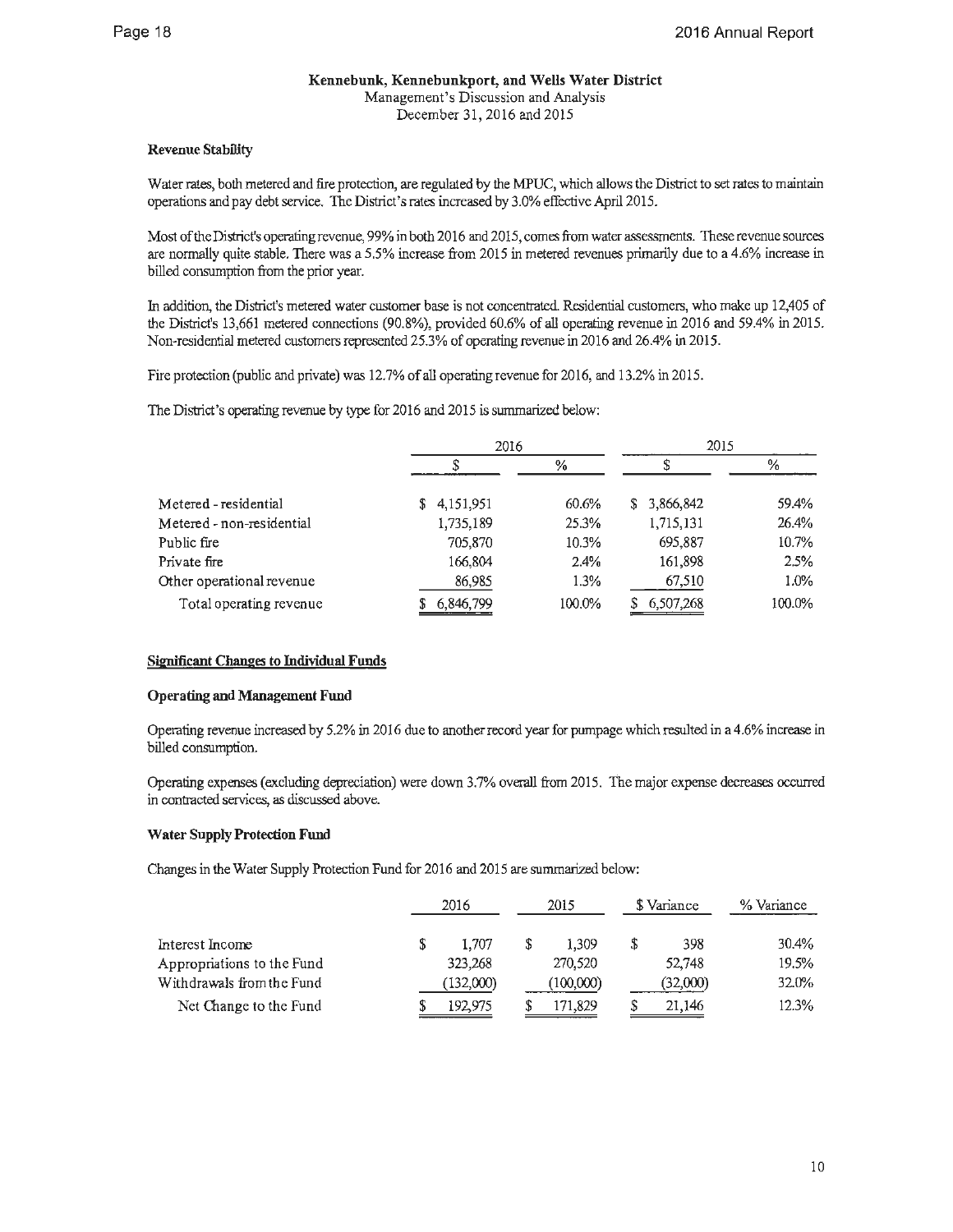### **System Development Fund**

Increases in the System Development Fund were due only to interest income in 2016 and 2015. Interest earned was \$3 in 2016 and 2015.

### **Other Post-Employment Benefit Fund (OPEBF)**

In December, 2011 the District fonned a Fiduciary Trust for its Post-Employment Benefits in accordance with GASB guidelines. The District has made a fonnal commitment to provide contributions to the fund. The fund balance at year end for 2016 and 2015 were:

|                   | 2016                               | 2015 |  |  |       | S Variance | % Variance |
|-------------------|------------------------------------|------|--|--|-------|------------|------------|
| OPEB Fund Balance | $$1,105,141$ $$969,831$ $$135,310$ |      |  |  | 14.0% |            |            |

### **Si2nificant Budget Variances**

The District is not legally required to adopt budgetary accounting and reporting. However, an annual budget is prepared by management and approved by the Board of Trustees. The budget is prepared for the operating revenues and expenses.

### **Significant Capital Asset and Long-term Debt Activity**

Every year, the Superintendent prepares the capital budget with input from the management staff. He submits this to the Board of Trustees for approval. If a capital expenditure is incurred during the year which is not included in the capital budget, the Superintendent will submit this expenditure to the Board of Trustees for supplemental approval.

Overall, gross utility property increased by \$3.13 million in 2016. The allowance for depreciation grew by \$1.2 million and construction work in progress increased by \$3K Net utility property increased from \$45.6 million in 2015 to \$47.7 million in 2016.

### **Long Term Debt**

In August 2016, the District received \$1.5 million in proceeds from a bond issue. The bond proceeds are related to three 2015 SRF projects. The first project was an Advanced Metering Infrastructure (AMl) project. The other two were main replacement projects.

The total bonded debt and capital leases activity for 2016 is detailed below:

|                | Beginning   | Issues       | Retirements     | Ending       |
|----------------|-------------|--------------|-----------------|--------------|
| Bonded debt    | \$7,269,763 | \$ 1,511,525 | (768.580)<br>S. | \$ 8.012.708 |
| Capital leases | 28,630      |              | (18.500)        | 10,130       |

### **REQUESTS FOR INFORMATION**

This financial report is designed to provide a general overview of Kennebunk, Kennebunkport and Wells Water District's finances. Questions concerning any of the information provided in this report or requests for additional financial infonnation should be addressed to: Wayne A. Brockway, Treasurer, KK&W Water District, P.O. Box 88, Kennebunk, ME 04043.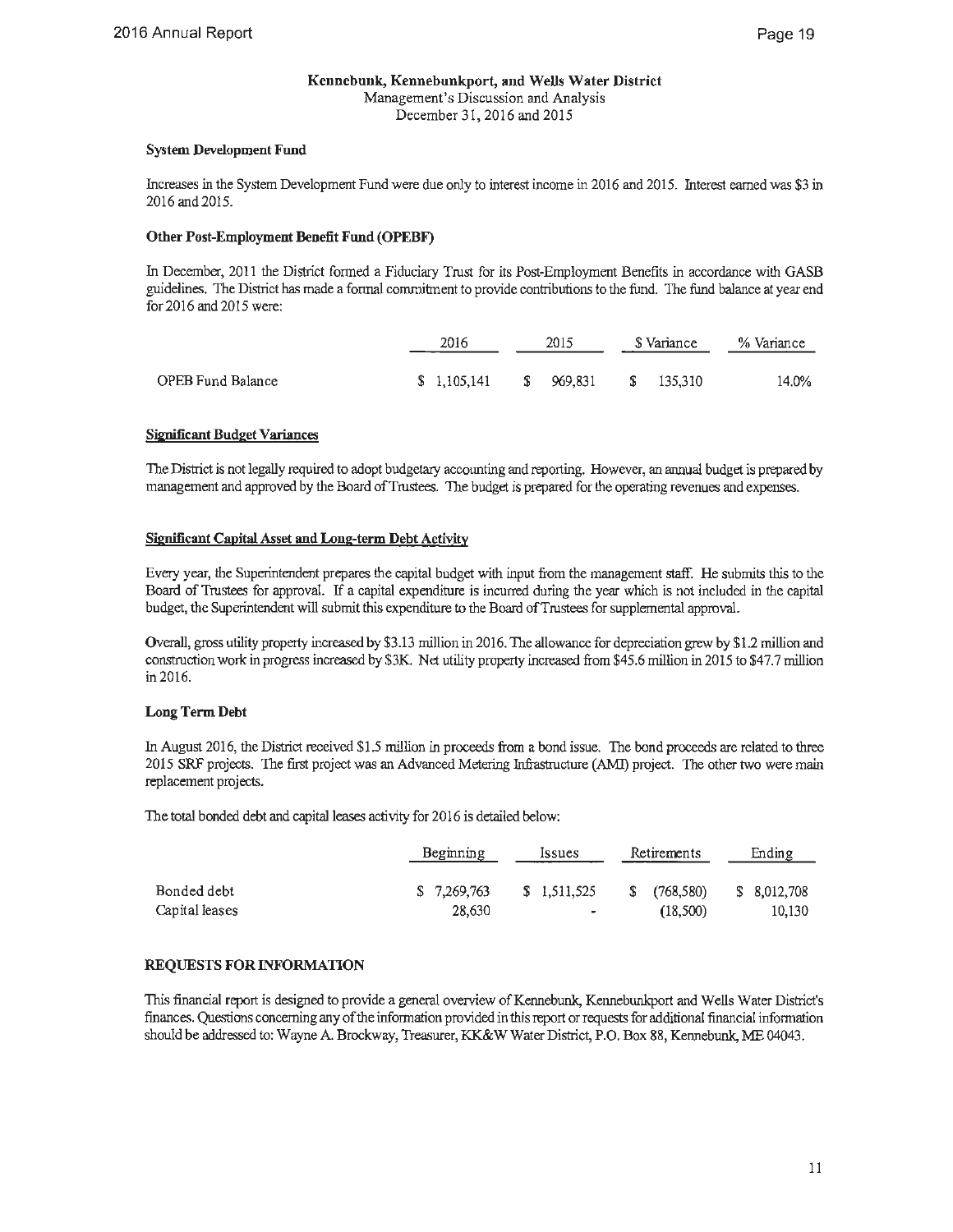$\sim 10^{11}$ 

# **BASIC FINANCIAL STATEMENTS**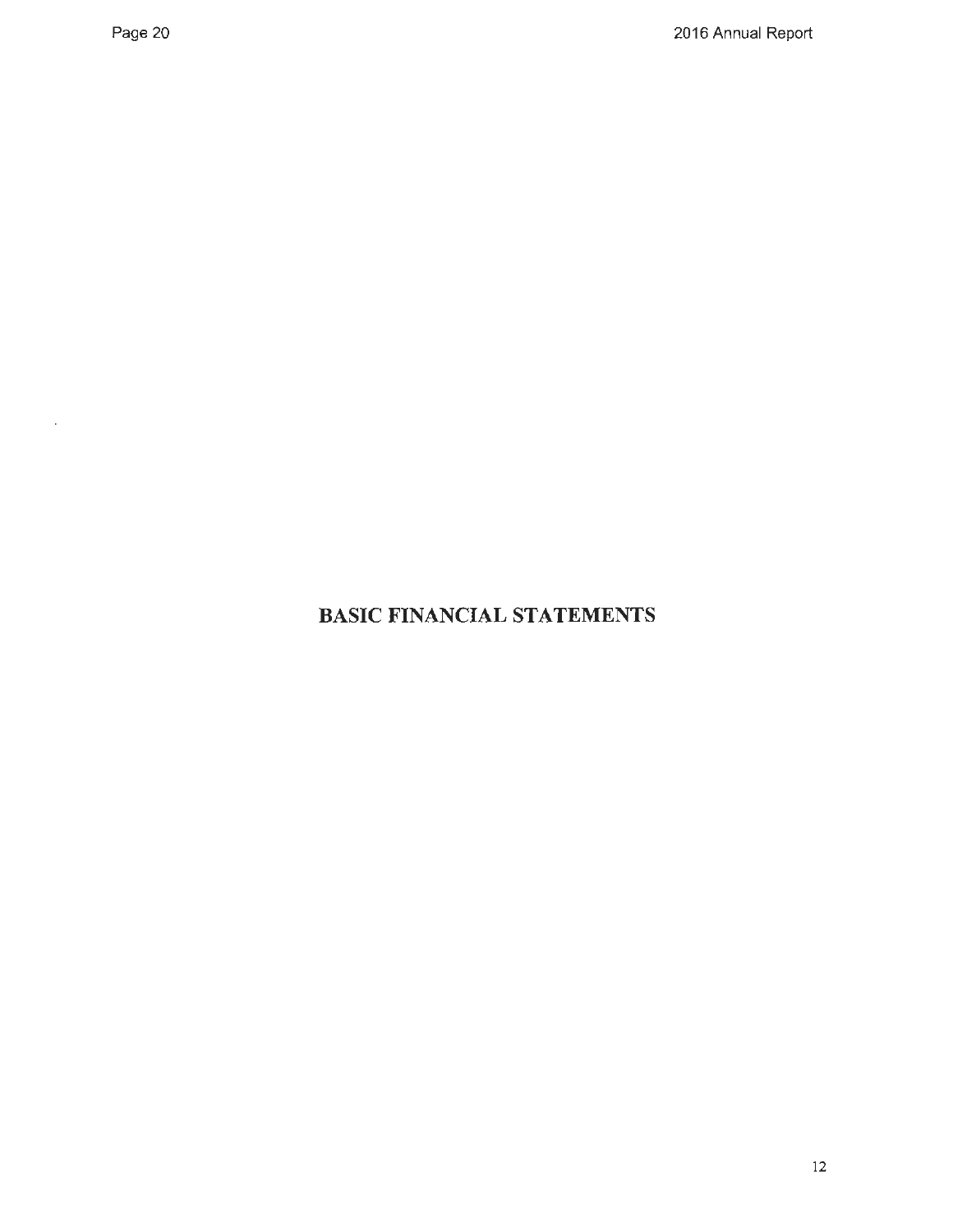### Page 21

### **Kennebunk, Kennebunkport, and Wells Water District**

### Statements of Net Position

As of December 31, 2016 and 2015

|                                              | 2016          | 2015            |  |
|----------------------------------------------|---------------|-----------------|--|
| <b>Assets</b>                                |               |                 |  |
| Current assets                               |               |                 |  |
| Cash and cash equivalents                    | \$<br>972,568 | S.<br>1,410,137 |  |
| Accounts receivable - trade, net             | 573,816       | 455,563         |  |
| Accounts receivable - other                  | 45,760        | 7,712           |  |
| Materials and supplies inventory             | 481,686       | 386,739         |  |
| Prepaid expenses                             | 73,945        | 115,000         |  |
| Total current assets                         | 2,147,775     | 2,375,151       |  |
| Special funds                                |               |                 |  |
| Water supply protection fund                 | 621,070       | 480,844         |  |
| System development fund                      | 1,086         | 1,082           |  |
| Total other special funds                    | 622,156       | 481,926         |  |
| Utility, plant, and equipment in service     | 67,287,322    | 64,155,093      |  |
| Accumulated depreciation                     | (19,655,366)  | (18, 578, 466)  |  |
| Net utility, plant, and equipment in service | 47,631,956    | 45,576,627      |  |
| Construction work in progress                | 40,575        | 37,451          |  |
| Total net utility, plant, and equipment      | 47,672,531    | 45,614,078      |  |
| Other assets                                 |               |                 |  |
| Non-utility property                         | 33,493        | 33,493          |  |
| Groundwater recharge cost prepayments        | 31,991        |                 |  |
| Total other assets                           | 65,484        | 33,493          |  |
| <b>Total Assets</b>                          | 50,507,946    | 48,504,648      |  |
| <b>Deferred Outflows of Resources</b>        |               |                 |  |
| Deferred outflows for pensions               | 1,455,125     | 824,410         |  |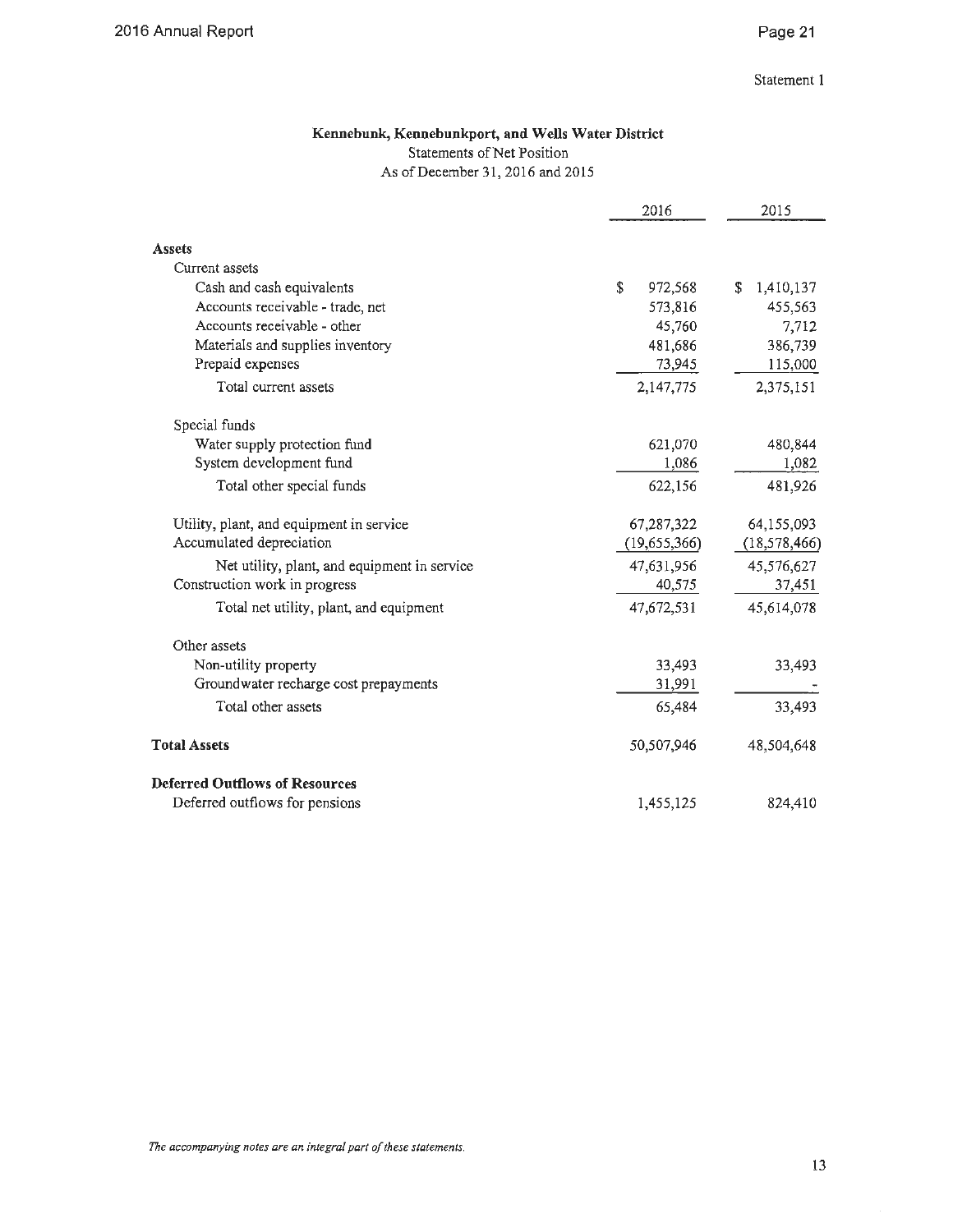### **Kennebunk, Kennebunkport, and Wells Water District**  Statements of Net Position

As of December 31, 2016 and 2015

|                                                              | 2016          |    | 2015         |
|--------------------------------------------------------------|---------------|----|--------------|
| <b>Liabilities</b>                                           |               |    |              |
| Current liabilities:                                         |               |    |              |
| Accounts payable                                             | \$<br>304,853 | \$ | 130,454      |
| Other accrued liabilities                                    | 409,376       |    | 447,572      |
| Line of credit                                               | 247,831       |    | 1,511,525    |
| Current portion of capital leases                            | 8,638         |    | 18,500       |
| Current portion of long-term debt                            | 741,070       |    | 768,580      |
| Total current liabilities                                    | 1,711,768     |    | 2,876,631    |
| Long-term debt:                                              |               |    |              |
| Long-term portion of capital leases                          | 1,492         |    | 10,130       |
| Long-term portion of long-term debt (including deferred debt |               |    |              |
| refunds of \$2,884 and \$5,828 for 2016 and 2015)            | 7,274,522     |    | 6,507,011    |
| Total long-term debt                                         | 7,276,014     |    | 6,517,141    |
| Other long-term liabilities:                                 |               |    |              |
| Customer advances for construction                           | 989,181       |    | 858,112      |
| Post retirement benefits                                     | 806,082       |    | 834,383      |
| Net pension liability                                        | 2,528,603     |    | 1,461,942    |
| Total other long-term liabilities                            | 4,323,866     |    | 3,154,437    |
| <b>Total Liabilities</b>                                     | 13,311,648    |    | 12,548,209   |
| <b>Deferred Inflows of Resources</b>                         |               |    |              |
| Deferred inflows from pensions                               | 553,863       |    | 749,421      |
| <b>Net Position</b>                                          |               |    |              |
| Net Investment in Capital Assets                             | 39,378,016    |    | 36,763,765   |
| Unrestricted                                                 | (1,280,456)   |    | (732, 337)   |
| <b>Total Net Position</b>                                    | \$38,097,560  |    | \$36,031,428 |

*The accompanying notes are an integral part of these statements.*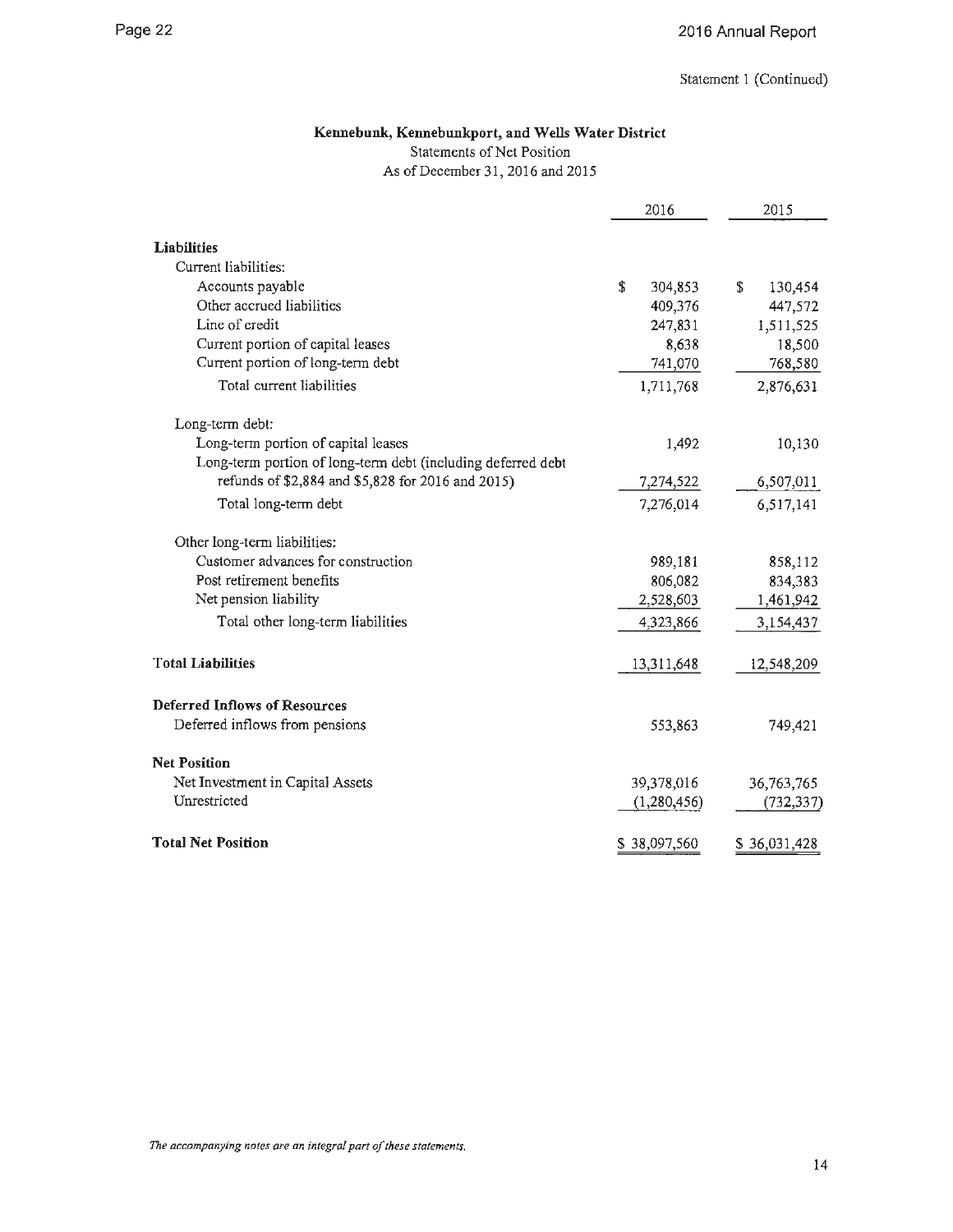### Statement 2

### **Kennebunk, Kennebunkport, and Wells Water District**

Statements of Revenues, Expenses, and Changes in Net Position For the Years Ended December 31, 2016 and 2015

|                                                    | 2016            | 2015            |
|----------------------------------------------------|-----------------|-----------------|
|                                                    |                 |                 |
| <b>Operating Revenues</b>                          |                 |                 |
| Metered - residential                              | 4,151,951<br>S. | 3,866,842<br>\$ |
| Metered - commercial                               | 1,735,189       | 1,715,131       |
| Public fire protection                             | 705,870         | 695,887         |
| Private fire protection                            | 166,804         | 161,898         |
| Local municipalities                               | 56,406          | 55,661          |
| Miscellaneous service revenues                     | 30,579          | 11,849          |
| Total operating revenues                           | 6,846,799       | 6,507,268       |
| <b>Operating Expenses</b>                          |                 |                 |
| Operations and maintenance                         | 4,893,220       | 5,083,705       |
| Depreciation                                       | 1,195,153       | 1,110,528       |
| Total operating expenses                           | 6,088,373       | 6,194,233       |
| <b>Operating Income</b>                            | 758,426         | 313,035         |
| <b>Non-Operating Income</b>                        |                 |                 |
| Rental revenues                                    | 332,276         | 322,832         |
| Interest income                                    | 5,127           | 4,250           |
| Merchandise and jobbing income                     | 1,365           | 8,670           |
| Miscellaneous non-utility income                   | 8,196           | 63,902          |
| Gain on disposal of assets                         | 14,695          |                 |
| Total non-operating income                         | 361,659         | 399,654         |
| <b>Non-Operating Expenses</b>                      |                 |                 |
| Interest expense                                   | 140,746         | 136,738         |
| Taxes other than income tax                        | 43,473          | 43,745          |
| Loss on disposal of assets                         |                 | 25,361          |
| Bond issue costs                                   | 6,579           | 6,300           |
| Total non-operating expenses                       | 190,798         | 212,144         |
| <b>Change in Net Position Before Contributions</b> | 929,287         | 500,545         |
| <b>Contributions</b>                               |                 |                 |
| Mains, services, meters, and hydrants              | 1,136,845       | 182,307         |
| <b>Change in Net Position</b>                      | 2,066,132       | 682,852         |
| <b>Beginning Net Position</b>                      | 36,031,428      | 35,348,576      |
| <b>Ending Net Position</b>                         | \$38,097,560    | \$36,031,428    |

*The accompanying notes are an integral part of these statements.*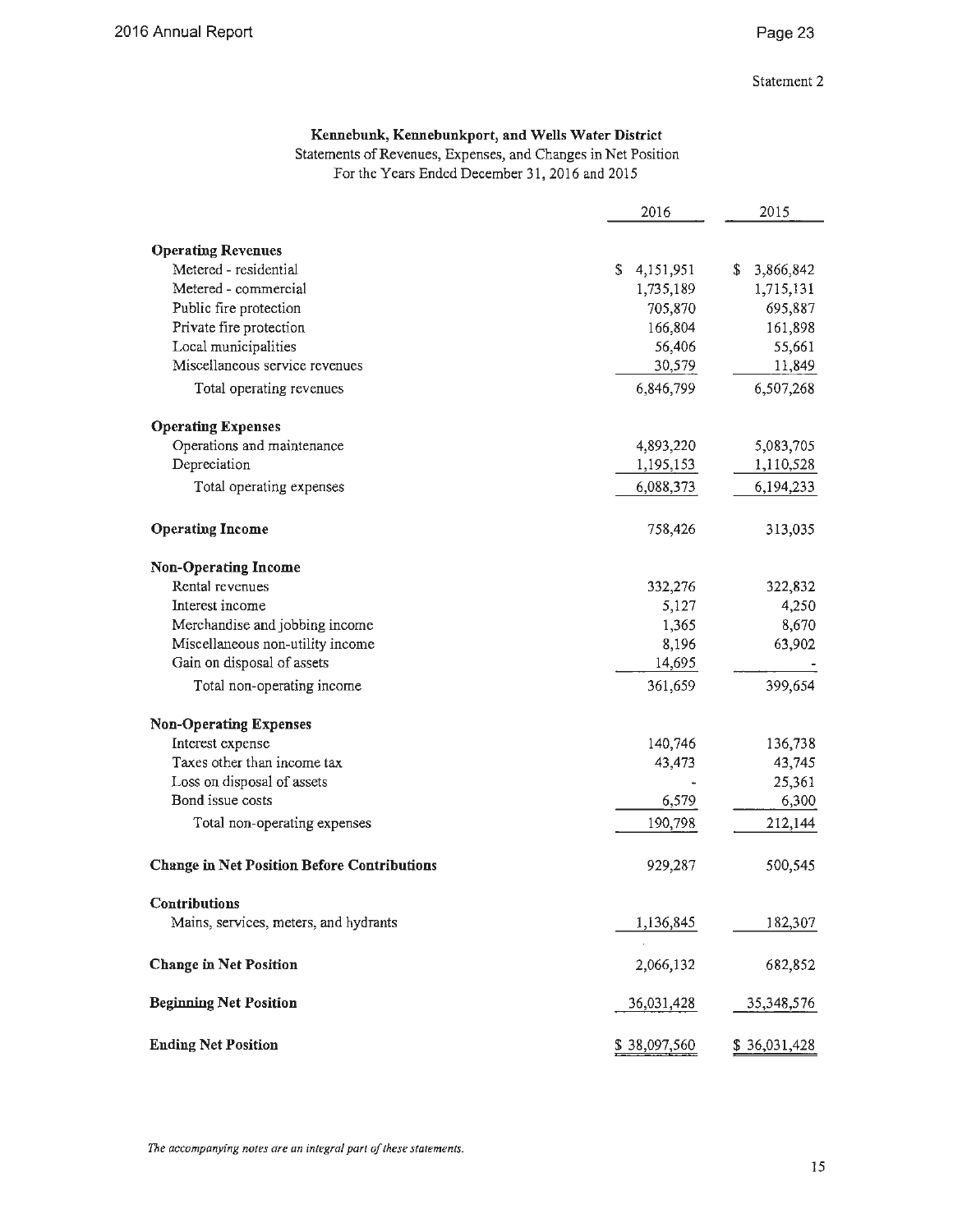Statement 3

### **Kennebunk, Kennebunkport, and Wells Water District**  Statements of Cash Flows

For the Years Ended December 31, 2016 and 2015

|                                                                             | 2016            | 2015            |
|-----------------------------------------------------------------------------|-----------------|-----------------|
|                                                                             |                 |                 |
| <b>Cash Flows from Operating Activities</b><br>Cash received from customers |                 |                 |
| Cash payments to suppliers and contractors                                  | 6,643,657<br>S. | 6,731,029<br>\$ |
| Cash payments for employee services                                         | (1,259,218)     | (1,644,455)     |
|                                                                             | (3, 510, 854)   | (3,304,092)     |
| Net cash provided by operating activities                                   | 1,873,585       | 1,782,482       |
| Cash Flows from Capital and Related Financing Activities                    |                 |                 |
| Proceeds from borrowings                                                    | 1,759,356       | 3,010,846       |
| Repayment of borrowings                                                     | (2,280,105)     | (1,801,268)     |
| Repayment of capital lease obligations                                      | (18,500)        | (41, 641)       |
| Increase in bonds receivable                                                | (37,796)        |                 |
| Payment of bond issue costs                                                 | (6, 579)        | (6,300)         |
| Interest paid                                                               | (157, 295)      | (154, 371)      |
| Transfer of funds from the Water Supply Protection Fund                     | 132,000         | 100,000         |
| Transfer of funds to the Water Supply Protection Fund                       | (270, 250)      | (205, 081)      |
| Acquisitions and construction of operating property                         | (3,144,215)     | (2, 191, 865)   |
| Proceeds from sales of fixed assets                                         | 14,695          | 10,881          |
| Contributions in aid of construction received                               | 1,361,842       | 187,413         |
| Net cash used by capital and related financing activities                   | (2,646,847)     | (1,091,386)     |
| <b>Cash Flows from Investing Activities</b>                                 |                 |                 |
| Rent income                                                                 | 332,276         | 322,832         |
| Interest income received                                                    | 5,127           | 4,250           |
| Reinvested investment income                                                | (1,710)         | (1,312)         |
| Net cash provided by investing activities                                   | 335,693         | 325,770         |
|                                                                             |                 |                 |
| Net Increase (Decrease) in Cash and Cash Equivalents                        | (437, 569)      | 1,016,866       |
| <b>Beginning Cash and Cash Equivalents</b>                                  | 1,410,137       | 393,271         |
| <b>Ending Cash and Cash Equivalents</b>                                     | S<br>972,568    | 1,410,137       |
| <b>Supplemental Required Disclosures</b>                                    |                 |                 |
| Equipment acquired through non-cash transactions                            | \$              | \$<br>24,780    |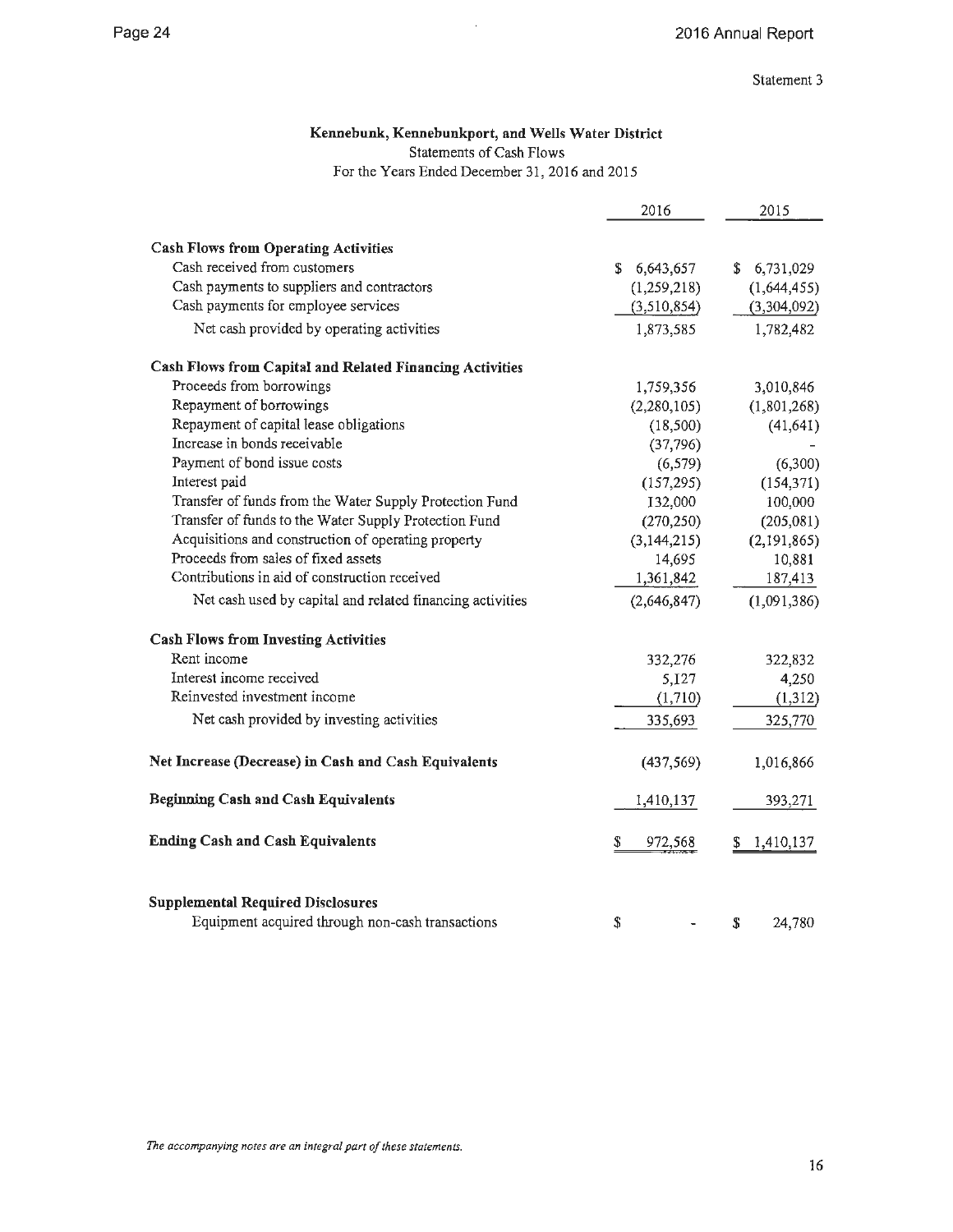### **Kennebunk, Kennebunkport, and Wells Water District**  Statements of Cash Flows For the Years Ended December 31, 2016 and 2015

### **Reconciliation of Operating Income to Net Cash Provided by Operating Activities**

|                                              |   | 2016      |   | 2015      |  |
|----------------------------------------------|---|-----------|---|-----------|--|
|                                              |   |           |   |           |  |
| Operating income                             | S | 758,426   | S | 313,035   |  |
| Jobbing income                               |   | 1,365     |   | 8,670     |  |
| Miscellaneous non-utility income             |   | 8,195     |   | 63,902    |  |
| Taxes other than income                      |   | (43, 473) |   | (43,745)  |  |
| Adjustments not affecting cash:              |   |           |   |           |  |
| Depreciation                                 |   | 1,195,153 |   | 1,110,528 |  |
| Net actuarial adjustment for pension costs   |   | 240,388   |   | 226,849   |  |
| Changes in operating assets and liabilities: |   |           |   |           |  |
| (Increase) decrease in:                      |   |           |   |           |  |
| Accounts receivable                          |   | (212,702) |   | 151,188   |  |
| Inventory                                    |   | (94, 947) |   | (17,388)  |  |
| Prepaid expense                              |   | 41,055    |   | (9, 234)  |  |
| Groundwater recharge prepayments             |   | (31,991)  |   |           |  |
| (Decrease) increase in:                      |   |           |   |           |  |
| Accounts payable                             |   | 65,008    |   | (70, 248) |  |
| Other accrued liabilities                    |   | (24, 591) |   | 57,929    |  |
| Post retirement benefits                     |   | (28, 301) |   | (9,004)   |  |
| Net cash provided by operating activities    | S | 1,873,585 | S | 1,782,482 |  |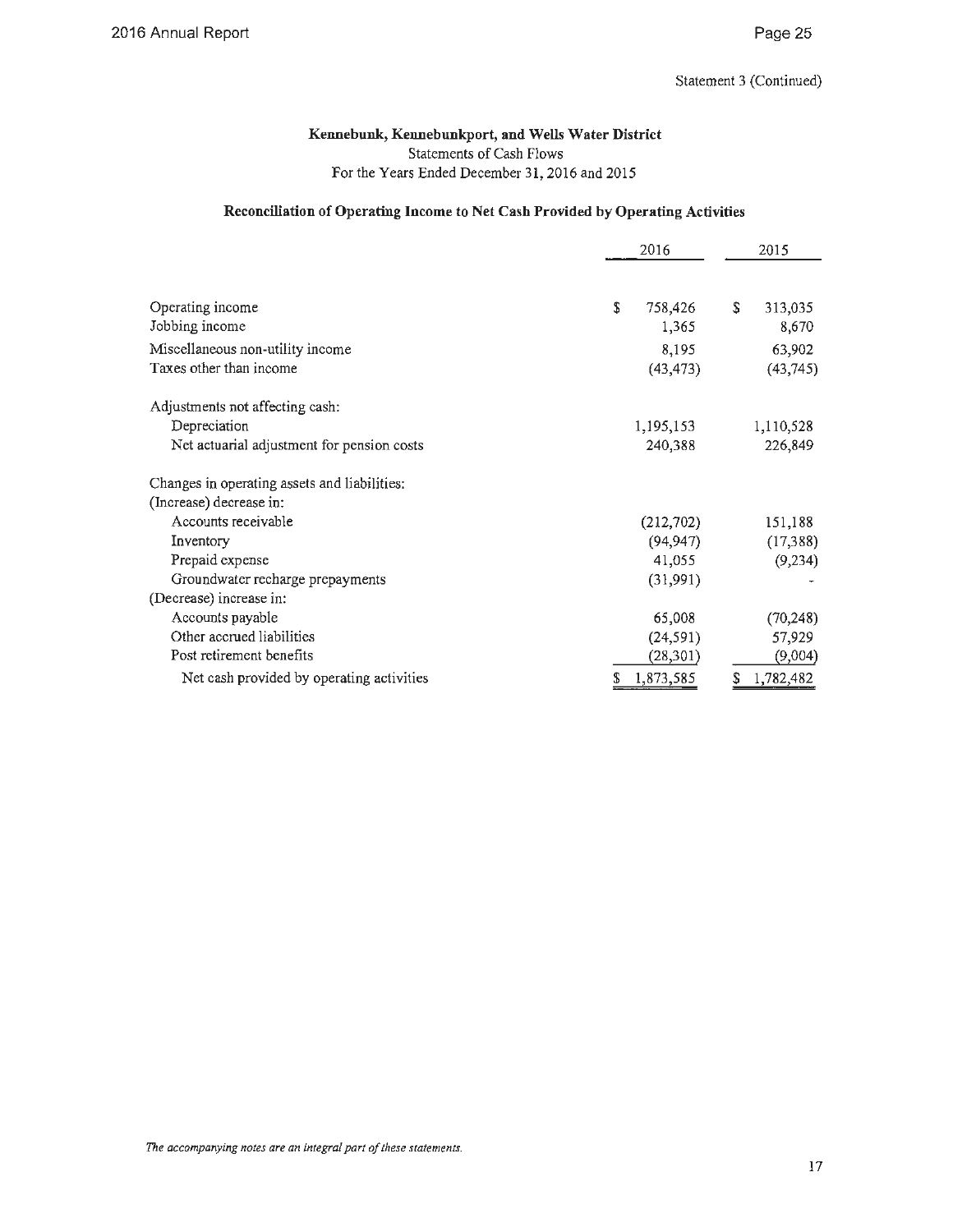$\hat{\boldsymbol{\beta}}$ 

Statement 4

### **Kennebunk, Kennebunkport, and Wells Water District**

Statements of Plan Net Position - Fiduciary Funds As of December 31, 2016 and 2015

|                          | 2016          |               |               |  |  |
|--------------------------|---------------|---------------|---------------|--|--|
|                          | <b>OPEB</b>   | <b>OPEB</b>   |               |  |  |
|                          | Medical       | Sicktime      | Total         |  |  |
| <b>Assets</b>            |               |               |               |  |  |
| Cash and investments     | \$<br>990,881 | 158,201<br>\$ | \$1,149,082   |  |  |
| Liabilities              |               |               |               |  |  |
| Due to KKWWD             | 43,941        |               | 43,941        |  |  |
| <b>Plan Net Position</b> |               |               |               |  |  |
| Restricted for OPEB      | S<br>946,940  | \$<br>158,201 | \$1,105,141   |  |  |
|                          |               |               |               |  |  |
|                          |               | 2015          |               |  |  |
|                          | <b>OPEB</b>   | <b>OPEB</b>   |               |  |  |
|                          | Medical       | Sicktime      | Total         |  |  |
| <b>Assets</b>            |               |               |               |  |  |
| Cash and investments     | S<br>832,108  | S.<br>137,723 | S.<br>969,831 |  |  |
| <b>Plan Net Position</b> |               |               |               |  |  |
| Restricted for OPEB      | \$<br>832,108 | 137,723<br>\$ | 969,831<br>S  |  |  |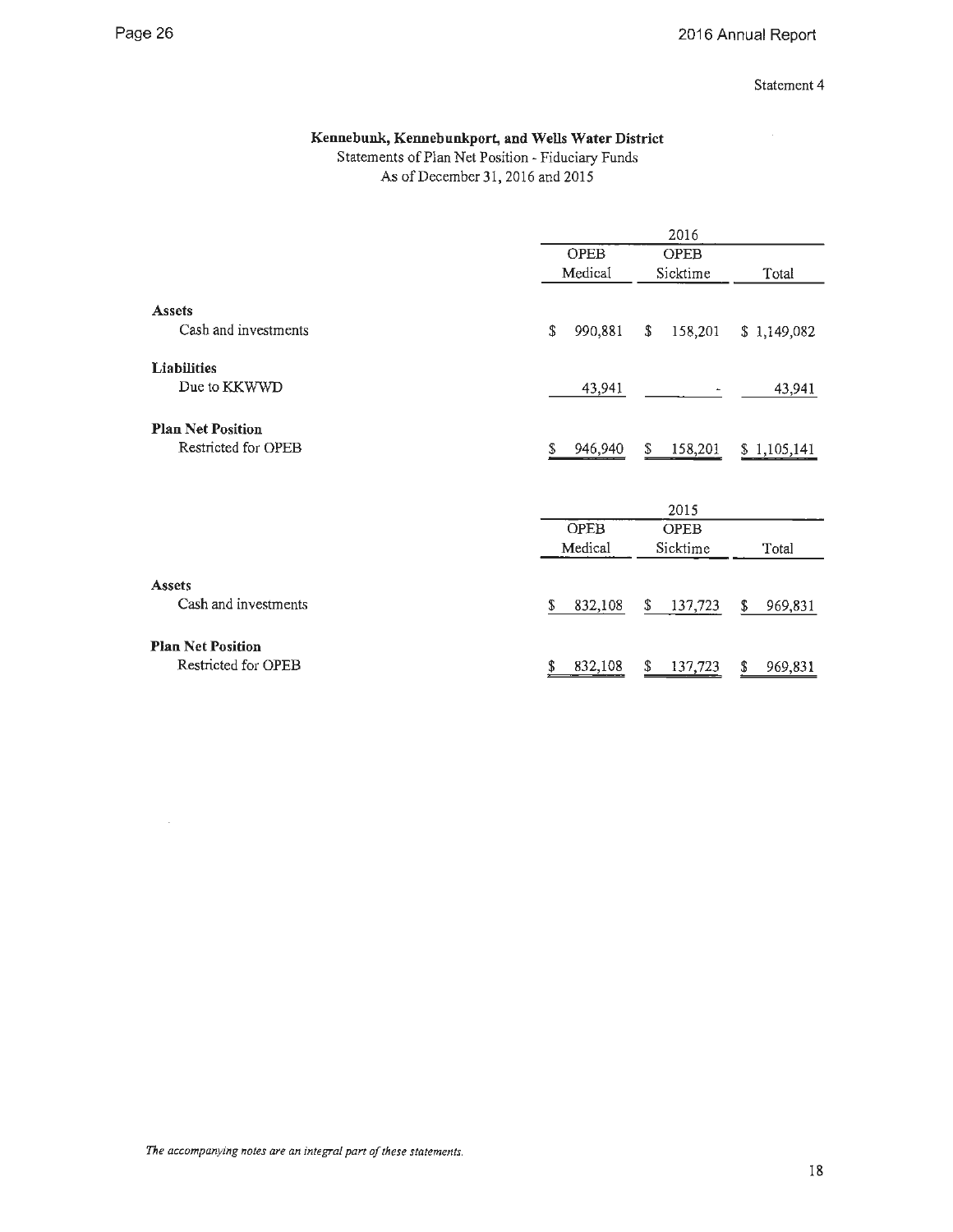### **Kennebunk, Kennebunkport, and Wells Water District**

Statements of Changes in Plan Net Position - Fiduciary Funds For the Years Ended December 31, 2016 and 2015

|                                                  | 2016         |              |               |  |  |
|--------------------------------------------------|--------------|--------------|---------------|--|--|
|                                                  | <b>OPEB</b>  | <b>OPEB</b>  |               |  |  |
|                                                  | Medical      | Sicktime     | Total         |  |  |
| <b>Additions</b>                                 |              |              |               |  |  |
| District contributions                           | S<br>125,900 | s<br>11,518  | \$<br>137,418 |  |  |
| Net increase (decrease) in investment fair value | 21,377       | 6,825        | 28,202        |  |  |
| Interest, dividends, and other investment income | 20,352       | 3,558        | 23,910        |  |  |
| Total additions                                  | 167,629      | 21,901       | 189,530       |  |  |
| <b>Deductions</b>                                |              |              |               |  |  |
| Benefits paid                                    | 43,941       |              | 43,941        |  |  |
| Administrative expense                           | 8,856        | 1,423        | 10,279        |  |  |
| Total deductions                                 | 52,797       | 1,423        | 54,220        |  |  |
| <b>Changes in Plan Net Position</b>              | 114,832      | 20,478       | 135,310       |  |  |
| <b>Beginning Plan Net Position</b>               | 832,108      | 137,723      | 969,831       |  |  |
| <b>Ending Plan Net Position</b>                  | 946,940<br>S | 158,201<br>S | \$1,105,141   |  |  |
|                                                  |              |              |               |  |  |
|                                                  |              | 2015         |               |  |  |
|                                                  | OPEB         | <b>OPEB</b>  |               |  |  |
|                                                  | Medical      | Sicktime     | Total         |  |  |
| <b>Additions</b>                                 |              |              |               |  |  |
| District contributions                           | \$<br>92,836 | \$<br>11,725 | \$<br>104,561 |  |  |
| Net increase (decrease) in investment fair value | (27, 190)    | (5, 342)     | (32, 532)     |  |  |
| Interest, dividends, and other investment income | 20,072       | 3,918        | 23,990        |  |  |
| Total additions                                  | 85,718       | 10,301       | 96,019        |  |  |
| <b>Deductions</b>                                |              |              |               |  |  |
| Benefits paid                                    | 33,344       | 15,830       | 49,174        |  |  |
| Administrative expense                           | 7,938        | 1,465        | 9,403         |  |  |
| Total deductions                                 | 41,282       | 17,295       | 58,577        |  |  |
| <b>Changes in Plan Net Position</b>              | 44,436       | (6,994)      | 37,442        |  |  |
| <b>Beginning Plan Net Position</b>               | 787,672      | 144,717      | 932,389       |  |  |

**Ending Plan Net Position** \$ 832,108 \$ 137,723 \$ 969,83 1

*The accompanying notes are an integral part of these statements.*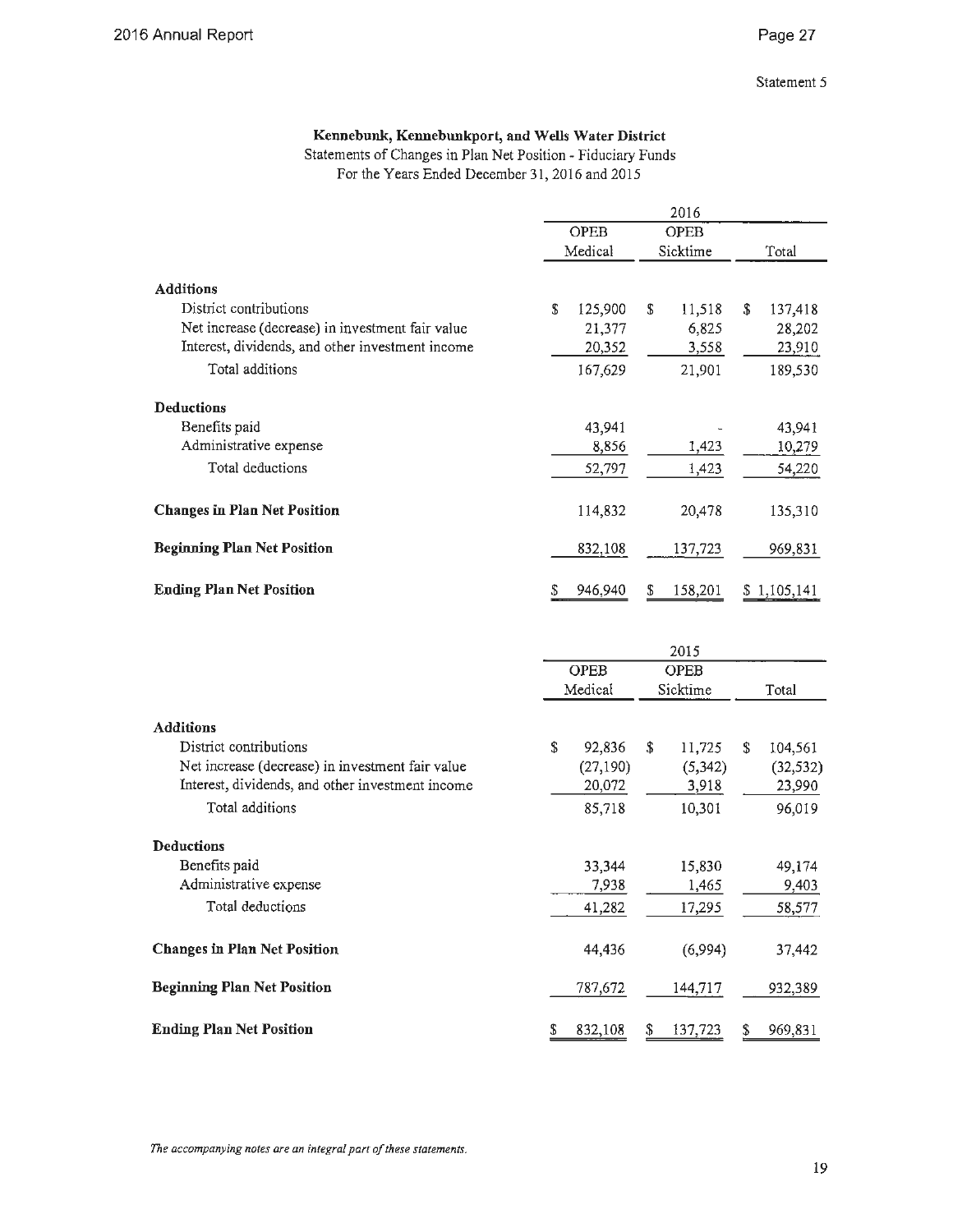### **NOTE 1: SUMMARY OF ACCOUNTING POLICIES**

The summary of significant accounting policies of Kennebunk, Kennebunkport, and Wells Water District (the District) are presented to assist in understanding the representations of the District's management who is responsible for their integrity and objectivity. These accounting policies conform to accounting principles generally accepted in the United States of America and have been consistently applied in the preparation of the financial statements.

### **Nature of Business**

The District was established in 1921 as a quasi-municipal corporation organized by a special act of the Maine State Legislature to provide and maintain a water treatment and distribution system for the inhabitants of the District. The District serves the Towns of Kennebunk, Kennebunkport, Wells, Ogunquit and portions of Biddeford, Arundel and York, and is governed by a four member Board of Trustees, one elected from each of the Towns of Kennebunk, Kennebunkport, Ogunquit and Wells, and is regulated by the Maine Public Utilities Commission (MPUC). The District extends credit to its customers that consist of residential, commercial, and governmental entities at regular terms without collateral.

The Retiree Welfare Benefit Trust of the Kennebunk, Kennebunkport and Wells Water District (the Trust) is governed by the Board of Trustees and a 3-member Investment Committee. Although it is legally separate from the Kennebunk, Kennebunkport and Wells Water District, the Trust is reported as if it were part of the primary government because its sole purpose is to hold and disburse, as necessary, funds intended for the benefit payments of the District's employees and retirees. The activity and balances of the Trust are presented as fiduciary funds.

### **Basis of Accounting**

The financial statements of the District have been prepared on the accrual basis of accounting and accordingly reflect all significant receivables, payables and other liabilities.

### **Basis of Presentation**

*Enterprise Funds* - The financial statements have been prepared in conformity with accounting principles generally accepted in the United States of America as applied to governmental units utilizing an enterprise fund to account for its operations that are financed and operated in a manner similar to private business enterprises. The intent of the governing body is that the periodic determination of revenues earned, expenses incurred, and net income is desired for purposes of facilitating management control and accountability. The District complies with Govenunental Accounting Standards Board (GASB) pronouncements relating to governmental entities that use proprietary fund accounting to basic financial statements, and management discussion and analysis report.

Proprietary funds distinguish operating revenues and expenses from non-operating items. Operating revenues and expenses generally result from providing services and producing and delivering goods in connection with a proprietary fund's principal ongoing operations. The principal operating revenues of the District's proprietary funds are the net charges to customers for water usage. Operating expenses include expenses on source and pumping operations and maintenance, water treatment, transportation and distribution operations and maintenance, customer accounts, administrative and general, and depreciation on capital assets. All revenues and expenses not meeting this definition are reported as non-operating income and expenses. Rental revenues from various wireless cellular companies are treated as non-operating income.

*Fiduciary Funds* - Pension and other employee benefit trust funds are used to report resources that are required to be held in trust for the members and beneficiaries of defined benefit pension plans, defined contribution plans, other postemployment benefit plans, or other employee benefit plans.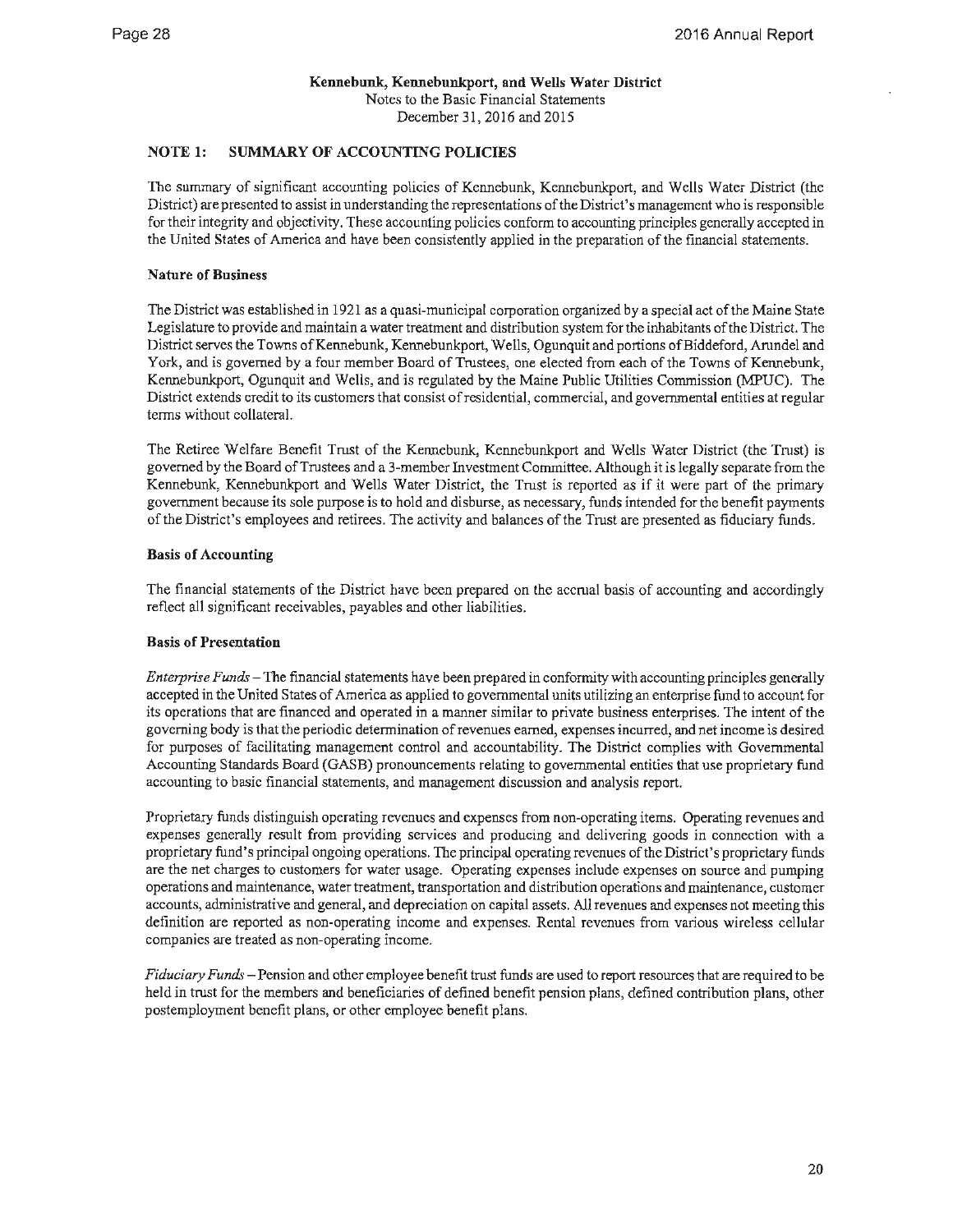### **NOTE 1: SUMMARY OF ACCOUNTING POLICIES** (Continued)

### **Cash and Cash Equivalents**

For purposes of the statement of cash flows the District considers all highly liquid investments with an initial maturity of three months or less to be cash equivalents. Maine statutes authorize investments in obligations of the U.S. Treasury and U.S. Agencies, and repurchase agreements. The District invests its funds in an effort to ensure preservation of capital, remain sufficiently liquid, and attain a reasonable market rate of return. Investments are reported at fair market value.

### **Allowance for Bad Debts**

The District uses the allowance method to account for uncollectible accounts receivable. The allowance for doubtful accounts is based on prior years' experience and management's analysis of possible bad debts.

### **Materials and Supplies Inventory**

Materials and supplies inventory is valued at the lower of cost or market using the weighted average cost method.

### **Utility Plant**

Utility plant is stated at cost and depreciation is calculated on the straight-line method at rates established by the MPUC. Useful lives, pursuant to Chapter 680 of MPUC rules, range from 5 to 100 years. Utility property retirements are charged in total to the accumulated depreciation account when they occur.

### **Capitalization Policy**

Expenditures that materially increase values, change capacities, or extend useful lives are capitalized. The amounts charged to utility plant accounts represent all reasonable and necessary costs, including labor, materials, overhead, equipment charges, and interest costs incurred during the construction period. Routine maintenance and repairs are expended as incurred.

### **Contributions** in **Aid of Construction**

Contributions in aid of construction are reported as income.

### **OPEB Contributions**

Employer contributions are recognized when due and the employer has made a formal commitment to provide the contributions. Benefits are recognized when due and payable in accordance with the terms of the plan.

### **Compensated Absences**

Compensated absences are absences for which employees will be paid, such as vacation and sick leave. A liability for compensated absences that are attributable to services already rendered and that are not contingent on a specific event that is outside the control of the District and its employees, is accrued as employees earn the rights to the benefits.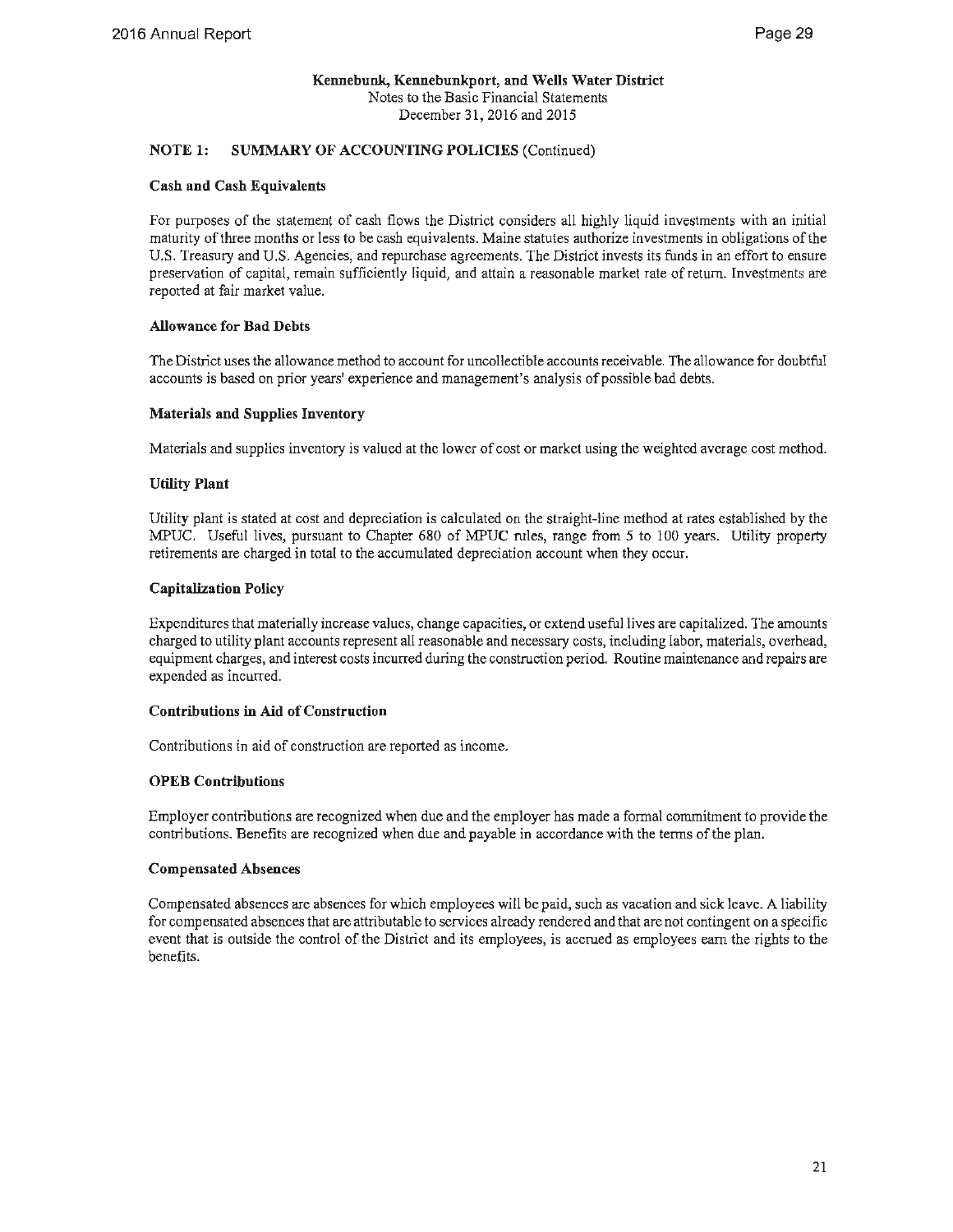### **NOTE I: SUMMARY OF ACCOUNTING POLICIES** (Continued)

### **Net Position Classification**

Net position is required to be classified into the following components:

*Net Investment in Capital Assets - This component consists of capital assets, net of accumulated depreciation,* reduced by the outstanding balances of any bonds, notes, or other borrowings that are attributable to the acquisition, construction, or improvements of those assets.

|                                  | 2016         | 2015           |
|----------------------------------|--------------|----------------|
|                                  |              |                |
| Capital assets                   | \$67,327,897 | \$64,192,544   |
| Accumulated depreciation         | (19,655,366) | (18, 578, 466) |
| Bonds, notes, and leases payable | (8,270,669)  | (8,809,918)    |
| Deferred bond interest           | (2,884)      | (5,828)        |
| Accrued interest payable         | (20, 962)    | (34,567)       |
| Net investment in capital assets | \$39,378,016 | \$36,763,765   |

*Restricted* - This component consists of constraints placed on the use of net position which are either externally imposed by debt covenants, grantors, contributors, or laws or regulations of other governments, or constraints imposed by law through constitutional provisions or enabling legislation.

*Unrestricted* - This component consists of net position that does not meet the definition of "restricted" or "net investment in capital assets".

### **Use of Estimates**

The preparation of financial statements in conformity with accounting principles generally accepted in the United States of America requires management to make estimates and assumptions that affect the reported amounts of assets and liabilities and disclosure of contingent assets and liabilities at the date of the financial statements and reported amounts of revenues and expenses during the reporting period. Actual results could differ from those estimates.

### **NOTE 2: DEPOSITS AND INVESTMENTS**

### **Deposits**

For deposits, custodial credit risk is the risk that, in the event of the bank's failure, the District will not be able to recover the value of its deposits and investments that are in the possession of an outside party.

As of December 31, 2016 and 2015, the District reported deposits of \$1,594,724 and \$1,892,063, respectively, with a bank balance of \$1,504,052 and \$1,906,984, respectively. As of December 31, 2016, of the District's bank balance, \$250,000 was covered by FDIC insurance and the remainder was collateralized with securities held by the pledging bank not in the District's name.

As of December 31, 2016 and 2015, the OPEB Trust funds included cash and cash equivalents with a balance of \$152,823 and \$77,155, respectively. The Trust funds are collateralized with securities held by the pledging bank not in the District's name.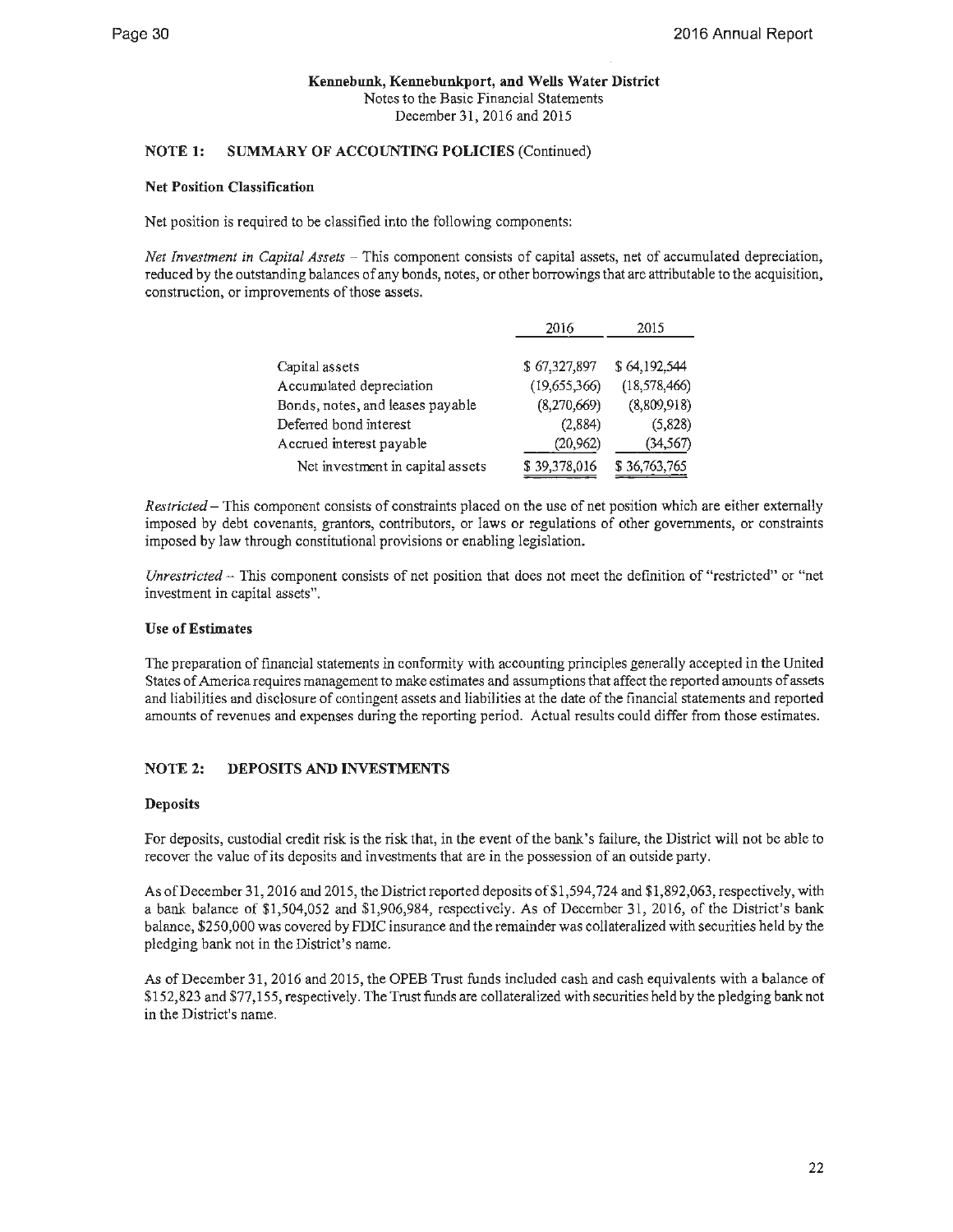### **NOTE 2: DEPOSITS AND INVESTMENTS** (Continued)

### **Investments**

For investments, custodial credit risk is the risk that, in event of failure of the counterparty, the District will not be able to recover the value of its investments or collateral securities that are in possession of the outside party. The District's investment policy does not specifically address custodial credit risk.

As of December 31, 2016 and 2015, \$996,259 and \$892,676 of the District's OPEB Trust funds, respectively, were invested in stocks and bonds held by the trust department in the District's name.

The District's investment policy as applicable to the OPEB Trust funds is the Income with Moderate Growth which allows investments in high quality bonds with short and intermediate maturities as well as high quality common stocks and equity funds.

At December 31, 2016 and 2015, investments in the OPEB trust funds consisted of the following:

|                             | 2016          |   |            |   | 2015       |    |            |
|-----------------------------|---------------|---|------------|---|------------|----|------------|
|                             | Cost Basis    |   | Fair Value |   | Cost Basis |    | Fair Value |
| Cash and cash equivalents   | \$<br>152,823 | S | 152,823    | S | 77,155     | \$ | 77,155     |
| Government bonds            | 49,775        |   | 49.974     |   |            |    |            |
| Mutual funds - fixed income | 563,772       |   | 547,180    |   | 534,887    |    | 511,381    |
| Real assets                 | 10,330        |   | 12,544     |   | 11,497     |    | 13,395     |
| Mutual funds - equity       | 222,573       |   | 237,338    |   | 217,887    |    | 208,082    |
| Common stock                | 108,239       |   | 149,223    |   | 113,845    |    | 159,818    |
| Total OPEB trust funds      | 1,107,512     |   | 1,149,082  |   | 955,271    | S  | 969,831    |

Maine statutes authorize the District to invest in obligations of the U.S. Government and U.S. Agencies and instrumentalities, repurchase agreements, and certain corporate stocks and bonds. As of December 31, 2016 and 2015, the District's investments for the OPEB trust funds in debt securities were rated as follows:

|                                         | 2016    |    | 2015    |  |  |
|-----------------------------------------|---------|----|---------|--|--|
|                                         |         |    |         |  |  |
| Government bonds - $AA+$ rating         | 49.974  | -S |         |  |  |
| Mutual funds - fixed income - not rated | 547,180 |    | 511,381 |  |  |
| Total OPEB debt securities              | 511,381 |    | 385,348 |  |  |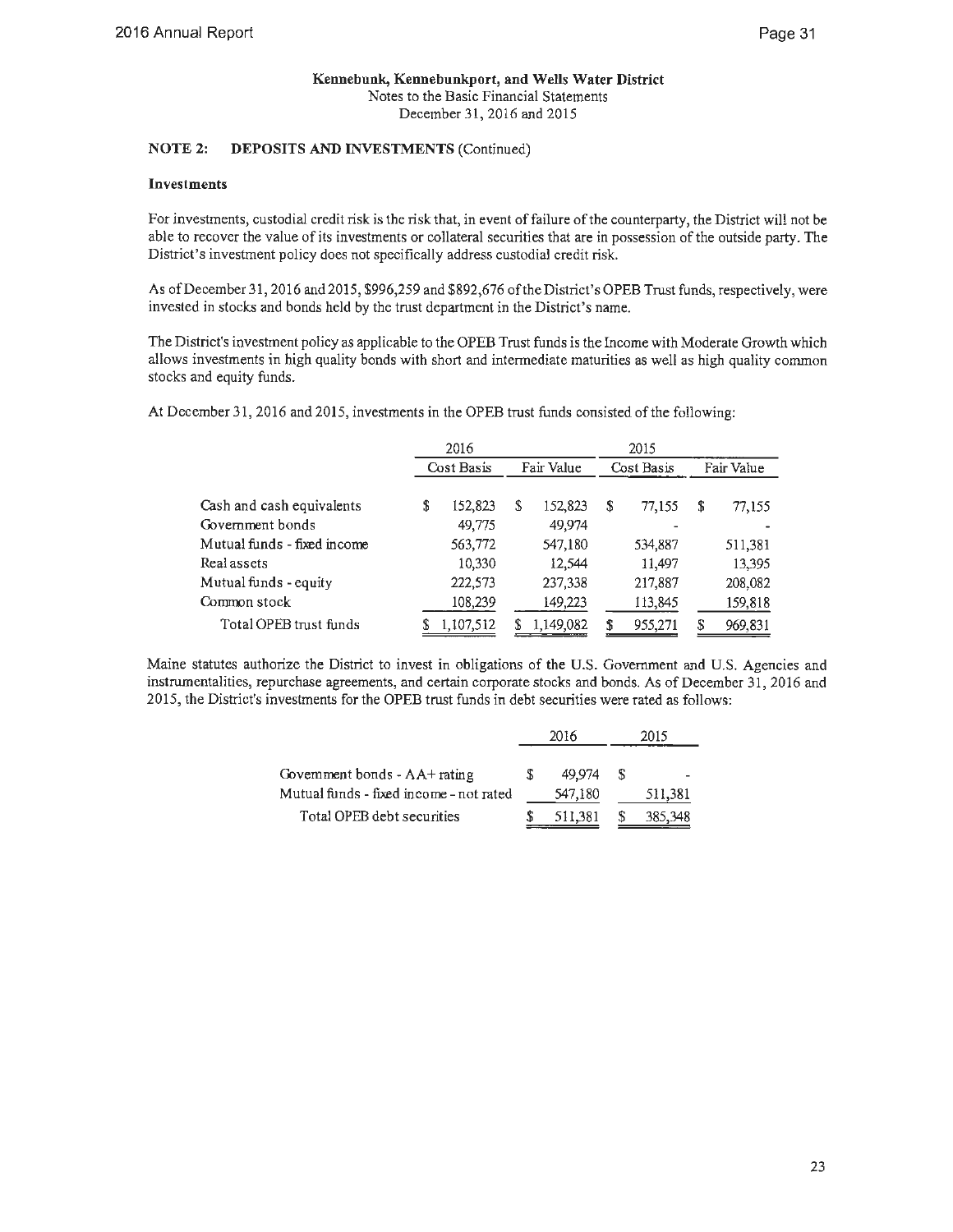### **Kennebunk, Kennebunkport, and Wells Water District**

Notes to the Basic Financial Statements

December 31, 2016 and 2015

### **NOTE 3: ACCOUNTS RECEIVABLE** - **TRADE**

The amount of accounts receivable is shown net of allowance for bad debts at December 31, 2016 and 2015 were:

|                                  |    | 2016    |    | 2015    |
|----------------------------------|----|---------|----|---------|
| Accounts receivable              | S. | 579.140 | -S | 459,501 |
| Allowance for bad debts          |    | (5.324) |    | (3,938) |
| Accounts receivable - trade, net |    | 573,816 |    | 455,563 |

### **NOTE4: UTILITY PLANT AND EQUIPMENT**

The following is a summary of utility plant and equipment activity for the year ended December 31, 2016:

|                                     | Beginning      |                |                 | Ending       |
|-------------------------------------|----------------|----------------|-----------------|--------------|
|                                     | Balance        | Additions      | Disposals       | Balance      |
|                                     |                |                |                 |              |
| Property Not Being Depreciated      |                |                |                 |              |
| Organizational Costs                | S<br>50,709    | S              | \$              | S<br>50,709  |
| Land                                | 4,102,160      | 32,000         |                 | 4,134,160    |
| Construction work in progress       | 37,451         | 40,575         | (37, 451)       | 40,575       |
| Property Being Depreciated          |                |                |                 |              |
| Structures                          | 4,833,226      | 62,775         |                 | 4,896,001    |
| Impounding dams and reservoirs      | 70,097         |                |                 | 70,097       |
| Intake and suction mains            | 17,455         |                |                 | 17,455       |
| Wells                               | 1,583,972      |                |                 | 1,583,972    |
| Pumping equipment                   | 2,330,772      | 46,776         |                 | 2,377,548    |
| Purification equipment              | 2,114,974      | 122,642        |                 | 2,237,616    |
| Tanks and standpipes                | 2,321,956      | 10,000         |                 | 2,331,956    |
| Transmission and distribution mains | 34,696,073     | 1,987,184      |                 | 36,683,257   |
| Services                            | 6,126,925      | 284,422        | (3,450)         | 6,407,897    |
| Meters                              | 2,145,754      | 468,628        | (37, 279)       | 2,577,103    |
| Fire hydrants                       | 1,217,059      | 61,098         | (2,100)         | 1,276,057    |
| General equipment                   | 2,543,961      | 174,957        | (75, 424)       | 2,643,494    |
| Gross plant and equipment           | 64, 192, 544   | 3,291,057      | (155, 704)      | 67,327,897   |
| Accumulated depreciation            | (18, 578, 466) | (1, 195, 153)  | 118,253         | (19,655,366) |
| Net plant and equipment             | \$45,614,078   | S<br>2,095,904 | \$<br>(37, 451) | \$47,672,531 |

Depreciation expense for the years ended December 31, 2016 and 2015 was \$1,195,153 and \$1,110,528, respectively.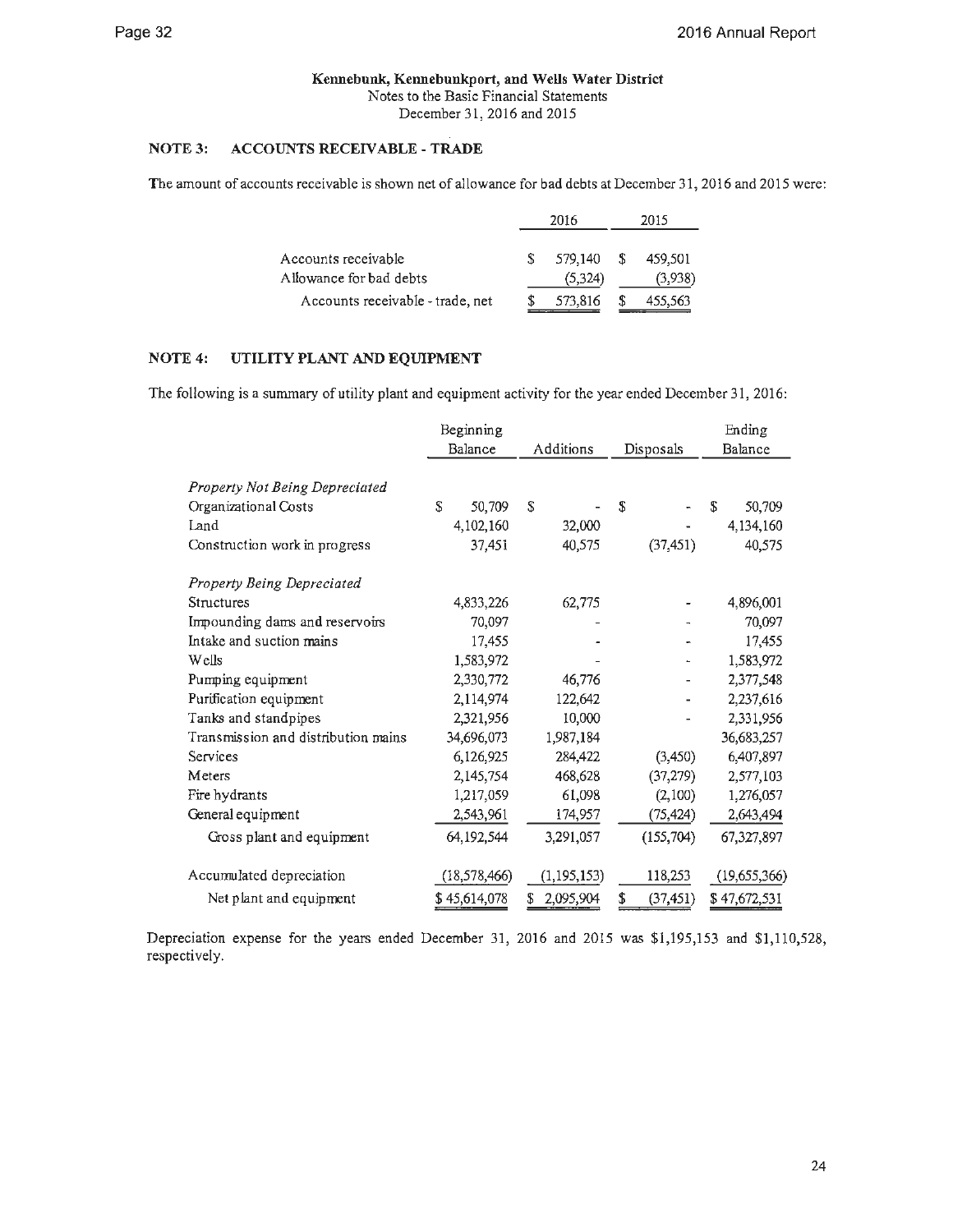### **NOTE 5: OTHER SPECIAL FUNDS**

The Board of Trustee's has internally restricted funds for future capital projects. These internally restricted funds were invested in certificates of deposit. These special fund balances as of December 31, 2016 and 2015 are as follows:

### **Water Supply Protection Fund**

Pursuant to Maine Revised Statutes Title 35-A §61 13, a consumer-owned water utility may establish a water supply protection fund to which a sum may be credited annually from surplus funds. The balance of the fund (cash and amounts to be appropriated) as of December 31, 2016 and 2015 was \$944,338 and \$751,364, respectively.

### **System Development Fund**

In accordance with the MPUC regulations, the District is authorized to impose a charge to customers who expand their water capacity. All funds collected must be segregated and maintained in a separate interest bearing account and the revenue dedicated as required by law. The District submits to the MPUC a financial activity report annually. The balance of the fund as of December 31, 2016 and 2015, was \$1,086 and \$1,082, respectively.

### **NOTE 6: LONG-TERM DEBT**

Annual scheduled maturities of long-term debt and notes payable are as follows:

|                          | Principal |           | Interest |         | Total         |
|--------------------------|-----------|-----------|----------|---------|---------------|
|                          |           |           |          |         |               |
| Fiscal year 2017         | \$        | 741,070   | \$       | 119,619 | \$<br>860,689 |
| Fiscal year 2018         |           | 753,776   |          | 100,685 | 854,461       |
| Fiscal year 2019         |           | 575,397   |          | 80.055  | 655,452       |
| Fiscal year 2020         |           | 578,380   |          | 71,085  | 649,465       |
| Fiscal year 2021         |           | 514,742   |          | 60,829  | 575,571       |
| Fiscal years 2022 - 2026 |           | 2,212,678 |          | 198,479 | 2,411,157     |
| Fiscal years 2027 - 2031 |           | 1,924,870 |          | 72,836  | 1,997,706     |
| Fiscal years 2032 - 2036 |           | 711,795   |          | 14,908  | 726,703       |
| Totals                   |           | 8,012,708 | S        | 718,496 | 8,731,204     |

Interest expense on long-term debt, net of decreases from deferred bond refund amortization, was \$128,719 and \$136,021 for the years ended December 31, 2016 and 2015, respectively.

### **Deferred Bond Refinancing Refunds**

Refunds received from bond refinancing are amortized over the life of the bond, decreasing interest expense in subsequent years. The total reduction of interest expense for years ended 2016 and 2015 was \$2,944 and \$3,785, respectively. Deferred bond refunds remaining as of December 31, 2016 and 2015, was \$2,884 and \$5,828, respectively.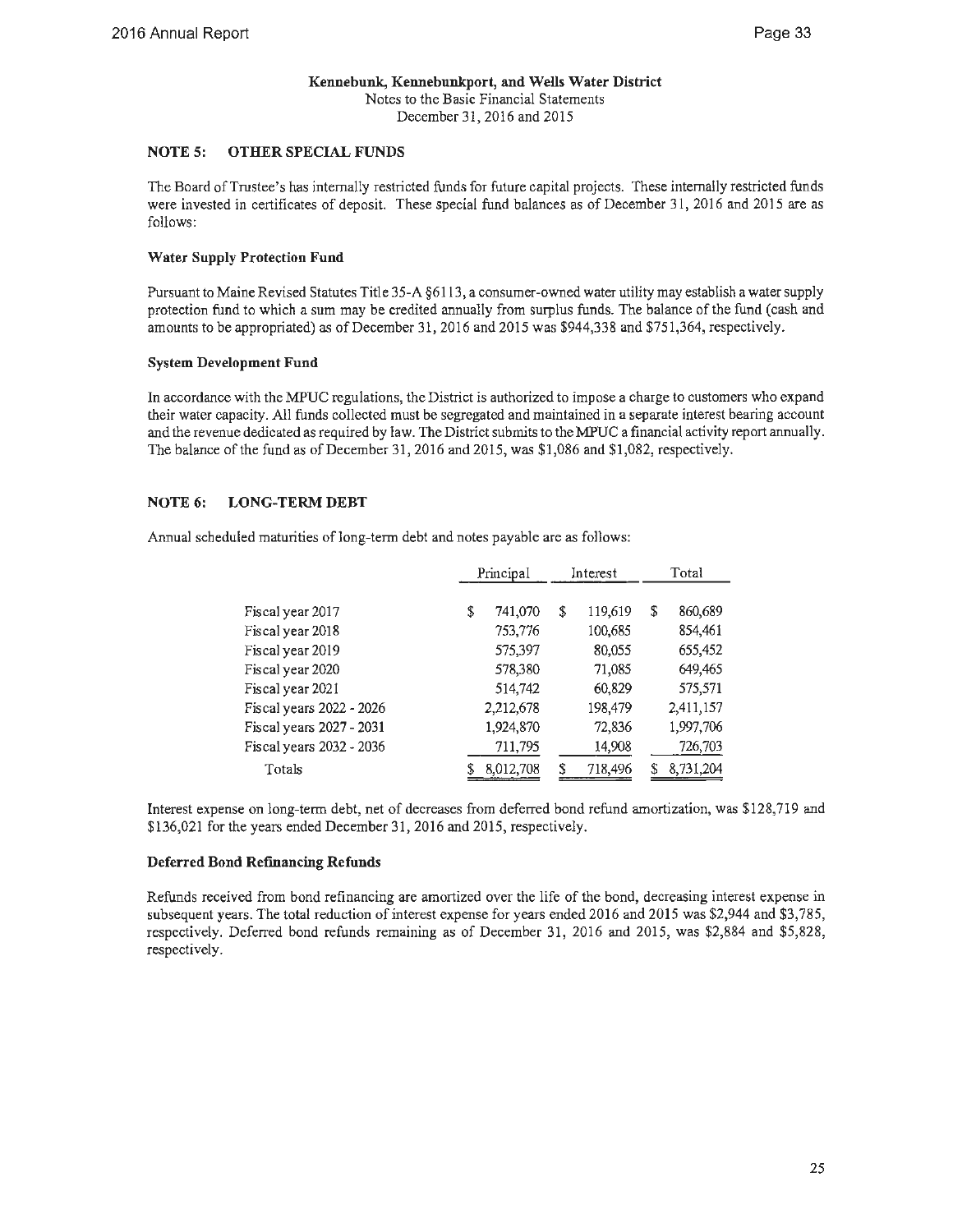### **Kennebunk, Kennebunkport, and Wells Water District**  Notes to the Basic Financial Statements

December 31, 2016 and 2015

### **NOTE 6: LONG-TERM DEBT (Continued)**

Long-tenn bonds payable and notes payable activity for the year ended December 31, 2016 is as follows:

|                                                                                                                                 | Beginning   |           |            | Ending          |
|---------------------------------------------------------------------------------------------------------------------------------|-------------|-----------|------------|-----------------|
|                                                                                                                                 | Balance     | Additions | Repayment  | Balance         |
| <b>Bonds Payable</b><br>\$1,204,159 bond issued July 1998, 5.000% -<br>7.850% interest rate, matures November 2018.             | 272,601     |           | (86, 468)  | 186,133         |
| \$1,250,000 bond issued October 2003, 2.085% -<br>4.285% interest rate, matures November 2018.                                  | 250,000     |           | (83, 333)  | 166,667         |
| \$1,000,000 bond issued October 2005, 3.000% -<br>5.700% interest rate, matures November 2020.                                  | 333,335     |           | (66, 667)  | 266,668         |
| \$1,000,000 bond issued October 2006, 1.800% -<br>6.250% interest rate, matures November 2021.                                  | 400,002     |           | (66, 667)  | 333,335         |
| \$757,350 bond issued November 2008, 2.840%<br>interest rate, matures October 2028.                                             | 538,904     |           | (34, 851)  | 504,053         |
| \$1,250,000 bond issued October 2009, 2.000% -<br>5.500% interest rate, matures November 2029.                                  | 875,000     |           | (62, 500)  | 812,500         |
| \$2,027,000 bond issued September 2011, 0.000%<br>interest rate, matures April 2031.                                            | 1,300,201   |           | (83, 884)  | 1,216,317       |
| \$1,315,545 bond issued July 2012, 1.000%<br>interest rate, matures April 2032.                                                 | 1,077,784   |           | (58, 479)  | 1,019,305       |
| \$934,343 bond issued December 2013, 1.210%<br>interest rate, matures October 2033.                                             | 850,694     |           | (42, 585)  | 808,109         |
| \$375,000 bond issued April 2015, 0.010%<br>interest rate, matures October 2029.                                                | 350,017     |           | (24, 985)  | 325,032         |
| \$874,321 bond issued April 2015, 0.010%<br>interest rate, matures October 2034.<br>\$1,511,525 bond issued August 2016, 1.000% | 831,225     |           | (43, 161)  | 788,064         |
| interest rate, matures July 2036.                                                                                               |             | 1,511,525 |            | 1,511,525       |
| Total bonds payable                                                                                                             | 7,079,763   | 1,511,525 | (653, 580) | 7,937,708       |
| Notes Payable<br>\$900,000 note issued November 2007, 4.200%<br>interest rate, matures October 2016.                            | 100,000     |           | (100,000)  |                 |
| \$135,000 note issued November 2012, 3.000%                                                                                     |             |           |            |                 |
| interest rate, matures November 2021.                                                                                           | 90,000      |           | (15,000)   | 75,000          |
| Total notes payable                                                                                                             | 190,000     |           | (115,000)  | 75,000          |
| Total long-term debt                                                                                                            | 7,269,763   | 1,511,525 | (768, 580) | 8,012,708       |
| Current portion                                                                                                                 | 768,580     |           |            | 741,070         |
| Non-current portion                                                                                                             | \$6,501,183 |           |            | 7,271,638<br>\$ |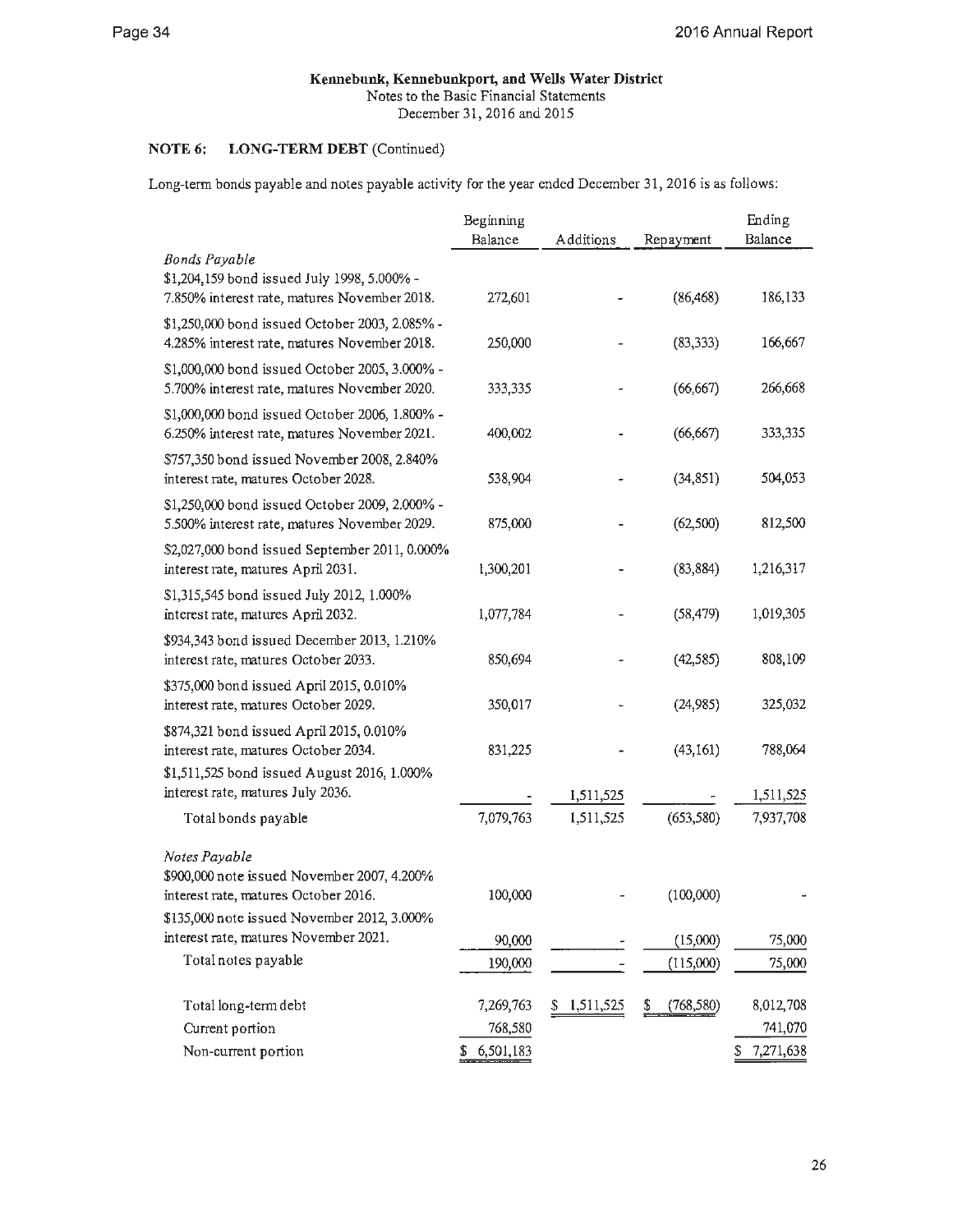#### **NOTE** 7: **LINE OF CREDIT**

Activity on the District's line of credit during the year ended December 31, 2016 is as follows:

|                | Beginning      |           |                                            | Ending  |
|----------------|----------------|-----------|--------------------------------------------|---------|
|                | <b>Balance</b> | Additions | Repayment                                  | Balance |
|                |                |           |                                            |         |
| Line of credit |                |           | $$1,511,525$ $$247,831$ $$(1,511,525)$ $$$ | 247.831 |

### **NOTE 8: CAPITAL LEASES**

The District leased equipment under an agreement that is classified as capital leases. The cost of the equipment under capital lease is included in the statement of net position as part of the utility, plant, and equipment in service in the amounts of\$27,190 and \$129,445 at December 31, 2016 and 2015, respectively. Accumulated amortization of the leased equipment at December 31, 2016 and 2015 was \$4,078 and \$29,261, respectively. Amortization of assets under capital leases is included in depreciation expense.

Interest expense related to capital leases was \$1,170 and \$1,953 for the years ended December 31, 2016 and 2015, respectively.

Minimum future lease payments for capital leases held by the District as the year ended December 31, 2016 are as follows:

| Lease payments due in 2017                       | S | 9,020  |
|--------------------------------------------------|---|--------|
| Lease payments due in 2018                       |   | 1,503  |
| Total minimum lease payments                     |   | 10.523 |
| Amounts representing interest                    |   | (393)  |
| Present value of net minimum lease payments      |   | 10,130 |
| Current portion of capital lease obligations     |   | 8,638  |
| Non-current portion of captial lease obligations |   | 1.492  |

### **NOTE 9: ACCRUED COMPENSATED ABSENCES**

The change in compensated absences for the year ended December 31, 2016 is as follows:

|                                              | Beginning<br>Balance |                   |   | Net Increase     | Ending<br>Balance |
|----------------------------------------------|----------------------|-------------------|---|------------------|-------------------|
| Accrued vacation<br>Accrued compensated time |                      | 299,278<br>51,533 | S | 15,076<br>13,479 | 314,354<br>65,012 |
| Totals                                       |                      | 350,811           |   | 28.555           | 379,366           |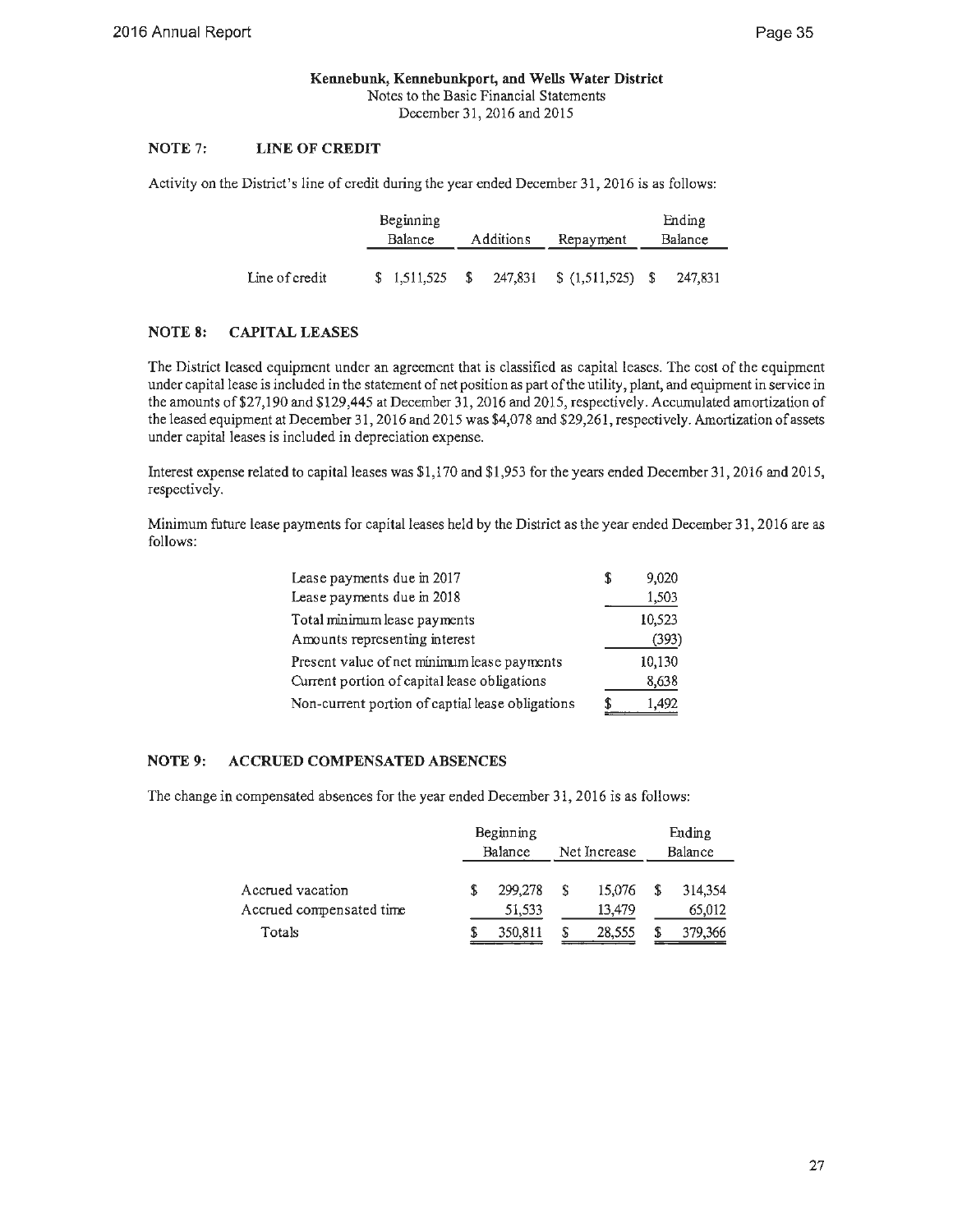### **Kennebunk, Kennebunkport, and Wells Water District**  Notes to the Basic Financial Statements

December 31, 2016 and 2015

### **NOTE 10: CUSTOMER ADVANCES FOR CONSTRUCTION**

The District receives advances for construction from, or on behalf of, customers. Unused advances are refunded to the customers once the projects are completed. Customers' advances aggregated to \$989,181 and \$858,112 as of December 31, 2016 and 2015, respectively.

### **NOTE 11: PENSIONS**

Effective July 1, 1996, the District became a participant of the Maine Public Employees State Retirement System's (MainePERS) cost sharing, multiple employer consolidated retirement plan, called the Participating Local District (PLD) Consolidated Plan (the Plan).

Under the Plan, participants and the District contributed the following percentages of eligible wages:

|                                   | Employees | District |  |
|-----------------------------------|-----------|----------|--|
|                                   |           |          |  |
| January 1, 2015 - June 30, 2015   | 7.00%     | 7.80%    |  |
| July 1, 2015 - June 30, 2016      | 7.50%     | 8.90%    |  |
| June 30, 2016 - December 31, 2016 | $8.00\%$  | 9.50%    |  |

Prior to June 30, 2015, the District's actual contributions varied from year to year due to the amortization of the District's Initial Unpooled Unfunded Actuarial Liability (IUUAL). The IUUAL was being amortized over the 3 years from July 1, 2013. Effective June 30, 2015, as a result of changes relating to GASB 68, MainePERS refunded the unamortized portion of the IUUAL to all participating districts. The District's refunded amount was \$12,080. The District's contributions to the Plan for the years ended 2016 and 2015 were \$238,497 and \$206,582, respectively.

Employees participating are eligible for normal retirement upon attaining the age of sixty with five or more years of service or early retirement after completing twenty-five or more years of creditable service and being at least age 45. Beginning in July 2014, newly hired employees' normal retirement age will increase to age 65. Vested participants are entitled to a retirement benefit equal to a fraction of the average final compensation multiplied by the years of membership service (discounted for early retirement).

### **Pension Liabilities, Pension Expense, and Deferred Outflows of Resources and Deferred Inflows of Resources Related to Pensions**

As of December 31, 2016 and 2015, the District reported a liability of \$2,528,603 and \$1,461,942, respectively, for its proportionate share of the net pension liability. The net pension liability was measured as of June 30, 2016 and 2015, respectively, and the total pension liability used to calculate the net pension liability was determined by an actuarial valuation as of that date. The District's proportion of the net pension liability was based on a projection of the District's long-term share of contributions to the pension plan relative to the projected contributions of all participating local districts, actuarially determined. As of December 31, 2016 and 2015, the District's proportion was 0.476% and 0.458%.

For the years ended December 31, 2016 and 2015, the District recognized pension expense of \$474,673 and \$419,001, respectively.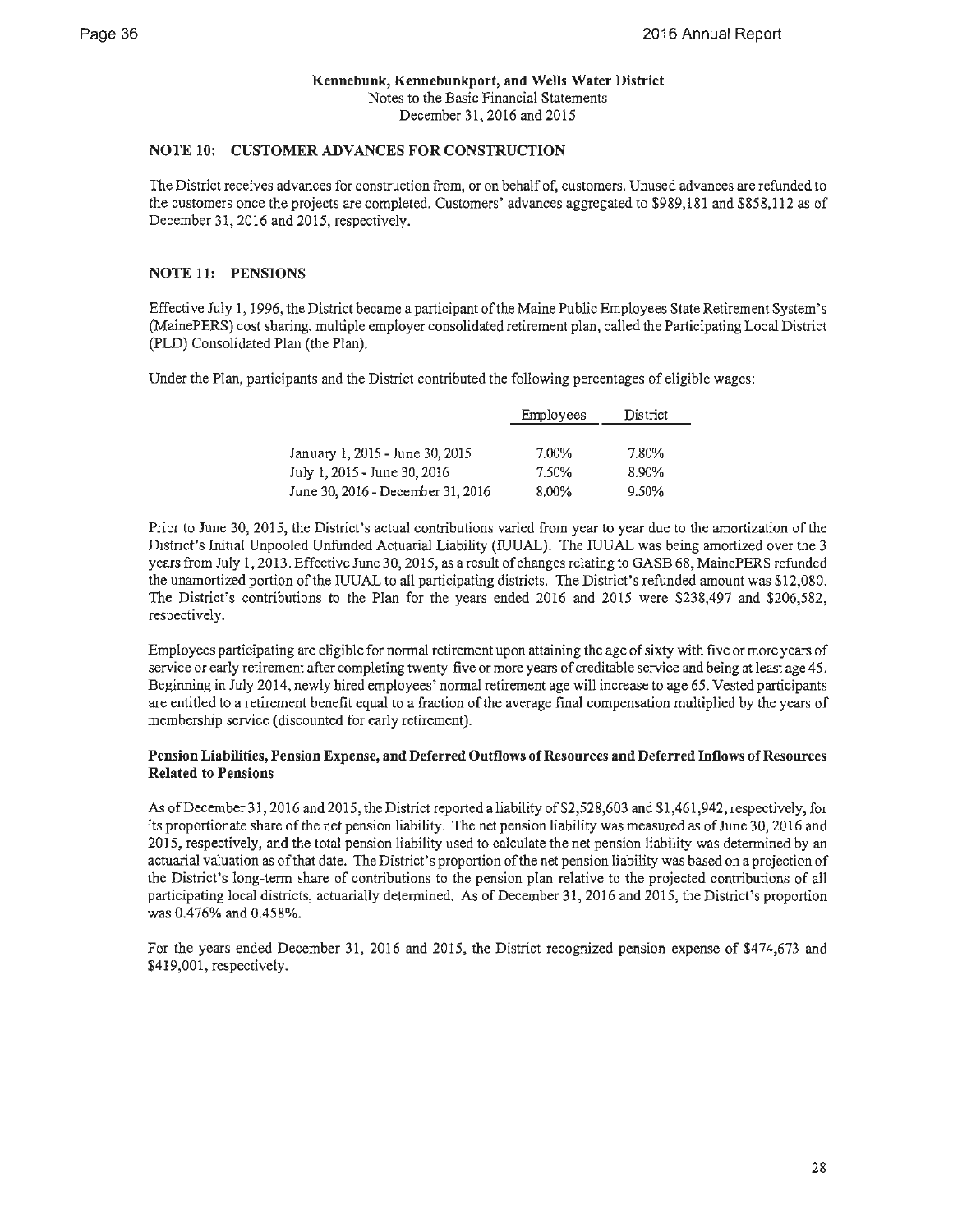### **NOTE 11: PENSIONS** (Continued)

As of December 31, 2016 and 2015, the District reported deferred outflows of resources and deferred inflows of resources related to pensions from the following sources:

|                                                                                     |   | Deferred<br>Outflows of<br>Resources |   | Deferred<br>Inflows of<br>Resources |
|-------------------------------------------------------------------------------------|---|--------------------------------------|---|-------------------------------------|
| For fiscal year 2016                                                                |   |                                      |   |                                     |
| Differences between expected and actual experience                                  | S | 30.652                               | S | 162,637                             |
| Net difference between projected and actual earnings on<br>pension plan investments |   | 934,401                              |   | 388,885                             |
| Changes of assumptions                                                              |   | 271,072                              |   |                                     |
| Changes in proportion                                                               |   | 92.496                               |   | 2,341                               |
| District contributions subsequent to the measurement date                           |   | 126,504                              |   |                                     |
| Totals, December 31, 2016                                                           |   | 1,455,125                            | S | 553,863                             |

|                                                                                     | Deferred |             | Deferred |            |
|-------------------------------------------------------------------------------------|----------|-------------|----------|------------|
|                                                                                     |          | Outflows of |          | Inflows of |
| For fiscal year 2015                                                                |          | Resources   |          | Resources  |
| Differences between expected and actual experience                                  | \$       | 59,028      | \$       | 187,762    |
| Net difference between projected and actual earnings on<br>pension plan investments |          | 451,209     |          | 561,659    |
| Changes of assumptions                                                              |          | 129,197     |          |            |
| Changes in proportion                                                               |          | 81,563      |          |            |
| District contributions subsequent to the measurement date                           |          | 103,413     |          |            |
| Totals, December 31, 2015                                                           |          | 824,410     |          | 749,421    |

Deferred outflows relating to pensions resulting from District contributions subsequent to the measurement date in the amount of\$126.504, as of December 31, 2016, will be recognized as a reduction of the net pension liability in 2017. Other amounts reported as deferred outflows of resources and deferred inflows of resources related to pensions as of December 31, 2016, will be recognized in pension expense as follows:

| Fiscal year 2017 | S | 177,418 |
|------------------|---|---------|
| Fiscal year 2018 |   | 124,675 |
| Fiscal year 2019 |   | 326,932 |
| Fiscal year 2020 |   | 145,735 |
|                  |   |         |
| Total            |   | 774,760 |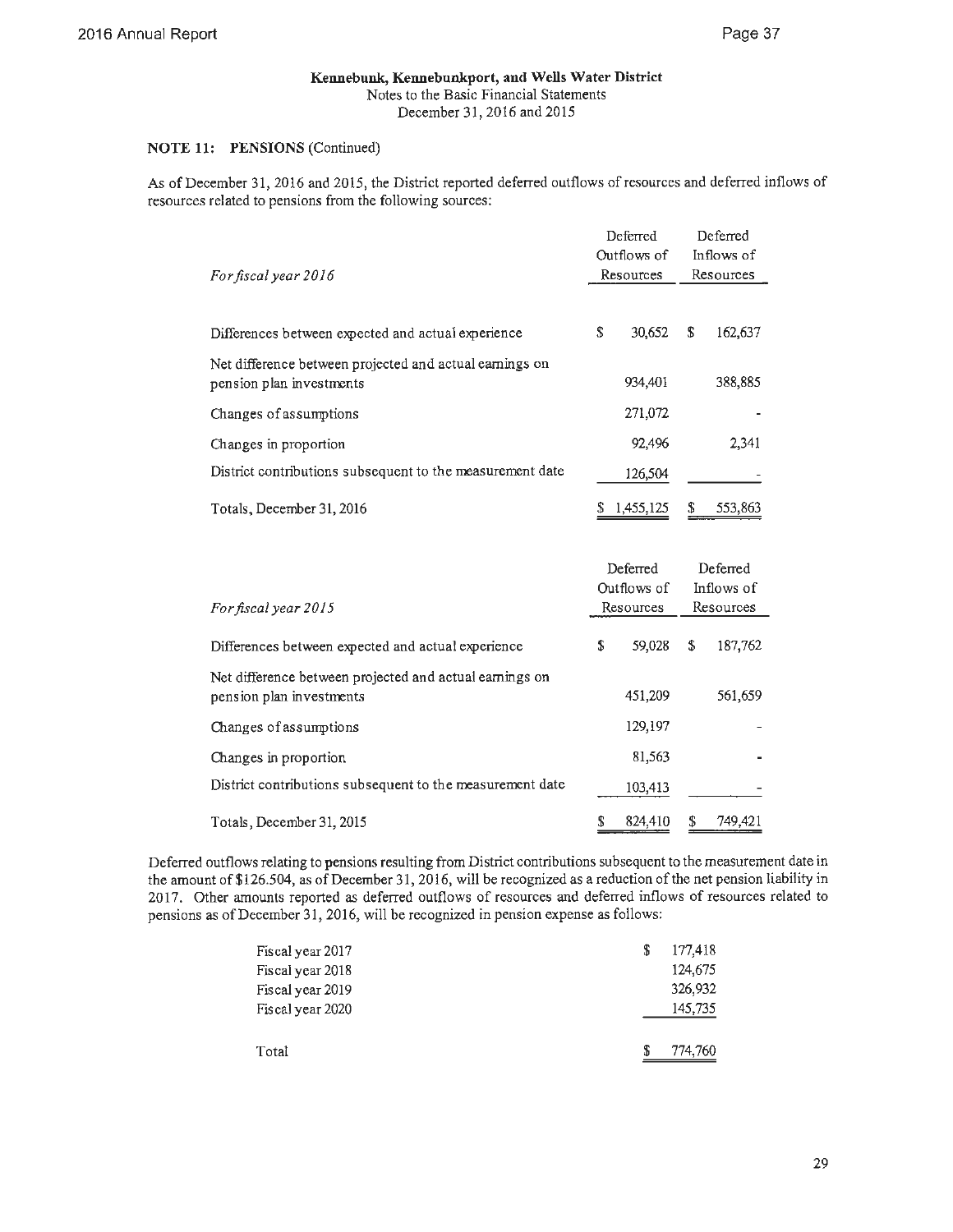### **NOTE 11: PENSIONS** (Continued)

### **Actuarial Methods and Assumptions**

The collective total pension liability for the Plan was determined by an actuarial valuation as of June 30, 2016, using the following methods and assumptions, applied to all periods included in the measurement.

### *Actuarial Cost Method*

The Entry Age Normal actuarial funding method is used to determine costs. Under this funding method, the total employer contribution rate consists of two elements, the normal cost rate and the unfunded actuarial liability (UAL) rate.

The individual entry age normal method is used to determine liabilities. Under the individual entry age normal method, a normal cost rate is calculated for each employee. This rate is determined by taking the value, as of age at entry into the Plan, of the member's projected future benefits, and dividing it by the value, also as of the member's entry age, of his expected future salary. The normal cost for each employee is the product of his pay and his normal cost rate. The normal cost for the group is the sum of the normal costs for all members.

Experience gains and losses, i.e., decreases or increases in liabilities and/or in assets when actual experience differs from the actuarial assumptions, affect the unfunded actuarial accrued liability (UAAL).

### *Asset Valuation Method*

The actuarial valuation employs a technique for determining the actuarial value of assets which dampens the swing in the market value. The specific technique adopted in this valuation recognizes in a given year one-third of the investment return that is different from the actuarial assumption for investment return.

### *Amortization*

The net pension liability of the PLD Consolidated Plan is amortized on a level percentage of payroll using a method where a separate twenty-year closed period is established annually for the gain or Joss for that year.

Significant actuarial assumptions employed by the actuary for funding purposes as of June 30, 2016 are as follows:

- Investment Rate of Return- 6.875% per annum for the year ended June 30, 2016, and 7.125% per annum for the year ended June 30, 2015, compounded annually.
- Inflation Rate  $-2.75\%$  for the year ended June 30, 2016; 3.50% for the year ended June 30, 2015.
- Annual Salary Increases, and Merit,-2.75% to 9.50%, for the year ended June 30, 2016; 3.50% to 9.50% for the year ended June 30, 2015
- Cost of Living Benefit Increases  $-2.20\%$  for the year ended June 30, 2016; 2.55% for the year ended June 30, 2015.
- Mortality Rates (2016) For active members and non-disabled retirees of the Plan, the RP2014 Total Dataset Healthy Annuitant Mortality Table, for males and females, is used. (2015) For active members and non-disabled retirees of the Plan, the RP2000 Tables, projected forward to 2015 using Scale AA are used. For all recipients of disability benefits, the Revenue Ruling 96-7 Disabled Mortality Table for Males and Females is used.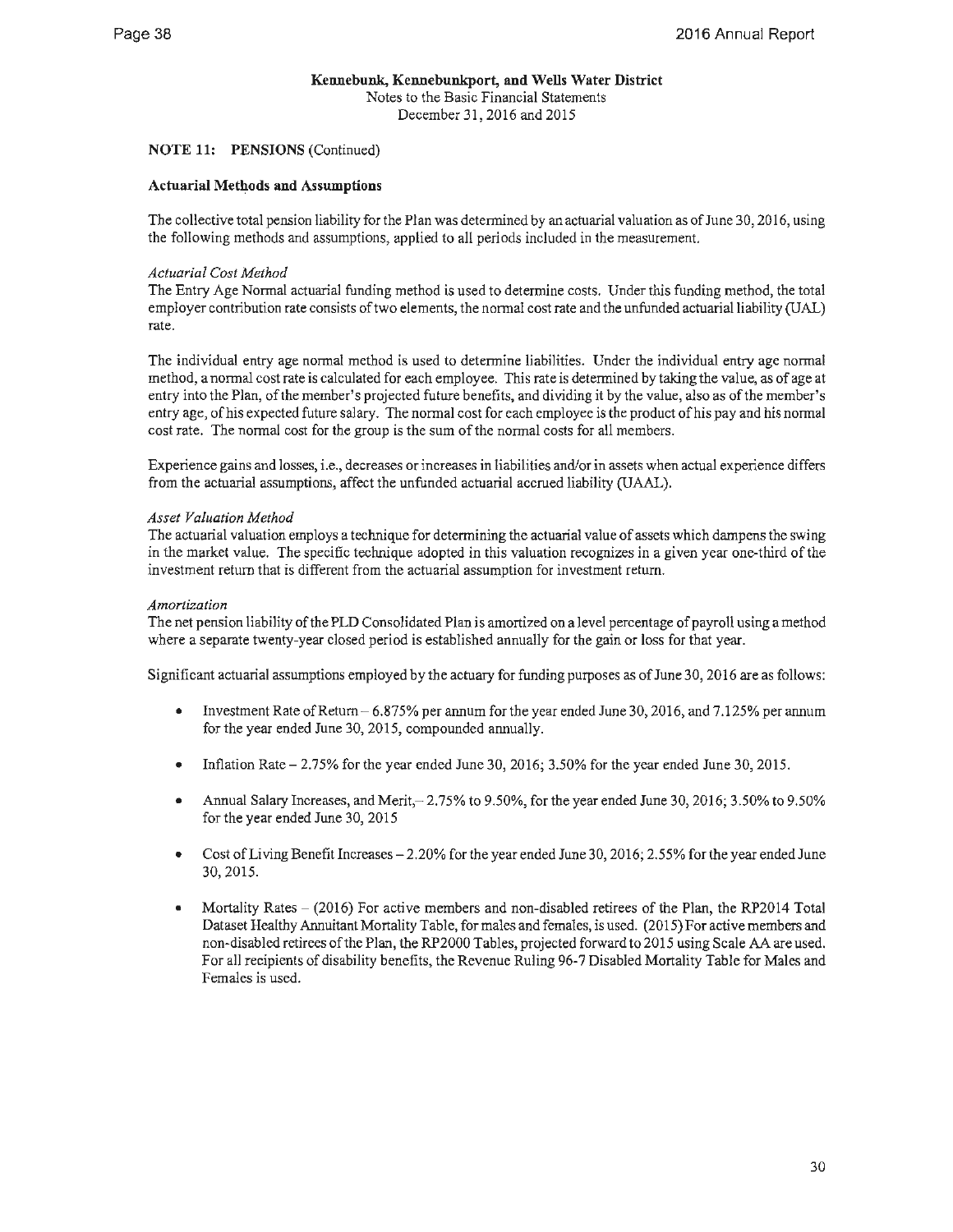### **Kennebunk, Kennebunkport, and Wells Water District**

Notes to the Basic Financial Statements December 31, 2016 and 2015

### **NOTE 11: PENSIONS** (Continued)

The long-term expected rate of return on pension plan assets was determined using a building-block method in which best-estimate ranges of expected future real rates of return (expected returns, net of pension plan investment expense and inflation) are developed for each major class of assets. These ranges are combined to produce the longterm expected rate of return by weighting the expected future real rates of return by the target asset allocation percentage and by adding expected inflation. Best estimates of arithmetic real rates of return for each major asset class included in the Plan's target asset allocation as ofJune 30, 2016, are summarized in the following table. Assets of the Plan are commingled for investment purposes.

|                  | Target<br>Allocation | Long-term<br>Expected<br>Real Rates of<br>Return |
|------------------|----------------------|--------------------------------------------------|
|                  |                      |                                                  |
| US equities      | 20%                  | 5.7%                                             |
| Non-US equities  | 20%                  | 5.5%                                             |
| Private equities | 10%                  | 7.6%                                             |
| Real assets:     |                      |                                                  |
| Real estate      | 10%                  | 5.2%                                             |
| Infrastructure   | 10%                  | 5.3%                                             |
| Hard assets      | 5%                   | 5.0%                                             |
| Fixed income     | 25%                  | 2.9%                                             |
|                  |                      |                                                  |

### *Discount Rate*

The discount rate used to measure the collective total pension liability was 6.875% for 2016 and 7.125% for 2015. The projection of cash flows used to determine the discount rate assumed that plan member contributions will be made at the current contribution rate and that employer contributions will be made at contractually required rates, actuarially determined. Based on these assumptions, the Plan's fiduciary net position was projected to be available to make all projected future benefit payments to current Plan members. Therefore, the long-term expected rate of return on pension plan investments was applied to all periods of projected benefit payments to determine the total pension liability.

The following table shows how the collective net pension liability/(asset) as of June 30, 2016 would change if the discount rate used was one percentage point lower or one percentage point higher than the current rate.

|                       |          | Collective Net |
|-----------------------|----------|----------------|
|                       | Discount | Pension        |
|                       | Rate     | Liability      |
|                       |          |                |
| 1% decrease           | 5.875%   | \$881,913,266  |
| Current discount rate | 6.875%   | 513,330,709    |
| 1% increase           | 7.875%   | 201,269,751    |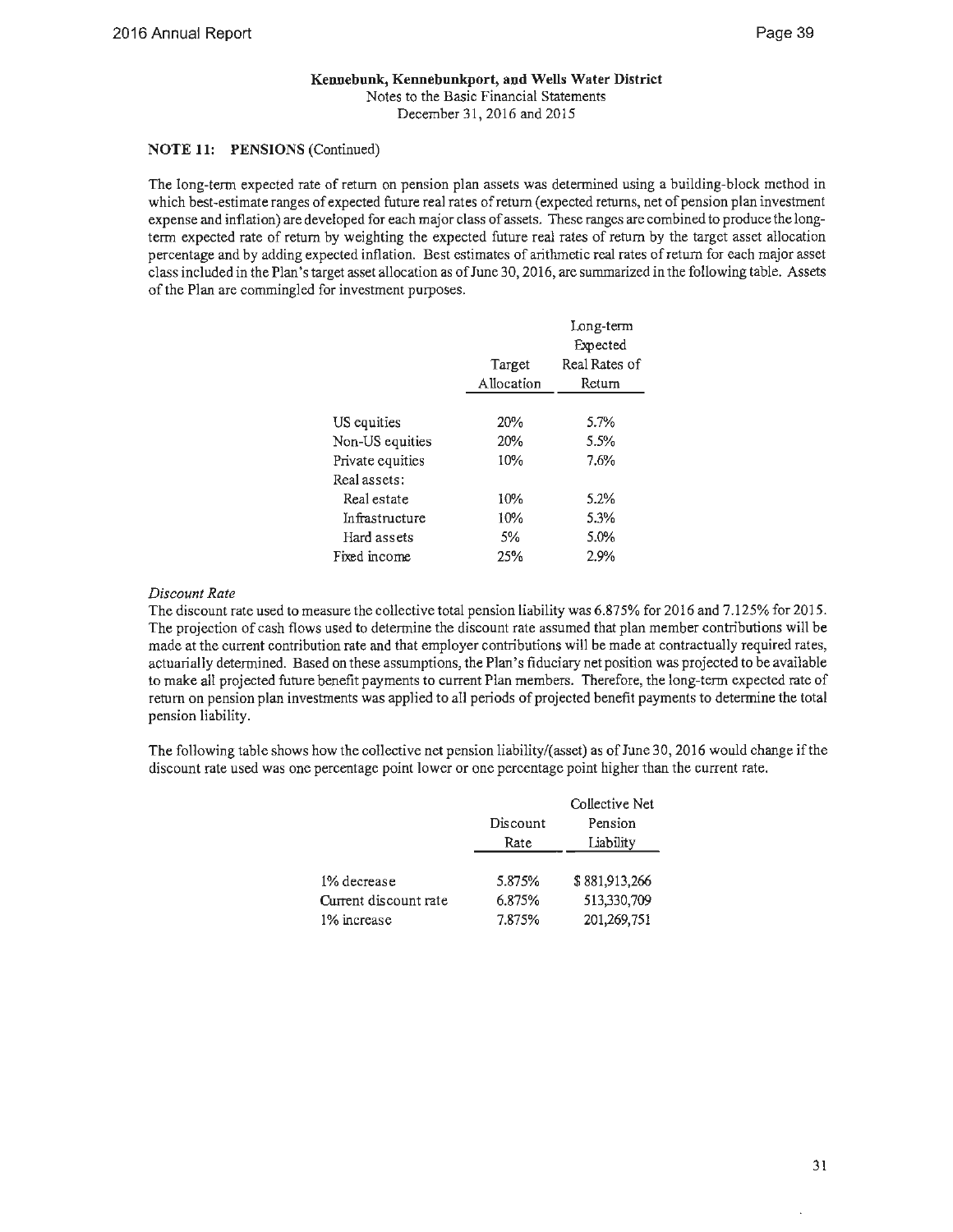### **NOTE 11: PENSIONS** (Continued)

### **Changes** in **Net Pension Liability**

The employer's share of the collective net pension liability is equal to the collective net pension liability multiplied by the employer's proportionate share as of June 30, 2016. At that date, the collective net pension liability was \$513,330,709 and the employer's proportionate share was 0.475900%, resulting in the employer's net pension liability of \$2,528,603. Changes in net pension liability are recognized in pension expense for the year ended June 30, 2016, with the following exceptions.

### *Differences between Expected and Actual Experience*

The difference between expected and actual experience with regard to economic or demographic factors were recognized in pension expense using a straight-line amortization method over a closed period equal to the average expected remaining service lives of active and inactive members. For 2016, this was four years. The first year is recognized as pension expense and the remaining years are shown as either deferred outflows of resources or deferred inflows of resources.

### *Differences between Projected and Actual Investment Earnings*

Differences between projected and actual investment earnings are recognized in pension expense using a straightline amortization method over a closed five-year period. The first year is recognized as pension expense and the remaining years are shown as either deferred outflows of resources or deferred inflows of resources.

### *Changes in Assumptions*

Differences due to changes in assumptions about future economic or demographic factors or other inputs are recognized in pension expense using a straight-line amortization method over a closed period equal to the average expected remaining service lives of active and inactive members. The first year is recognized as pension expense and the remaining years are shown as either deferred outflows of resources or deferred inflows of resources. The actuarial assumptions used for the year ended June 30, 2016 valuation were based on the results of an actuarial experience study for the period of June 30, 2012 through June 30, 2015. Refer to the Actuarial Methods and Assumptions notes for information relating to changes of assumptions.

*Changes in Proportion and Differences between Employer Contributions and Proportionate Share of Contributions*  Differences resulting from a change in proportionate share of contributions and differences between total employer contributions and the employer's proportionate share of contributions were recognized in pension expense using a straight-line amortization method over a closed period equal to the average expected remaining service lives of active and inactive members. The first year is recognized as pension expense and the remaining years are shown as either deferred outflows of resources or deferred inflows of resources. Differences between total employer contributions and the employer's proportionate share of contributions may arise when an employer has a contribution requirement for an employer specific liability.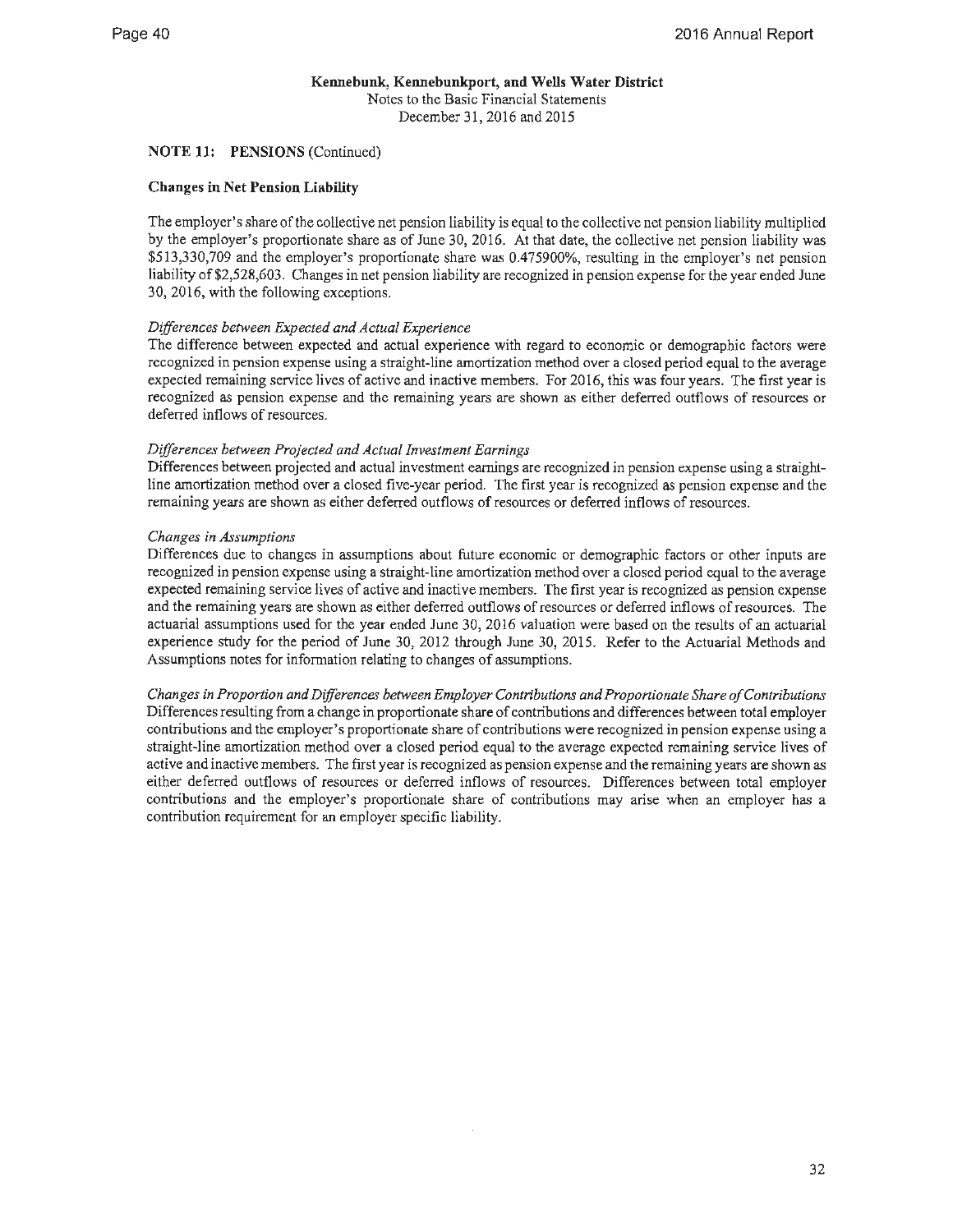### **Kennebunk, Kennebunkport, and Wells Water District**  Notes to the Basic Financial Statements

December 31, 2016 and 2015

### **NOTE 11: PENSIONS** (Continued)

### *Proportionate Share of Allocable Pension Expense*

The calculation of the employer's pension expense for the year ended June 30, 2016 is calculated by multiplying the collective pension expense factors by the employer's proportionate share of the collective pension expense (0.475900%), and is as follows:

| Service cost                                                         | \$<br>353,158 |
|----------------------------------------------------------------------|---------------|
| Interest cost                                                        | 917,414       |
| Cost of benefit changes                                              |               |
| Amortization of differences in actual and expected experience        | (45,227)      |
| Amortization of differences in changes to assumptions                | 105,266       |
| Amortization of differences in expected and actual investment income | 68,446        |
| Plan administrative expenses                                         | 9,653         |
| Transfers out                                                        | 1,034         |
| Expected investment income                                           | (777, 218)    |
| Member contributions                                                 | (194,459)     |
|                                                                      |               |
| Proportionate share of allocable pension expense                     | 438.          |

### **Additional Financial and Actuarial Information**

Additional financial and actuarial information with respect to the Plan can be found in the MainePERS' 2016 Comprehensive Annual Financial Report available online at www.mainepers.org or by contacting the System at (207) 512-3100.

### **NOTE 12: OTHER POST-RETIREMENT EMPLOYMENT BENEFITS (OPEB)**

### **Post-Retirement Medical Plan (Medical Plan)**

### *Plan Description*

On September 26, 1991, the Board of Trustees voted to offer post-retirement health insurance to the District's employees. The Kennebunk, Kennebunkport, Wells Water District's post-retirement medical plan is a single employer defined benefit medical plan administered by the Retiree Welfare Benefit Trust of the Kennebunk, Kennebunkport and Wells Water District. The District provides certain health care benefits for retired employees. To become eligible for the benefits, the employees have to work for a minimum of 5 years and be at least 60 years old and retire immediately upon leaving the District's employment. Employees will receive 1 year of paid health insurance benefits for each 5 years of service performed. All classes of employees are covered by the plan. The Kennebunk, Kennebunkport, Wells Water District's post-retirement medical plan does not issue a stand-alone financial report.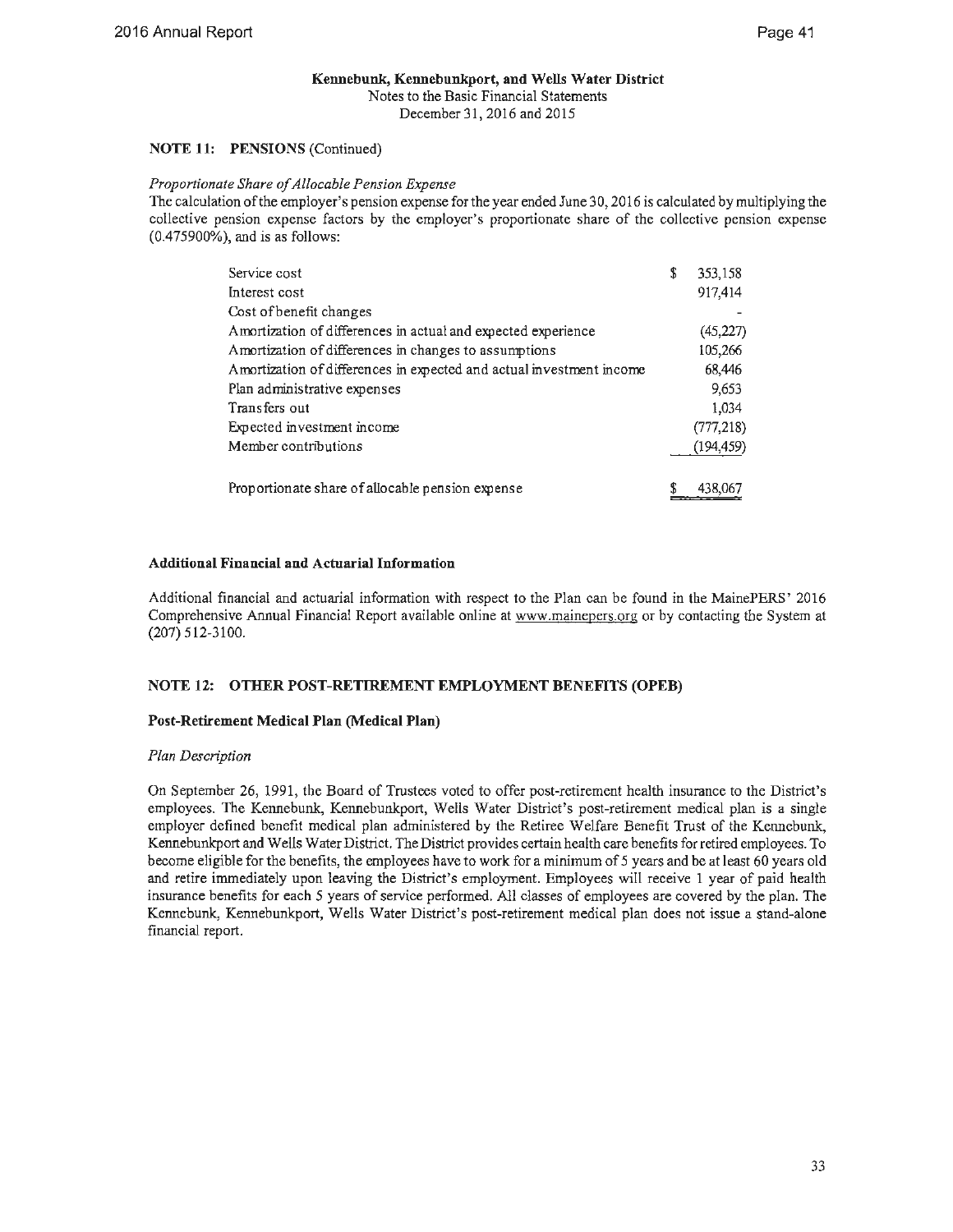### **NOTE 12: OTHER POST-RETIREMENT EMPLOYMENT BENEFITS (OPEB)** (Continued)

Membership of the medical plan consisted of the following at December 31, 2016, the date of the latest actuarial valuation:

| Active employees                   | 41 |
|------------------------------------|----|
| Retired employees and benficiaries |    |
| Total                              | 44 |

The required contribution is based on the normal cost determined using the Entry Age Actuarial Cost Method. Under this method, an allocation of liability to past service and future service is made by spreading the costs over an employee's career as a level dollar amount. No employee contributions are required by the plan. The Board of Trustees has the authority to amend the benefits provisions of the postemployment medical plan. Administrative costs are financed through investment earnings. For the years ended December 31, 2016 and 2015, the District contributed \$125,900 and \$92,836 to the plan, respectively. The balance of the plan assets was invested into cash, cash equivalents, and other financial instruments in accordance with the plan's investing objectives established by the 3-member appointed trustee board.

### *Annual OPEB Cost and Net OPEB Obligation (Medical Plan)*

The District's medical plan benefit cost is calculated based on annual required contribution of the employer (ARC), an amount actuarially determined in accordance with the parameters of Government Accounting Standards and was applied prospectively. The ARC represents a level of funding that, if paid on an ongoing basis, is projected to cover normal costs each year. The following table shows the components of the District's annual medical plan cost for the year, the amount actually contributed to the plan, and changes in the District's medical plan obligation based on an actuarial valuation as of January 1, 2016 and 2015:

|                                            | 2016 |           | 2015         |
|--------------------------------------------|------|-----------|--------------|
|                                            |      |           |              |
| Annual required contribution               | S    | 125,900   | \$<br>92,836 |
| Interest on net OPEB obligation            |      | 35,520    | 36,070       |
| Adjustment to annual required contribution |      | (56, 845) | (46,627)     |
| Annual OPEB cost                           |      | 104,575   | 82,279       |
| Contributions made                         |      | (125,900) | (92, 836)    |
| Change in net OPEB obligation              |      | (21, 325) | (10, 557)    |
| Net OPEB obligation - beginning of year    |      | 710,846   | 721,403      |
| Net OPEB obligation - end of year          |      | 689,521   | 710,846      |

The District's annual medical plan cost, the percentage of annual medical plan cost contributed to the plan by the District, and the net post-retirement obligation for 2016 and the two preceding years were as follows:

|                                            | 2016 |            | 2015 |         | 2014 |         |
|--------------------------------------------|------|------------|------|---------|------|---------|
|                                            |      |            |      |         |      |         |
| Annual OPEB cost                           |      | 104.575 \$ |      | 82.279  |      | 78.953  |
| Percentage of annual OPEB cost contributed |      | 120%       |      | 113%    |      | 113%    |
| Net OPEB obligation                        |      | 689.521    | -S   | 710,846 |      | 721,403 |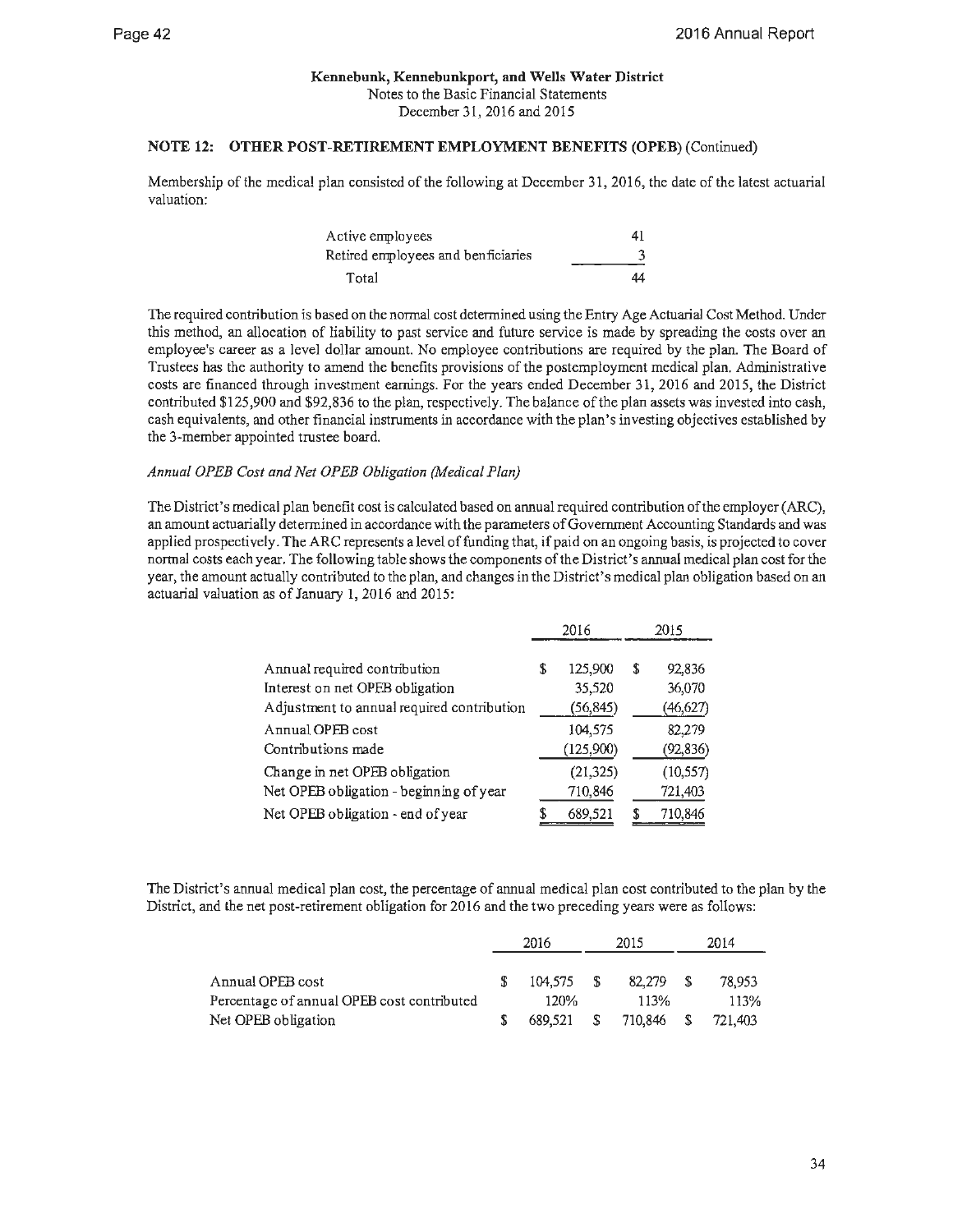### **NOTE 12: OTHER POST-RETIREMENT EMPLOYMENT BENEFITS (OPEB)** (Continued)

### *Change in Plan Assets*

A summary of the changes in the medical plan's assets during the year ended December 31, 2016, is as follows:

|                                               |   | 2016      |   | 2015      |
|-----------------------------------------------|---|-----------|---|-----------|
|                                               |   |           |   |           |
| Fair value of plan assets - beginning of year | S | 832,108   | S | 787,672   |
| District contributions                        |   | 125,900   |   | 92,836    |
| Net investment earnings                       |   | 32,873    |   | (15,056)  |
| Benefits paid                                 |   | (43, 941) |   | (33, 344) |
| Fair value of plan assets - end of year       | S | 946,940   | S | 832,108   |

### *Funded Status and Funding Progress*

The funded status of the medical plan as of the most recent valuation date of December 31, 2016, is as follows:

| A ctuarial value of assets              | 946.940       |
|-----------------------------------------|---------------|
| Actuarial accrued liability (AAL)       | 1,959,006     |
| Unfunded AAL (UAAL)                     | \$(1,012,066) |
| Funded ratio                            | 48.34%        |
| Covered payroll                         | \$2,754,507   |
| UAAL as a percentage of covered payroll | $-36.74\%$    |

The required schedule of funding progress immediately follows the notes and presents multiyear trend information about whether the actuarial value of plan assets is increasing or decreasing over time relative to the actuarial accrued liability. Information about the funded status of the plan as of the most recent actuarial valuation is included as required supplementary information.

### *Actuarial Methods and Assumptions*

The projection of benefits for financial reporting purposes does not explicitly incorporate the potential effects of legal or contractual funding limitations. The required contribution was determined as part of the December 31, 2016 actuarial valuation using the entry age actuarial cost method. The actuarial assumptions included a 5% investment rate of return. The actuarial value of employer medical plan assets as of the valuation date is equal to the fair value of plan assets. The unfunded actuarial liability adjustment is the annual level dollar amortization of the unfunded actuarial accrued liability over 30 years.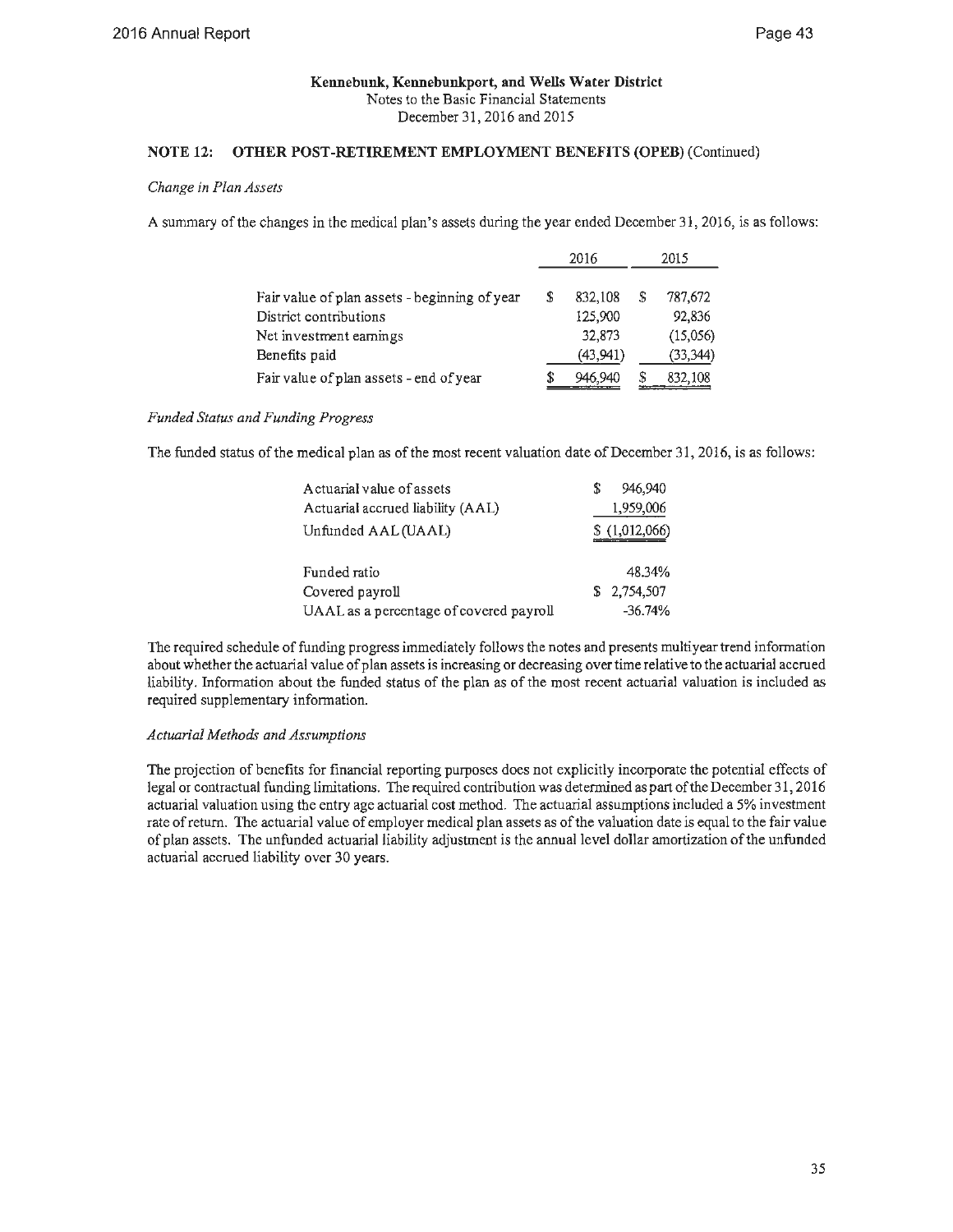### **NOTE 12: OTHER POST-RETIREMENT EMPLOYMENT BENEFITS (OPEB)** (Continued)

### **Post-Retirement Sick Time Reimbursement Benefit Plan (Sick Time Plan)**

### *Plan Description*

The District provides post-retirement sick time reimbursement benefits to its employees. All classes of employees are covered by the sick time plan. All full-time employees who retire from the District will be paid for a portion of their accumulated unused sick leave on a basis of **1** % per year of employment to a maximum of 60 days. The employee must have worked for the District a minimum often years to be eligible. No employee contributions are required by the plan. The Board of Trustees has the authority to amend the benefits provisions of the sick time plan. Administrative costs are financed through investment earnings. For the year ended December 31, 2016 and 2015, the District contributed \$11,518 and \$11,725 to the sick time plan, respectively. The balance of the sick time plan's assets was invested into cash, cash equivalents and other financial instruments in accordance with the plan's investing objectives established by the 3-member trustee board.

### *Change in Accumulated Post-Retirement Benefit Obligation*

As ofDecember 31, 2016 and 2015, the date of the latest actuarial valuation, the summary of the changes in the sick time plan obligation is as follows:

|                                        | 2016 |         |   | 2015      |
|----------------------------------------|------|---------|---|-----------|
| Benefit obligation - beginning of year | S    | 261,260 | S | 266,701   |
| Service cost                           |      | 6,773   |   | 7.154     |
| Interest cost                          |      | 7.623   |   | 7.277     |
| Actuarial (gain) / loss                |      | (894)   |   | (4,042)   |
| Benefits paid                          |      |         |   | (15, 830) |
| Benefit obligation - end of year       |      | 274,762 |   | 261,260   |

The above obligation is presented in the balance sheet as part of the post-retirement benefits and is reported as a long-term obligation.

### *Change in Plan Assets*

A summary of the changes in the sick time plan's assets during the year ended December 31, 2016, is as follows:

|                                               |   | 2016    | 2015 |           |  |
|-----------------------------------------------|---|---------|------|-----------|--|
|                                               |   |         |      |           |  |
| Fair value of plan assets - beginning of year | S | 137,723 | S    | 144,717   |  |
| District contributions                        |   | 11,518  |      | 11,725    |  |
| Net investment earnings                       |   | 8,960   |      | (2,889)   |  |
| Benefits paid                                 |   | -       |      | (15, 830) |  |
| Fair value of plan assets - end of year       |   | 158,201 | S    | 137,723   |  |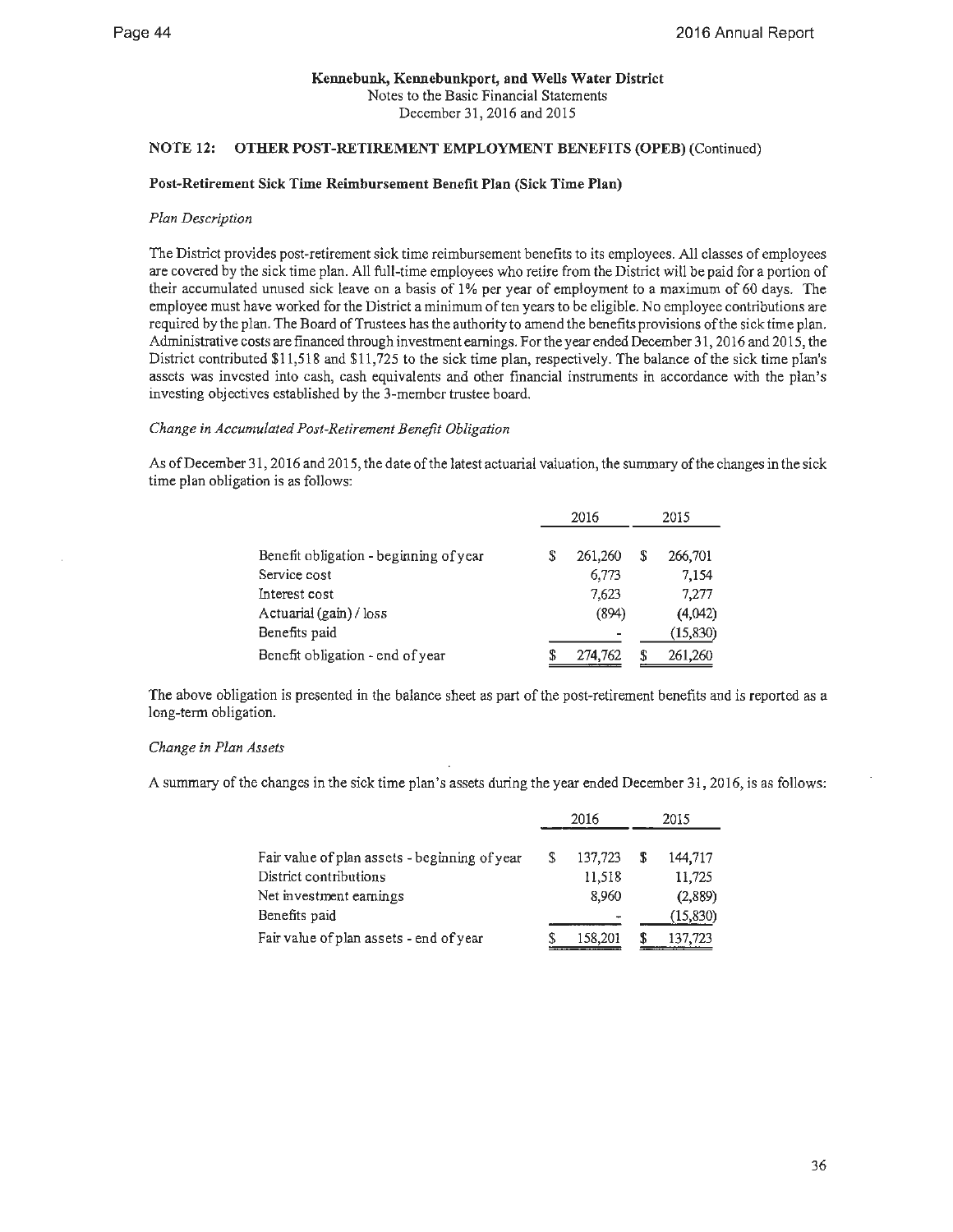### **NOTE 12: OTHER POST-RETIREMENT EMPLOYMENT BENEFITS (OPEB)** (Continued)

### *Funded Status and Funding Progress*

The funded status of the sick time plan as of December 31, 2016 and 2015 is as follows:

|                                                                                               | 2016 |                                     | 2015   |                                     |
|-----------------------------------------------------------------------------------------------|------|-------------------------------------|--------|-------------------------------------|
| Fair value of plan assets<br>Benefit obligation - end of year<br>Unfunded benefit obligations | S    | 158,201<br>(274, 762)<br>(116, 561) | S<br>S | 137,723<br>(261, 260)<br>(123, 537) |
| Funded ratio                                                                                  |      | 57.58%                              |        | 52.71%                              |

### *Actuarial Methods and Assumptions*

The determination of the sick time plan's net periodic pension costs includes assumptions about the discount rate and an estimate for the long-term return on plan assets. The discount rate assumption was 3.44% and 3.23% for fiscal years 2016 and 2015, respectively. The estimated long-term rate ofretum on plan assets of 5.00% and both fiscal years 2016 and 2015. The sick time plan's net periodic pension costs were \$11,518 and \$11,725 for the years ended December 31, 2016 and 2015, respectively.

The following benefit payments, which reflect expected future service, as appropriate, that are expected to be paid over the next 10 years are as follows:

|                          | Estimated<br>Benefit<br>Payments |         |  |
|--------------------------|----------------------------------|---------|--|
|                          |                                  |         |  |
| Fiscal year 2017         | \$                               | 91,515  |  |
| Fiscal year 2018         |                                  | 18,226  |  |
| Fiscal year 2019         |                                  |         |  |
| Fiscal year 2020         |                                  |         |  |
| Fiscal year 2021         |                                  | 20.032  |  |
| Fiscal years 2022 - 2026 |                                  | 135,116 |  |

### **NOTE 13: APPROPRIATIONS OF NET POSITION**

The District has established appropriated net position for various purposes. At December 31, 2016 and 2015, appropriated net position was as follows:

### *Funded Debt Retired through Surplus*

The District's policy is to appropriate from net income, annually, an amount equal to the principal payment of the bonds. Appropriations at December 31, 2016 and 2015 were \$653,581 and \$636,267, respectively. The appropriated funded debt retired through surplus balance at December 31, 2016 and 2015 was \$17,795,434 and \$17,141,853.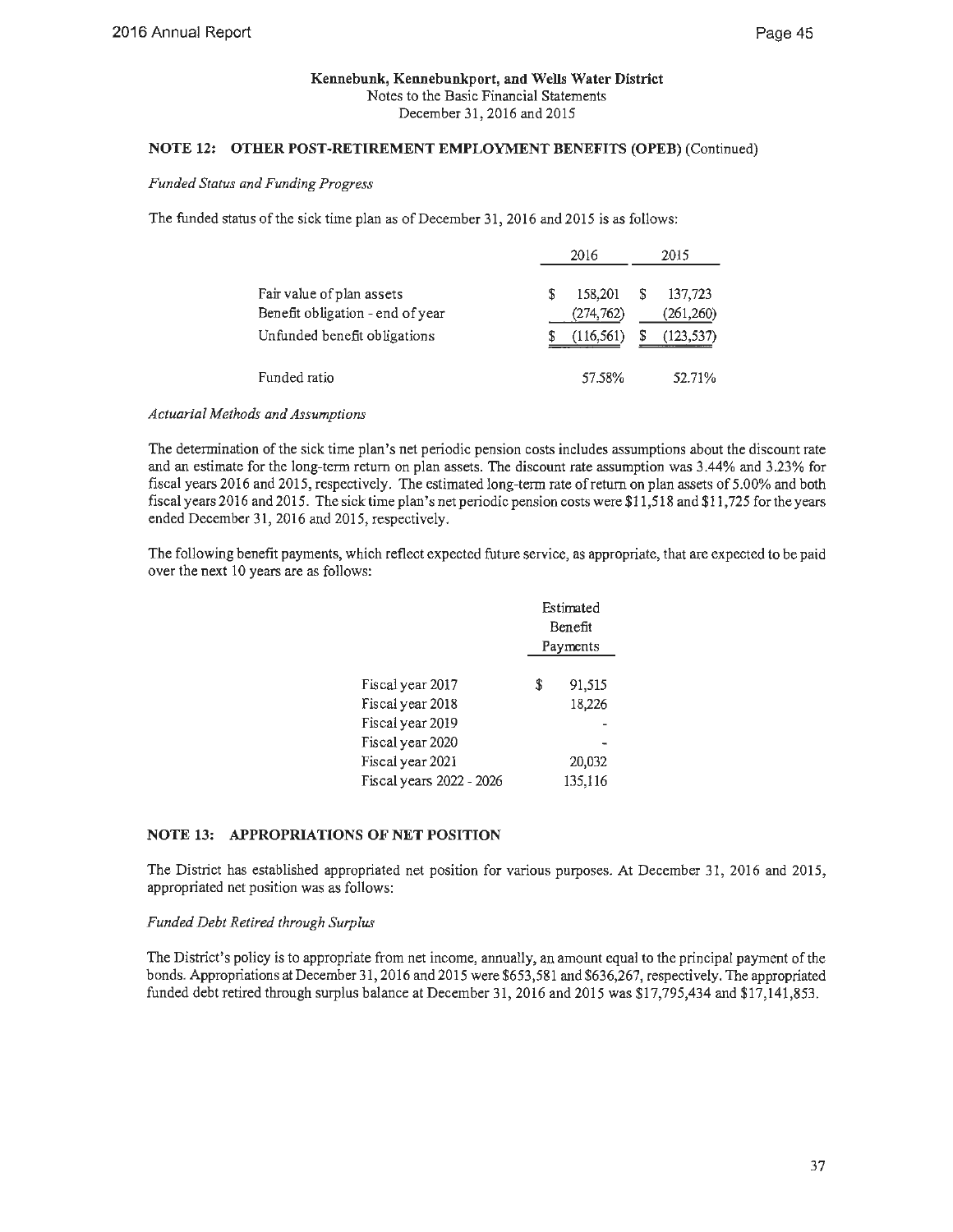### **NOTE 13: APPROPRIATIONS OF NET POSITION** (Continued)

### *Water Supply Protection Reserve*

Pursuant to Maine Revised Statutes Title 35-A §6113, a consumer-owned water utility may establish a water supply protection fund to which a sum may be credited annually from surplus funds. The annual credit may not exceed 5% of the prior year's total revenue. In addition, the maximum fund accumulation is 15% of the prior year's revenue. Interest earned in the fund must remain in the fund and be used solely for the purposes of the fund. For the years ended December 31, 2016 and 2015, the District voted to appropriate \$323,268 and \$270,520 to the Water Supply Protection reserve, respectively. The interest income for the years ended 2016 and 2015 was \$1,710 and \$1,309. The cumulative balance of the reserve at December 31, 2016 and 2015 was \$945,424 and \$752,446, respectively.

### *Mortgage Payment Appropriation*

The District appropriates from net income and/or the Water Supply Protection Reserve as allowed by the Maine law, annually, an amount equal to the year's principal payment on the land mortgage. The appropriated mortgage payment balance at December 31, 2016 and 2015 was \$1,510,000 and \$1,495,000, respectively.

### **NOTE 14: OPERATING LEASE COMMITMENT**

The District renewed its three-year license agreement for accounting software, equipment and services. The agreement was renewed as of July 1, 2014 and expires on June 30, 2017. Under the agreement, the District is obligated to pay minimum annual license fees of \$69,450 per year.

### **NOTE 15: REVENUE FROM OPERATING LEASES**

The District leases various water tank sites to wireless cellular companies under long-term operating leases. The leases are primarily five-year terms with consecutive renewal terms. Rental increases are generally equal to the change in the CPI index during such year. Rental revenues are recognized as earned over the term of the leases. For the years ended 2016 and 2015 total rental revenue was \$332,276 and \$322,832, respectively.

### **NOTE 16: INCOME TAX STATUS**

The District qualifies as a tax exempt organization under the provisions of the Internal Revenue code and is not subject to any State or Federal income taxes.

### **NOTE 17: CONTINGENCY ALLOWANCE** 7% **TEST**

Pursuant Maine Revised Statutes Title 35-A §6112, if the District provides for an annual contingency allowance that has been collected through rates and where, in each of three consecutive years, the allowance is equal to or greater than 7% of the its annual operating expenses, it shall notify customers in writing of the over-collection and hold a public hearing to address the issue. For the purposes of this test operating expenses are composed of operation and maintenance expenses, depreciation and amortization, and taxes other than income taxes.

The District's contingency allowance exceeded the 7% maximum for fiscal year 2016, bud did not exceed the 7% maximum for fiscal years 2015 or 2014.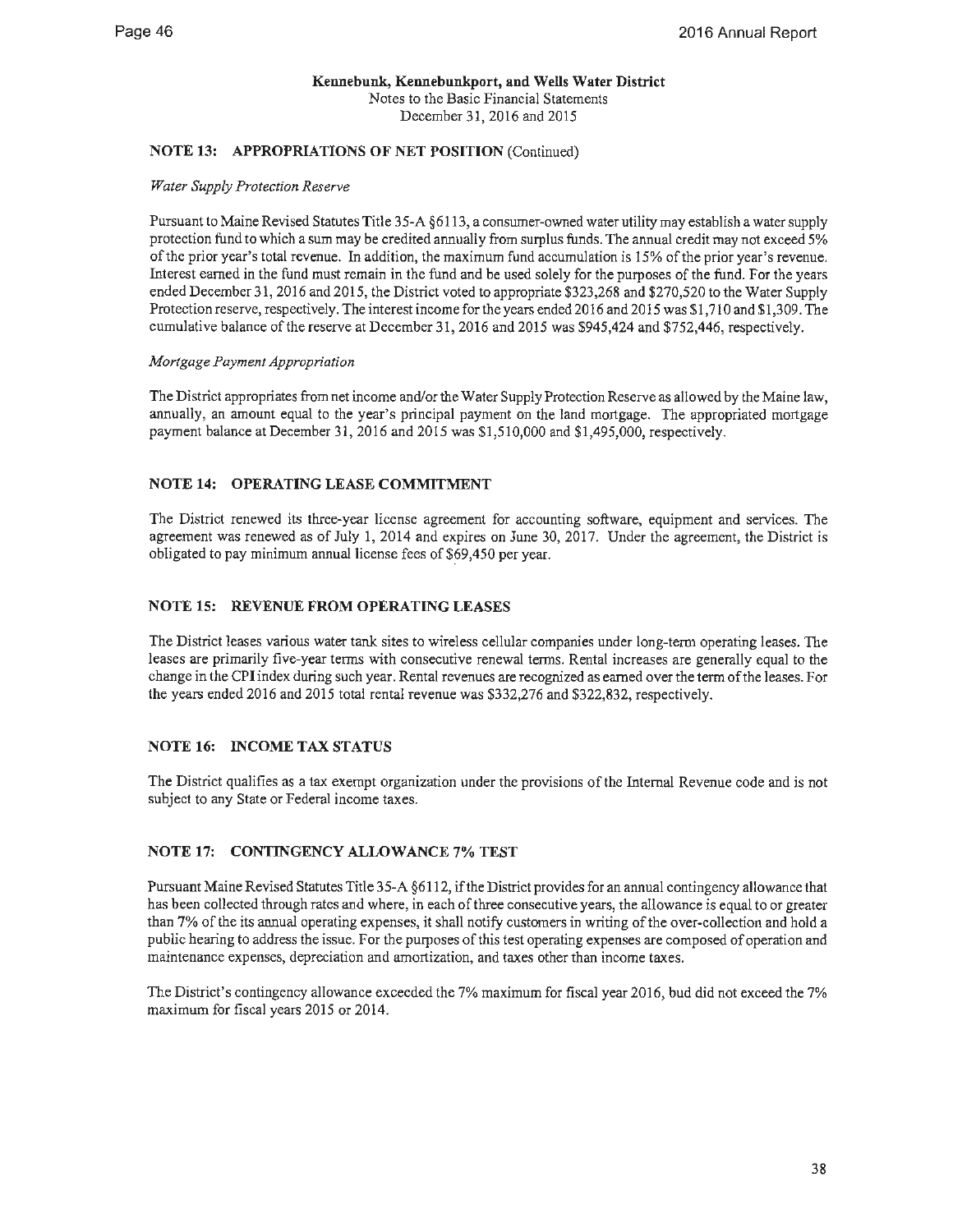### **NOTE 18: RISK MANAGEMENT**

The District is exposed to various risks of loss related to torts, theft of, damage to and destruction of assets, errors and omissions; and natural disasters for which the District carries commercial insurance. Based on the coverage provided by commercial insurance purchased, the District is not aware of any material actual or potential claim liabilities that should be recorded at December 31, 2016 and 2015. Settled claims have not exceeded insurance coverage for any of the past three fiscal years.

### **Litigation**

The District is subject to certain legal proceedings and claims which arise in the normal course of conducting its activities. In the opinion of management, the District has defensible positions.

### **NOTE 19: SUBSEQUENT EVENTS**

In preparing these financial statements, the District has evaluated events and transactions for potential recognition or disclosure through April 18, 2017, the date the financial statements were available to be issued.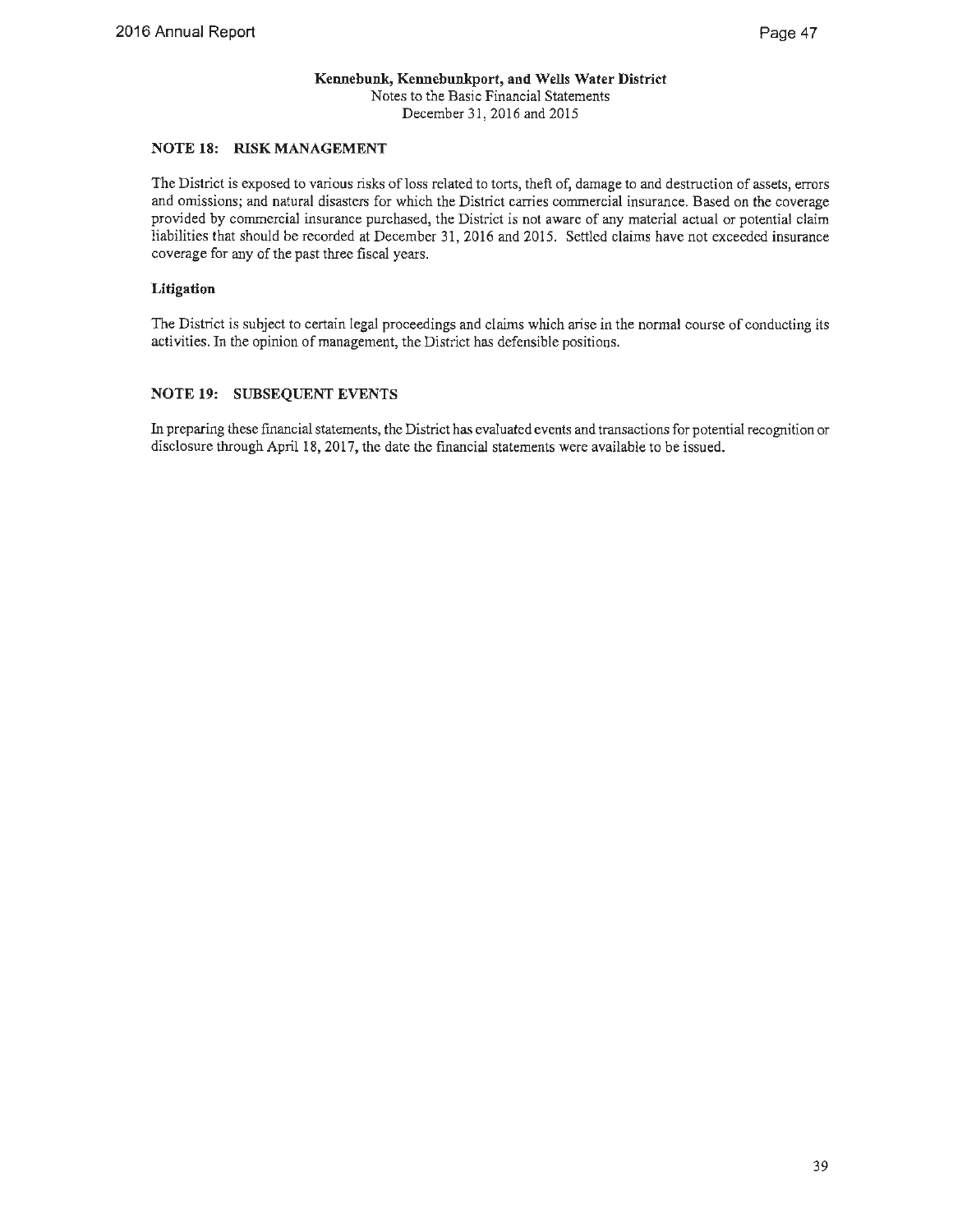## **REQUIRED SUPPLEMENTARY INFORMATION**

 $\mathcal{L}^{\text{max}}_{\text{max}}$  and  $\mathcal{L}^{\text{max}}_{\text{max}}$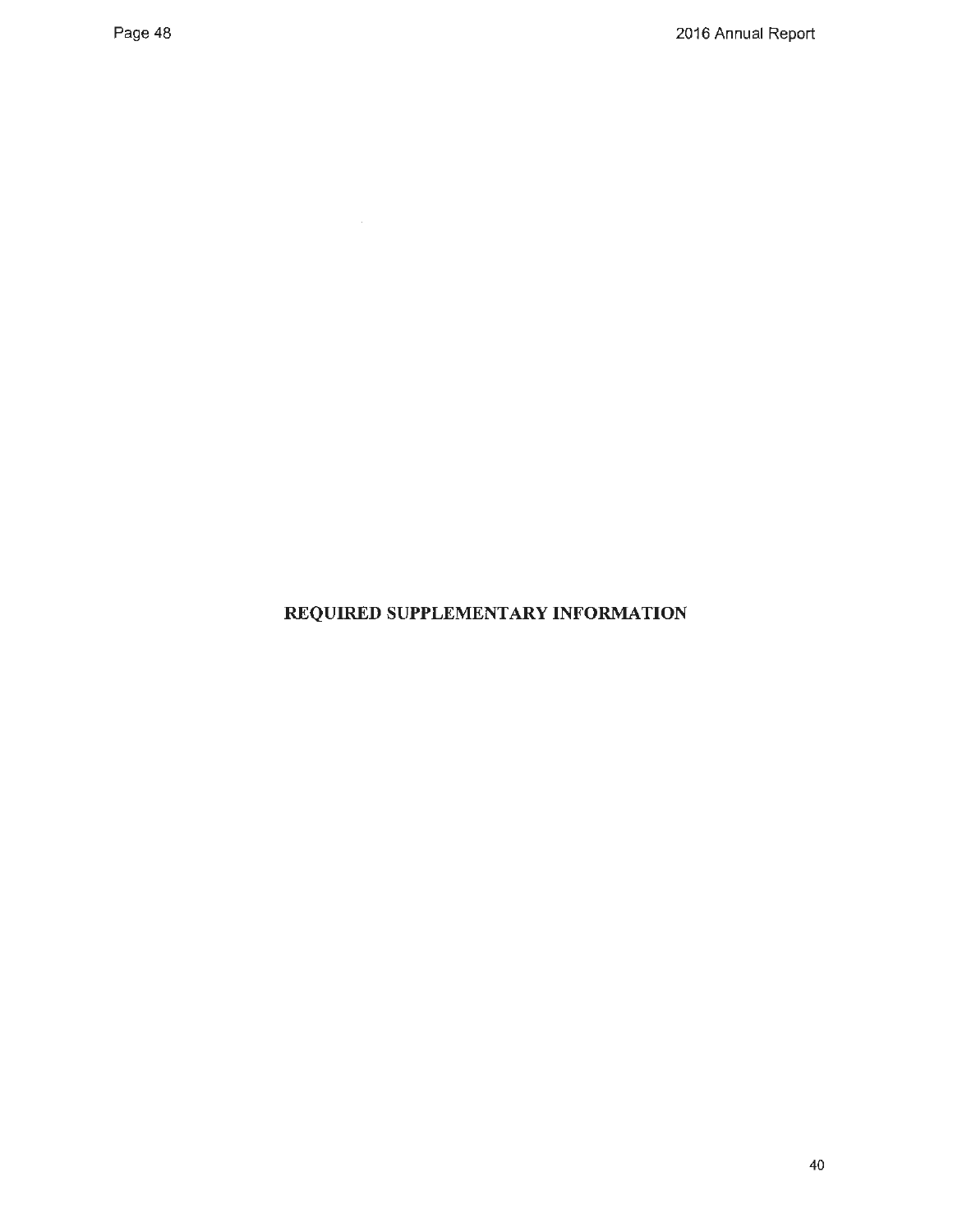### Page 49

Schedule 1

### **Kennebunk, Kennebunkport, Wells Water District**

Schedule of the District's Proportionate Share of the Net Pension Liability MainePERS Participating Local Districts Plan Employer ID: P0255

| For the Fiscal<br>Year Ended | District's<br>proportion of the<br>net pension<br>liability |   | District's<br>proportionate<br>share of the net<br>pension liability |   | District's<br>covered-<br>employee<br>payroll | District's<br>proportionate<br>share of the net<br>pension liability<br>as a percentage<br>of its covered-<br>employee<br>payroll | Plan fiduciary<br>net position as a<br>percentage of<br>the total pension<br>liability |
|------------------------------|-------------------------------------------------------------|---|----------------------------------------------------------------------|---|-----------------------------------------------|-----------------------------------------------------------------------------------------------------------------------------------|----------------------------------------------------------------------------------------|
| 2016                         | 0.475900%                                                   | S | 2,528,603                                                            | S | 2,754,507                                     | 91.80%                                                                                                                            | 81.61%                                                                                 |
| 2015<br>2014                 | 0.458222%<br>0.441494%                                      |   | 1,461,942<br>679.376                                                 |   | 2,667,712<br>2,554,283                        | 54.80%<br>26.60%                                                                                                                  | 88.27%<br>94.10%                                                                       |

*Note: This schedule is intended to show information for ten years. However, until a fall I 0-year trend is compiled, the District will present information for those years for which information is available.*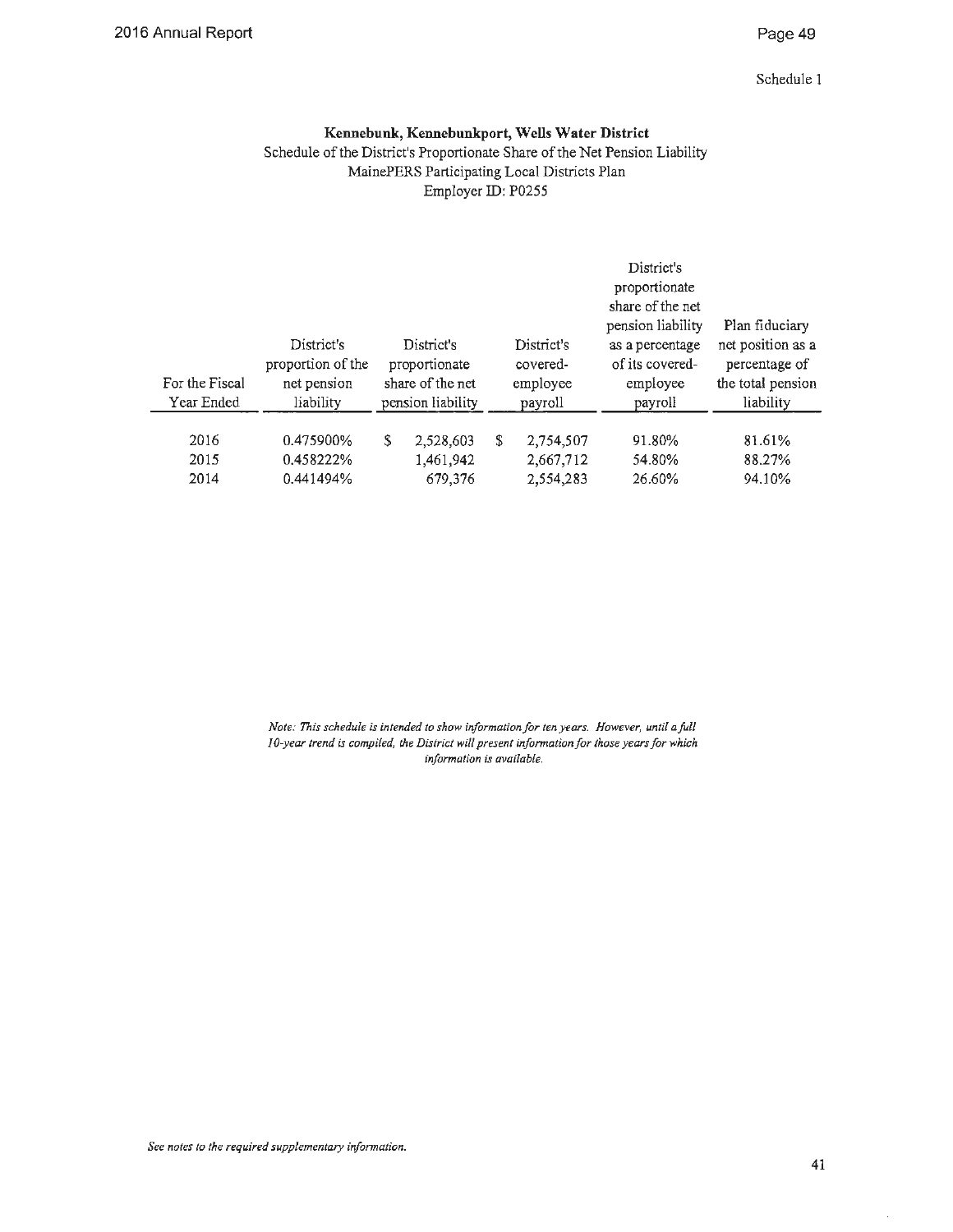### Schedule 2

### **Kennebunk, Kennebunkport, Wells Water District**

Schedule of the District's Employer Contributions MainePERS Participating Local Districts (PLD) Consolidated Plan Employer ID: P0255

| For the Fiscal<br>Year Ended |   | Contractually<br>required<br>contributions |   | District's<br>contributions in<br>relation to the<br>contractually<br>required<br>contributions | District's<br>contribution<br>deficiency<br>(excess) |                                                 | District's<br>covered-<br>employee<br>payroll |                                     | District's<br>contributions as<br>a percentage of<br>its covered-<br>employee<br>payroll |  |
|------------------------------|---|--------------------------------------------|---|-------------------------------------------------------------------------------------------------|------------------------------------------------------|-------------------------------------------------|-----------------------------------------------|-------------------------------------|------------------------------------------------------------------------------------------|--|
| 2016<br>2015<br>2014         | S | 238,497<br>206,582<br>169,387              | S | 238,497<br>206,582<br>169,387                                                                   | S                                                    | $\overline{\phantom{a}}$<br>$\blacksquare$<br>٠ | S                                             | 2,754,507<br>2,667,712<br>2,554,283 | 8.66%<br>7.74%<br>6.63%                                                                  |  |

*Note: This schedule is intended to show information for ten years. However, until a.fall JO-year trend is compiled, the District will present information for those years for which information is available.* 

 $\hat{\mathcal{A}}$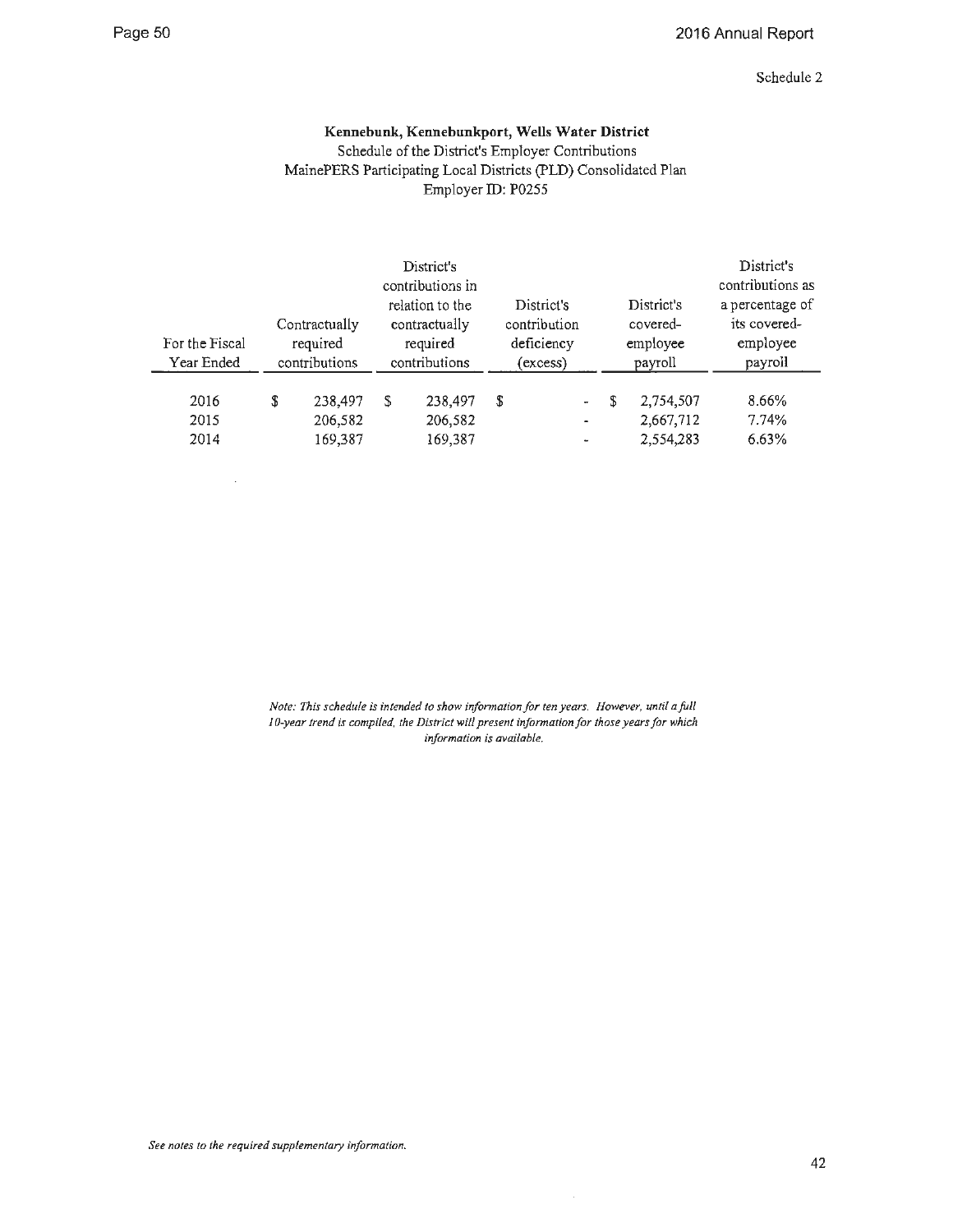### Page 51

### Schedule 3

### **Kennebunk, Kennebunkport, and Wells Water District**  Schedule of Funding Progress - Post Retirement Medical Plan As of December 31st for the Years Listed

| Actuarial<br><b>Valuation</b><br>Year | Actuarial<br>Value of<br><b>Assets</b> | Actuarial<br>Accrued<br><b>Liability</b><br>(AAL) | <b>Unfunded</b><br>AAL<br>(UAAL) | <b>Funded</b><br>Ratio | Covered<br>Payroll | UAAL as a<br>$%$ of<br>Covered<br>Payroll |
|---------------------------------------|----------------------------------------|---------------------------------------------------|----------------------------------|------------------------|--------------------|-------------------------------------------|
| 2007                                  | \$                                     | \$.<br>943,989                                    | \$<br>(943,989)                  | $0.00\%$               | \$2,157,187        | $-43.76%$                                 |
| 2008                                  |                                        | 993,784                                           | (993, 784)                       | 0.00%                  | 2,226,147          | $-44.64%$                                 |
| 2009                                  |                                        | 1,377,889                                         | (1,377,889)                      | 0.00%                  | 2,191,546          | $-62.87%$                                 |
| 2010                                  |                                        | 1,508,180                                         | (1,508,180)                      | $0.00\%$               | 2,431,733          | $-62.02%$                                 |
| 2011                                  | 578,616                                | 1,232,312                                         | (653, 696)                       | 46.95%                 | 2,310,423          | $-28.29%$                                 |
| 2012                                  | 638,729                                | 1,322,713                                         | (683,984)                        | 48.29%                 | 2,402,950          | $-28.46%$                                 |
| 2013                                  | 709,988                                | 1,377,085                                         | (667,097)                        | 51.56%                 | 2,526,409          | $-26.40%$                                 |
| 2014                                  | 787,672                                | 1,577,326                                         | (789, 654)                       | 49.94%                 | 2,554,283          | $-30.91%$                                 |
| 2015                                  | 832,108                                | 1,812,137                                         | (980,029)                        | 45.92%                 | 2,667,712          | $-36.74%$                                 |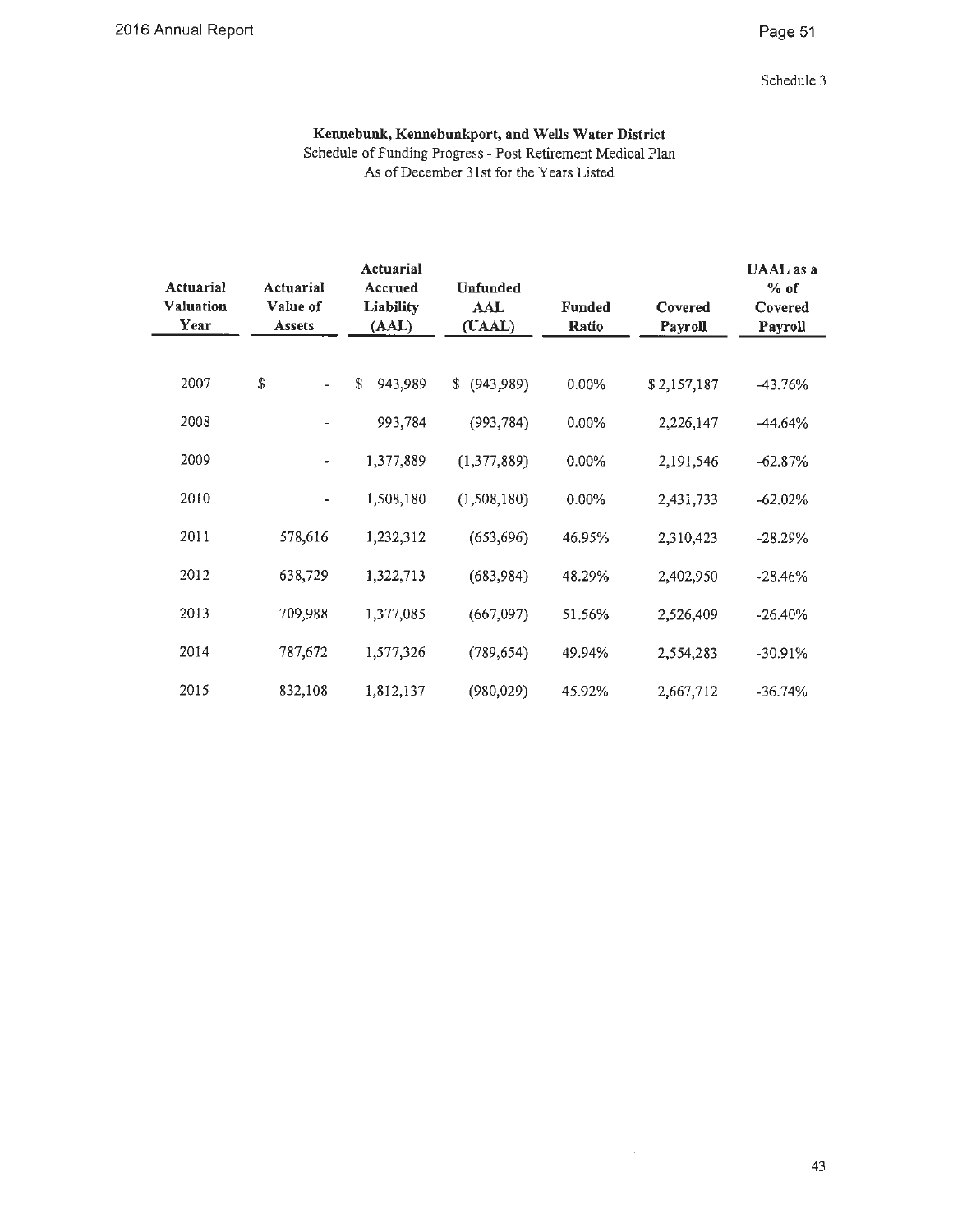### Schedule 4

### **Kennebunk, Kennebunkport, and Wells Water District**

Schedule of Employer Contributions - Post Retirement Medical Plan For the Years Ended December 31st for the Years Listed

| Contribution<br>Year | Annual<br>Required<br>Percentage<br>Contribution<br>Contributed |         |         |  |
|----------------------|-----------------------------------------------------------------|---------|---------|--|
| 2007                 | \$                                                              | 106,975 | 71.15%  |  |
| 2008                 |                                                                 | 126,339 | 60.59%  |  |
| 2009                 |                                                                 | 136,327 | 29.98%  |  |
| 2010                 |                                                                 | 152,622 | 7.70%   |  |
| 2011                 |                                                                 | 163,289 | 372.11% |  |
| 2012                 |                                                                 | 84,795  | 79.17%  |  |
| 2013                 |                                                                 | 87,470  | 79.81%  |  |
| 2014                 |                                                                 | 85,815  | 100.00% |  |
| 2015                 |                                                                 | 92,836  | 100.00% |  |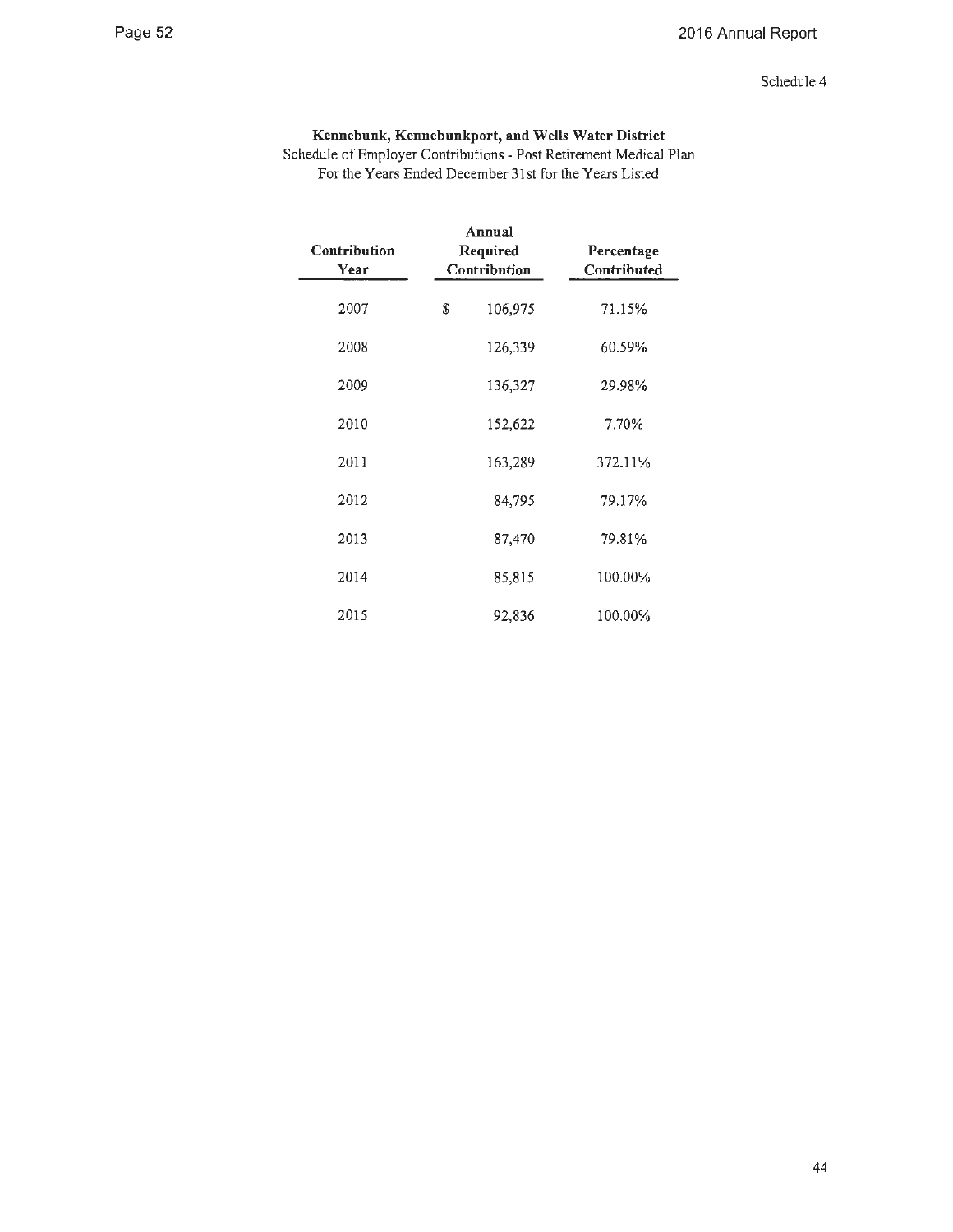**OTHER SUPPLEMENT ARY INFORMATION** 

 $\sim 80\%$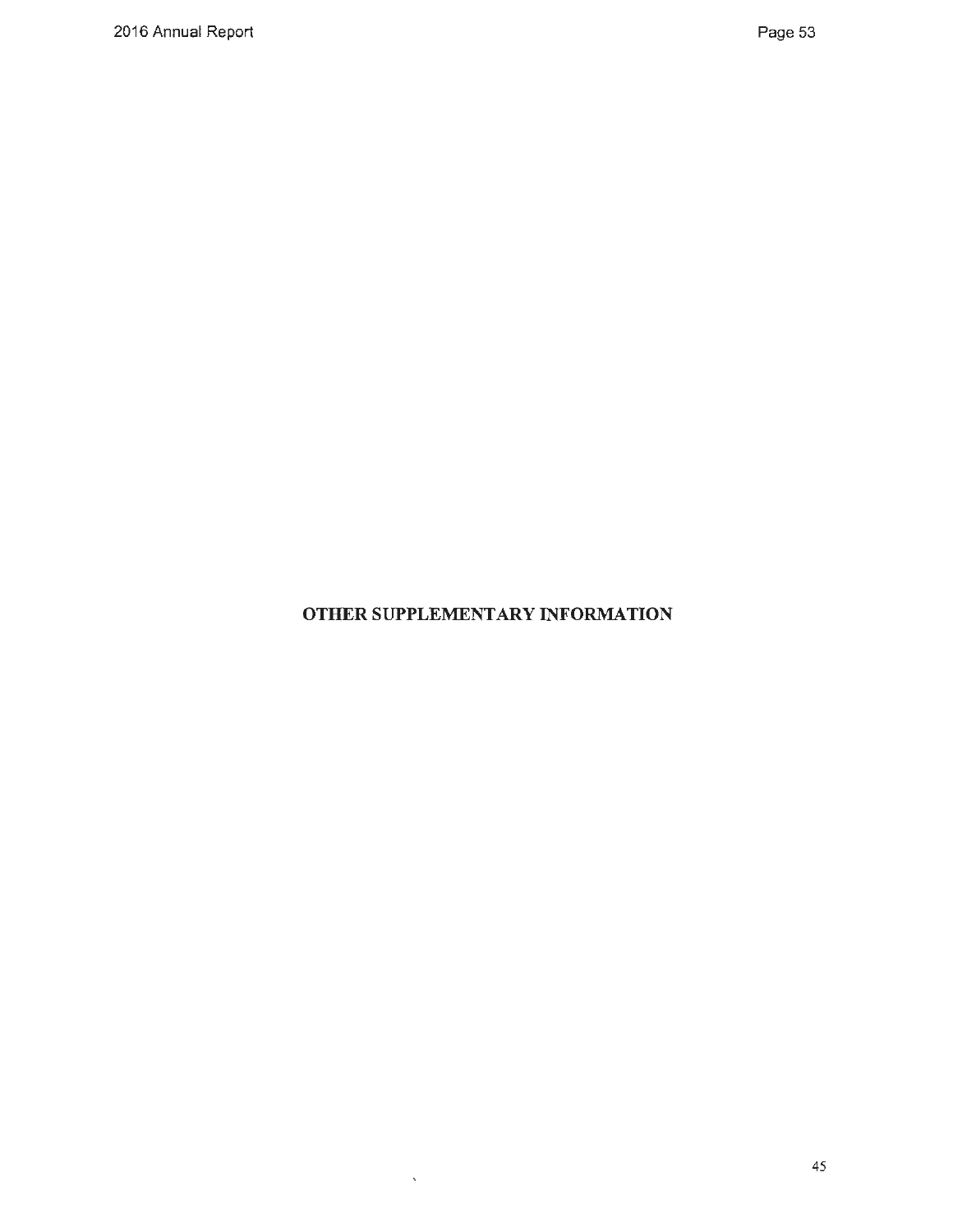Schedule of Changes in Net Position For the Year Ended December 31, 2016 (with comparative totals for the year ended December 31, 2015)

|                                                                                                   | 2016                                      |                                                              |                                                               |                                                                        |                                      |                                  |  |  |
|---------------------------------------------------------------------------------------------------|-------------------------------------------|--------------------------------------------------------------|---------------------------------------------------------------|------------------------------------------------------------------------|--------------------------------------|----------------------------------|--|--|
|                                                                                                   |                                           | Appropriated                                                 |                                                               | Unappropriated                                                         |                                      |                                  |  |  |
|                                                                                                   | Funded Debt<br>Retired Through<br>Surplus | Mortgage<br>Payment                                          | Water Supply<br>Protection Fund<br>and Restricted<br>Reserves | Contributions<br>in Aid of<br>Construction<br>(CIAC)<br>Unappropriated | Total                                | Total                            |  |  |
| <b>Beginning Balance</b>                                                                          | 17, 141, 853<br>S.                        | 1,495,000<br>S.                                              | 752,446<br>S                                                  | 11,563,052<br>5,079,077<br>\$<br>S.                                    | 36,031,428<br>\$                     | S<br>35,348,576                  |  |  |
| Net income before CIAC<br>Additions to CIAC<br>Amortization of CIAC<br>Use of restricted reserves |                                           | $\blacksquare$<br>$\blacksquare$<br>$\overline{\phantom{a}}$ | 1,710<br>(132,000)                                            | 1,188,573<br>1,136,845<br>(260,996)<br>132,000                         | 1,190,283<br>1,136,845<br>(260, 996) | 752,273<br>182,307<br>(251, 728) |  |  |
| Current year appropriation<br>Loan principal payments                                             | 653,581                                   | 15,000                                                       | 323,268                                                       | (323, 268)<br>÷<br>(668, 581)                                          |                                      |                                  |  |  |
| <b>Ending Balance</b>                                                                             | 17,795,434<br>æ.                          | 1,510,000                                                    | 945,424                                                       | 12,438,901<br>5,407,801                                                | 38,097,560                           | 36,031,428<br>S                  |  |  |

**Page 5**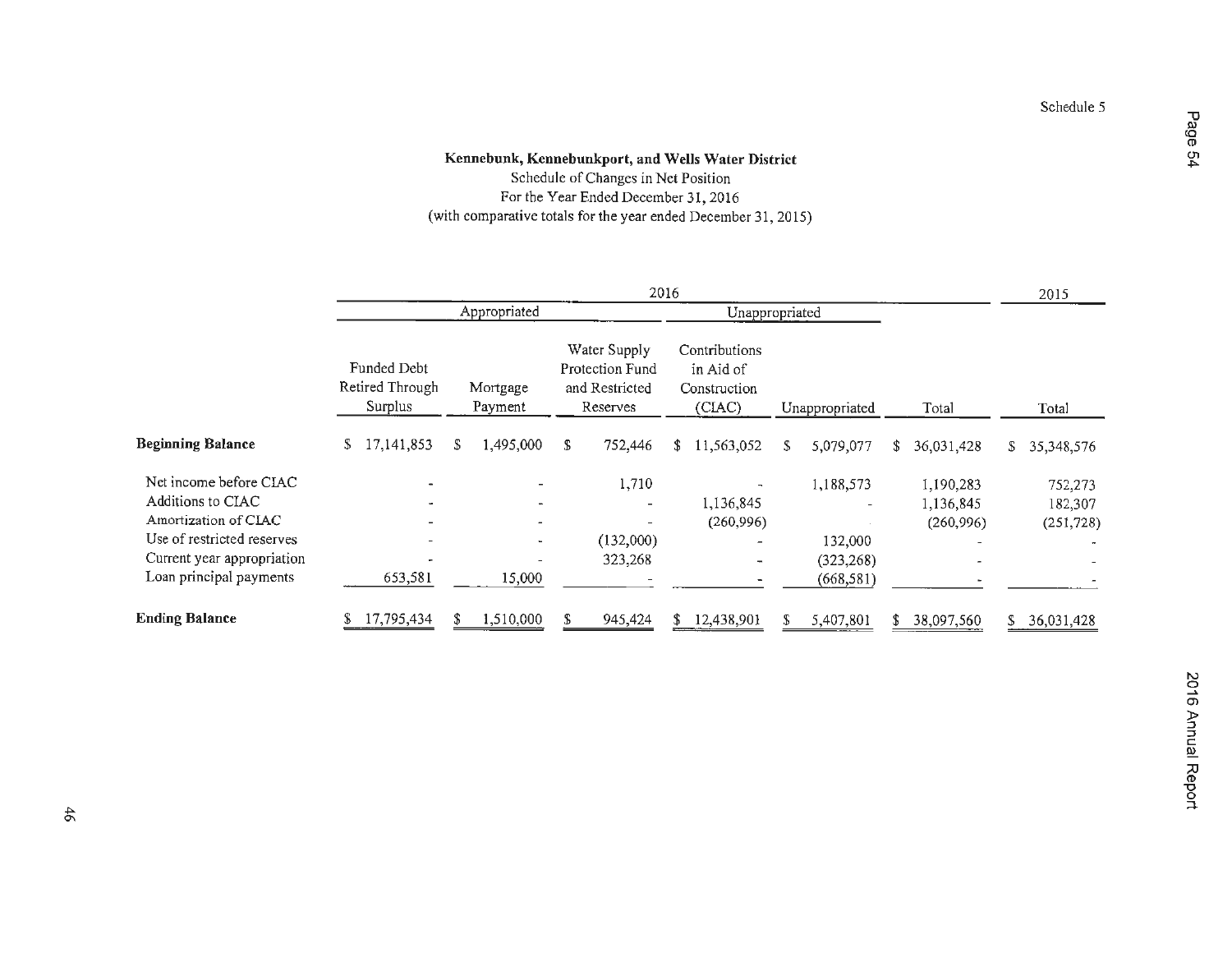### **Kennebunk, Kennebunkport, and Wells Water District**

Schedules of Operating Expenses

For the Years Ended December 31, 2016 and 2015

|                                       |   | 2016      | 2015          |
|---------------------------------------|---|-----------|---------------|
| <b>Source and Pumping Operations</b>  |   |           |               |
| Labor                                 | S | 130,510   | \$<br>135,161 |
| Officer                               |   | 9,616     | 9,788         |
| Pensions and benefits                 |   | 131,444   | 131,521       |
| Purchased water                       |   | 30,908    | 49,867        |
| Purchased power                       |   | 236,177   | 230,774       |
| Transportation expense                |   | (5, 155)  | (1, 426)      |
| Materials and supplies                |   | (41, 593) | (32,055)      |
| Contractual services                  |   | 35,534    | 34,685        |
| Equipment rental                      |   | 395       | 404           |
| Insurance - vehicles                  |   | 1,444     | 1,362         |
| Insurance - workers' compensation     |   | 1,768     | 2,186         |
| Total source and pumping operations   |   | 531,048   | 562,267       |
| <b>Source and Pumping Maintenance</b> |   |           |               |
| Labor                                 |   | 204,818   | 191,921       |
| Officer                               |   | 15,092    | 13,899        |
| Pensions and benefits                 |   | 206,284   | 186,753       |
| Materials and supplies                |   | 56,875    | 66,227        |
| Contractual services                  |   | 10,878    | 7,469         |
| Transportation expense                |   | (8,089)   | (2,025)       |
| Insurance - vehicles                  |   | 2,266     | 1,934         |
| Insurance - workers' compensation     |   | 2,774     | 3,104         |
| Total source and pumping maintenance  |   | 490,898   | 469,282       |
| <b>Water Treatment</b>                |   |           |               |
| Labor                                 |   | 207,154   | 204,758       |
| Officer                               |   | 15,264    | 14,829        |
| Pensions and benefits                 |   | 208,637   | 199,244       |
| Purchased power                       |   | 18,059    | 15,506        |
| Materials and supplies                |   | 30,962    | 31,236        |
| Chemicals                             |   | 141,495   | 174,269       |
| Contractual services                  |   | 41,260    | 25,002        |
| Transportation expense                |   | (8,182)   | (2,160)       |
| Insurance - vehicles                  |   | 2,292     | 2,063         |
| Insurance - workers' compensation     |   | 2,806     | 3,312         |
| Total water treatment                 |   | 659,747   | 668,059       |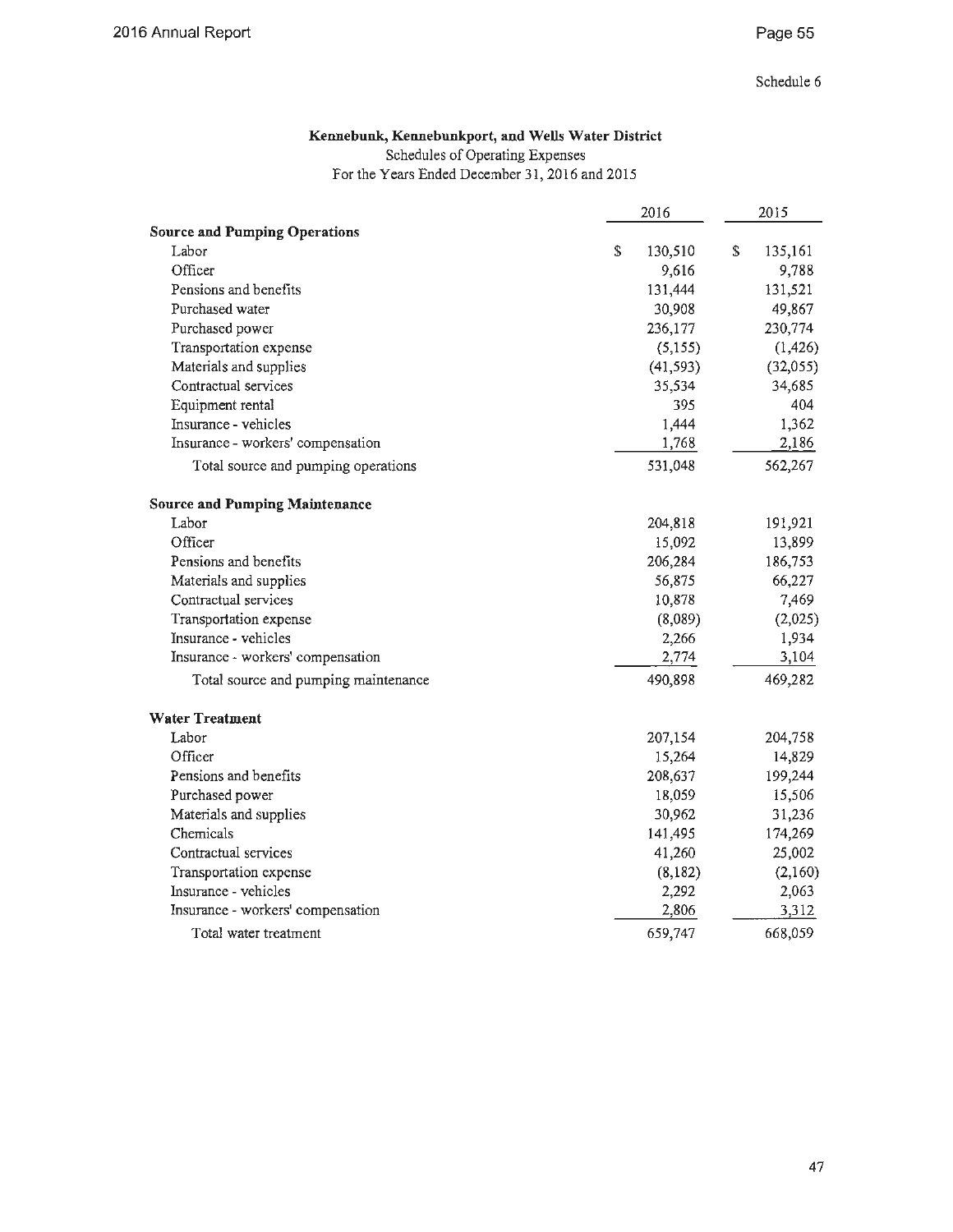$\hat{\mathcal{A}}$ 

### **Kennebunk, Kennebunkport, and Wells Water District**

Schedules of Operating Expenses

For the Years Ended December 31, 2016 and 2015

|                                                      | 2016          | 2015          |
|------------------------------------------------------|---------------|---------------|
| <b>Transportation and Distribution - Operations</b>  |               |               |
| Labor                                                | \$<br>429,803 | \$<br>441,117 |
| Officer                                              | 31,669        | 31,946        |
| Pensions and benefits                                | 432,879       | 429,238       |
| Purchased power                                      | 11,597        | 12,707        |
| Materials and supplies                               | 20,639        | 24,109        |
| Contractual services                                 | 3,256         | 5,001         |
| Transportation expense                               | (16, 975)     | (4,653)       |
| Insurance - vehicles                                 | 4,755         | 4,445         |
| Insurance - workers' compensation                    | 5,822         | 7,135         |
| Total transportation and distribution - operations   | 923,445       | 951,045       |
| <b>Transportation and Distribution - Maintenance</b> |               |               |
| Labor                                                | 183,754       | 197,195       |
| Officer                                              | 13,539        | 14,281        |
| Pensions and benefits                                | 185,069       | 191,885       |
| Materials and supplies                               | 111,879       | 102,424       |
| Contractual services                                 | 7,092         | 286,602       |
| Transportation expense                               | (7, 257)      | (2,080)       |
| Insurance - vehicles                                 | 2,033         | 1,987         |
| Insurance - workers' compensation                    | 2,489         | 3,189         |
| Total transportation and distribution - maintenance  | 498,598       | 795,483       |
| <b>Customer Accounts Expenses</b>                    |               |               |
| Labor                                                | 207,064       | 205,000       |
| Officers                                             | 37,350        | 37,682        |
| Pensions and benefits                                | 229,270       | 220,200       |
| Materials and supplies                               | 15,722        | 14,752        |
| Contractual services                                 | 159,727       | 170,187       |
| Transportation expense                               | (8,178)       | (2,163)       |
| Insurance - vehicles                                 | 2,291         | 2,066         |
| Insurance - workers' compensation                    | 3,083         | 3,660         |
| Bad debt expense                                     | 1,507         | 1,334         |
| Total customer accounts expenses                     | 647,836       | 652,718       |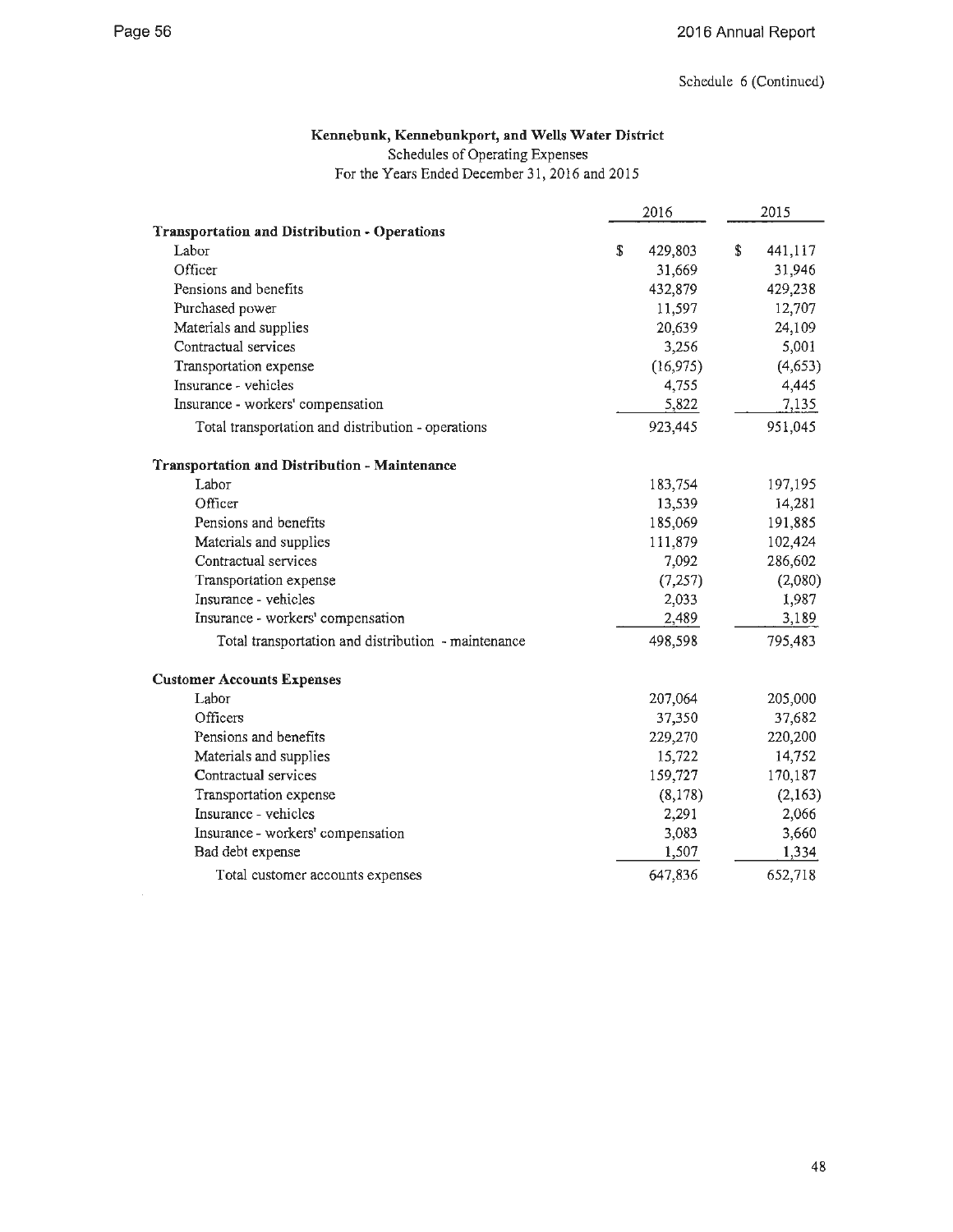$\hat{\mathcal{A}}$ 

### **Kennebunk, Kennebunkport, and Wells Water District**

Schedules of Operating Expenses

For the Years Ended December 31, 2016 and 2015

|                                               | 2016          |    | 2015      |  |
|-----------------------------------------------|---------------|----|-----------|--|
| <b>Administrative and General Expenses</b>    |               |    |           |  |
| Labor                                         | \$<br>259,813 | S. | 227,387   |  |
| Officers                                      | 165,498       |    | 151,214   |  |
| Pensions and benefits                         | 398,958       |    | 343,527   |  |
| Purchased power                               | 9,085         |    | 9,058     |  |
| Materials and supplies                        | 79,550        |    | 91,550    |  |
| Contractual services                          | 148,460       |    | 76,472    |  |
| Insurance - general liability                 | 48,611        |    | 47,692    |  |
| Transportation expense                        | (10,261)      |    | (2,399)   |  |
| Insurance - vehicles                          | 2,875         |    | 2,291     |  |
| Insurance - workers' compensation             | 5,365         |    | 5,710     |  |
| Miscellaneous expense                         | 33,694        |    | 32,349    |  |
| Total administrative and general expenses     | 1,141,648     |    | 984,851   |  |
| <b>Operating Expenses before Depreciation</b> | 4,893,220     |    | 5,083,705 |  |
| <b>Depreciation Expense</b>                   | 1,195,153     |    | 1,110,528 |  |
| <b>Total Operating Expenses</b>               | 6,088,373     | S  | 6,194,233 |  |

 $\bar{z}$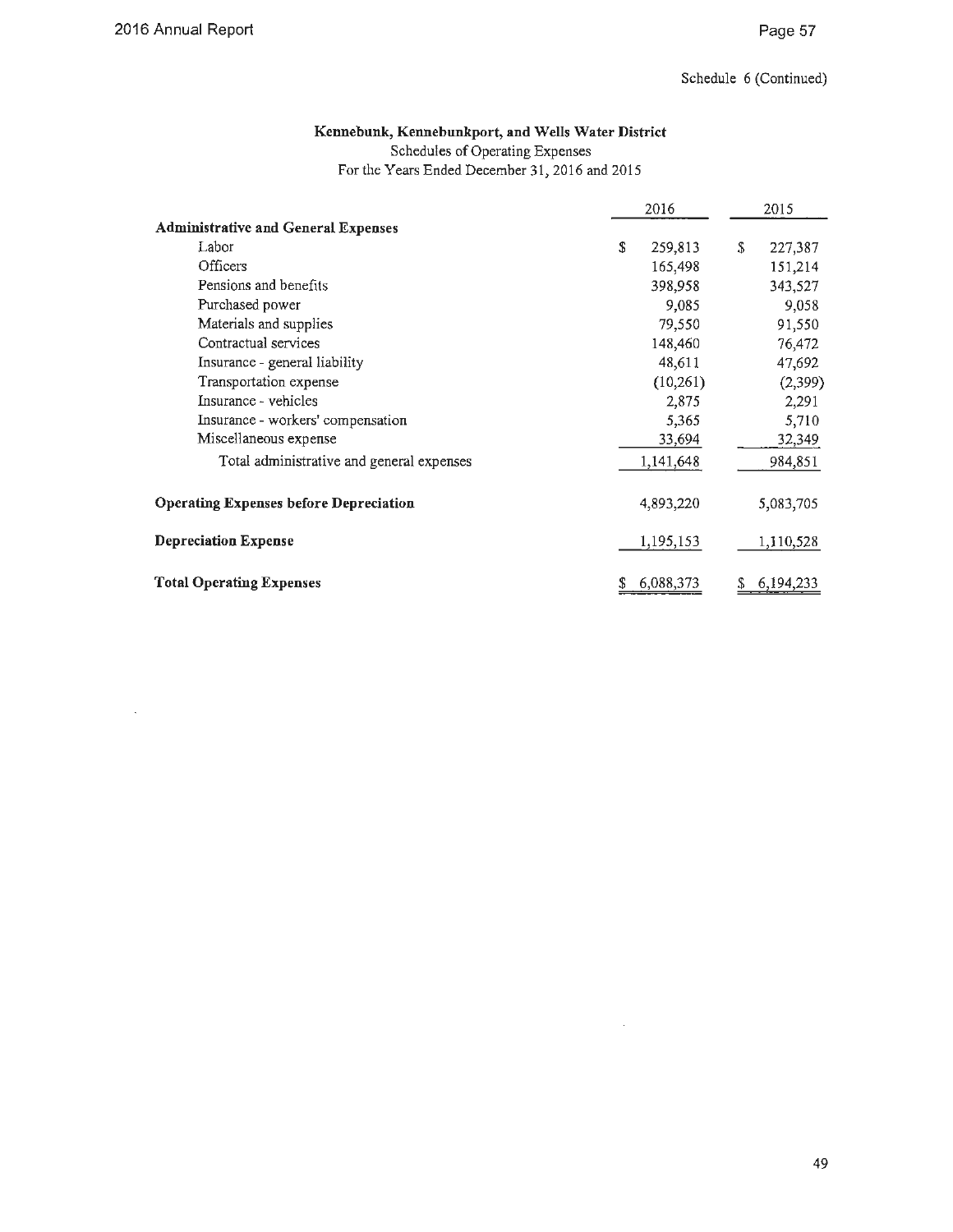### **2016 OPERATIONAL REPORT**

### **PERSONNEL**

### **Education:**

The District's employees attended several educational meetings and seminars covering many subjects that included:

| <b>Electrical Safety</b>                         | First Aid                               |
|--------------------------------------------------|-----------------------------------------|
| Bio-Augmentation                                 | Microsoft Excel                         |
| <b>Asset Management</b>                          | Workplace Safety                        |
| <b>Basic Blueprint Reading</b>                   | Sexual Harassment                       |
| <b>Trenchless Technologies</b>                   | Leadership on Lead                      |
| <b>Crane and Rigging Safety</b>                  | <b>Watershed Protection</b>             |
| <b>Cybersecurity Awareness</b>                   | <b>Forklift Safety Training</b>         |
| Safe Drinking Water Rules                        | <b>Work Zone Traffic Control</b>        |
| Writing and Grammar Workshop                     | Fire Safety and Extinguishers           |
| Planning to Meet Emerging Issues                 | <b>GIS Technology for Operators</b>     |
| <b>Water Operator Exam Preparatory</b>           | <b>Creative Leadership for Managers</b> |
| Fire Flows and Backflow Prevention               | Valve Operation and Maintenance         |
| Water Treatment, GIS & Asset Management          | Ladder, Scaffolding & Fall Protection   |
| Distribution System Fire Flow Requirements       | Water Microbiology & Bacteria Tests     |
| Regional Solutions for Tomorrow's Challenges     | Main Extension and Service Line Rule    |
| Quantifying and Managing Non-Revenue Water       | Social Media for Emergency Response     |
| Tank Replacement & Evaluating Storage Facilities |                                         |

### **SERVICES**

| New Installations | <b>Renewals</b> | <b>Total Active Services</b> |
|-------------------|-----------------|------------------------------|
| 60                | 69              | 11.423                       |

### **METERING**

### **Meters:**

| Number in service at beginning of year | 13,495 |
|----------------------------------------|--------|
| New installations                      | 166.   |
| Number in service at end of year       | 13,661 |

Meters serving seasonal customers are installed in the spring and after removal during the fall are tested then stored for the winter. Area plumbers, along with District personnel, set seasonal meters in a cooperative program which is not only beneficial to the District, but to the customer and the plumber as well. As a result of the cooperation received from the area plumbers, the success of the program has continued.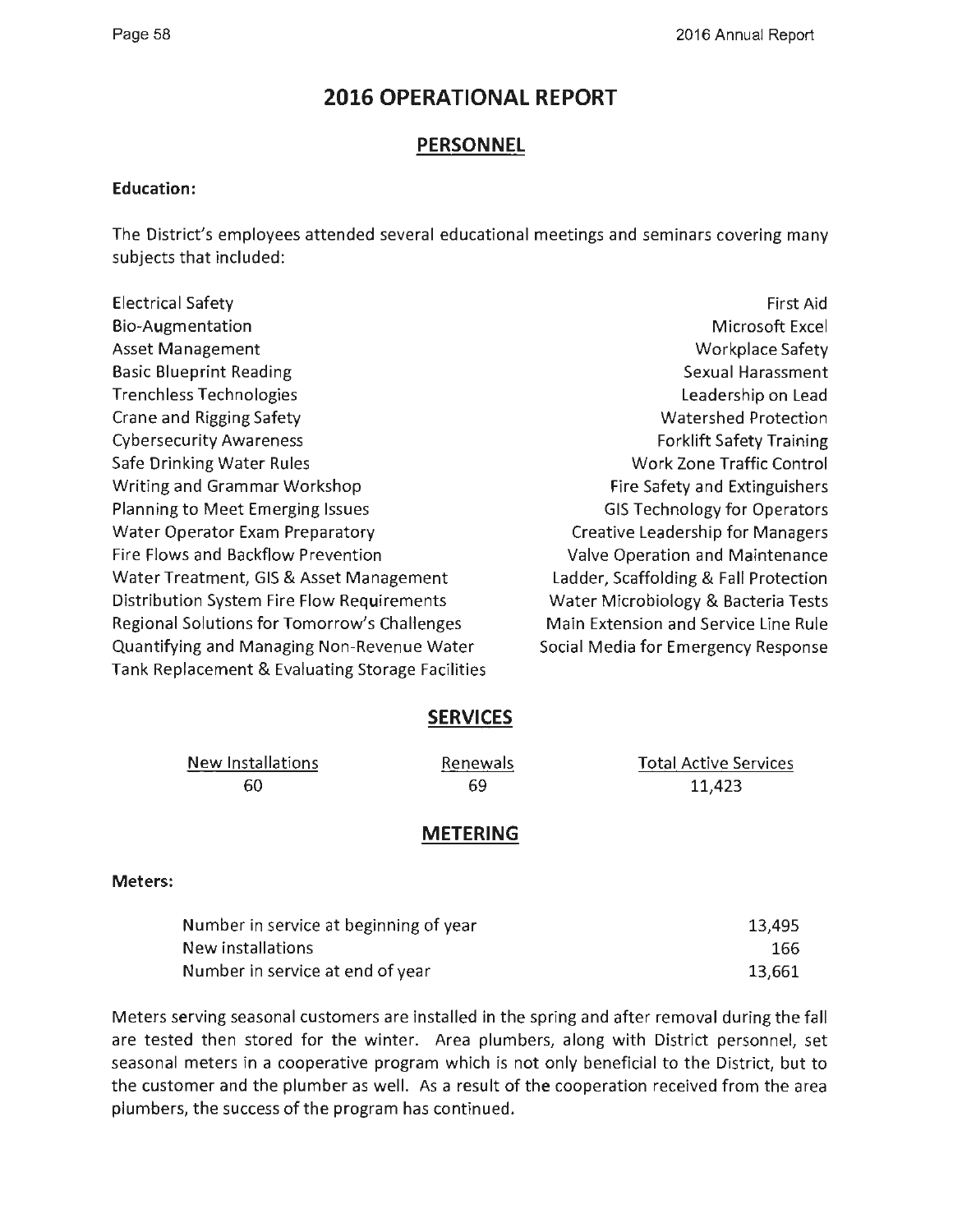### **MAINS**

## **DISTRIBUTION MAINS IN SERVICE (FEET)**

|                | <b>SIZE</b>                 | 2015      | <b>ADDED</b>   | <b>RETIRED</b> | 2016      |
|----------------|-----------------------------|-----------|----------------|----------------|-----------|
|                |                             |           |                |                |           |
| Deep           | 20"                         | 75,218    |                |                | 75,218    |
| Deep           | 16"                         | 111,732   | 234            |                | 111,966   |
| Deep           | 12"                         | 172,513   | 13,001         |                | 185,514   |
| Deep           | $10$ "                      | 108,984   | $\overline{2}$ | 2,623          | 106,363   |
| Deep           | $\mathbf{8}^{\mathrm{n}}$   | 324,618   | 6,854          | 546            | 330,926   |
| Deep           | 6"                          | 150,112   | 5              | 2,412          | 147,705   |
| Deep           | 4'                          | 20,020    |                | 803            | 19,217    |
| Surface        | 4"                          | 3,801     |                |                | 3,801     |
| Deep           | 3"                          | 11,134    |                |                | 11,134    |
| Surface        | 3"                          | 25,377    | 110            |                | 25,487    |
| Deep           | $2\frac{1}{2}$ "            | 279       |                |                | 279       |
| Surface        | $2\frac{1}{2}$              | 388       |                |                | 388       |
| Deep           | 2 <sup>n</sup>              | 57,985    | 187            | 128            | 58,044    |
| Surface        | 2 <sup>n</sup>              | 20,207    | 29             | 10             | 20,226    |
| Deep           | $1\frac{1}{2}$ "            | 918       |                |                | 918       |
| Surface        | $1\frac{1}{2}$              | 7,062     |                |                | 7,062     |
| Deep           | $1\frac{1}{4}$              | 3,188     |                |                | 3,188     |
| Surface        | $1\frac{1}{4}$              | 3,034     |                |                | 3,034     |
| Deep           | 1"                          | 10,299    |                |                | 10,299    |
| Surface        | 1"                          | 20,689    |                |                | 20,689    |
| Deep           | $\frac{3}{4}$ <sup>11</sup> | 2,856     |                |                | 2,856     |
| <b>Surface</b> | $\frac{3}{4}$ <sup>H</sup>  | 4,065     |                |                | 4,065     |
|                |                             | 1,134,479 | 20,422         | 6,522          | 1,148,379 |

### **GATE VALVES INSTALLED**

|  |  | $\frac{3}{4}$ " 1" 1'' 2" 4" 6" 8" 10" 12" 16" 20" |  |  |  |
|--|--|----------------------------------------------------|--|--|--|
|  |  |                                                    |  |  |  |
|  |  | $  -$ 5 1 1 22 1 14 1 $-$                          |  |  |  |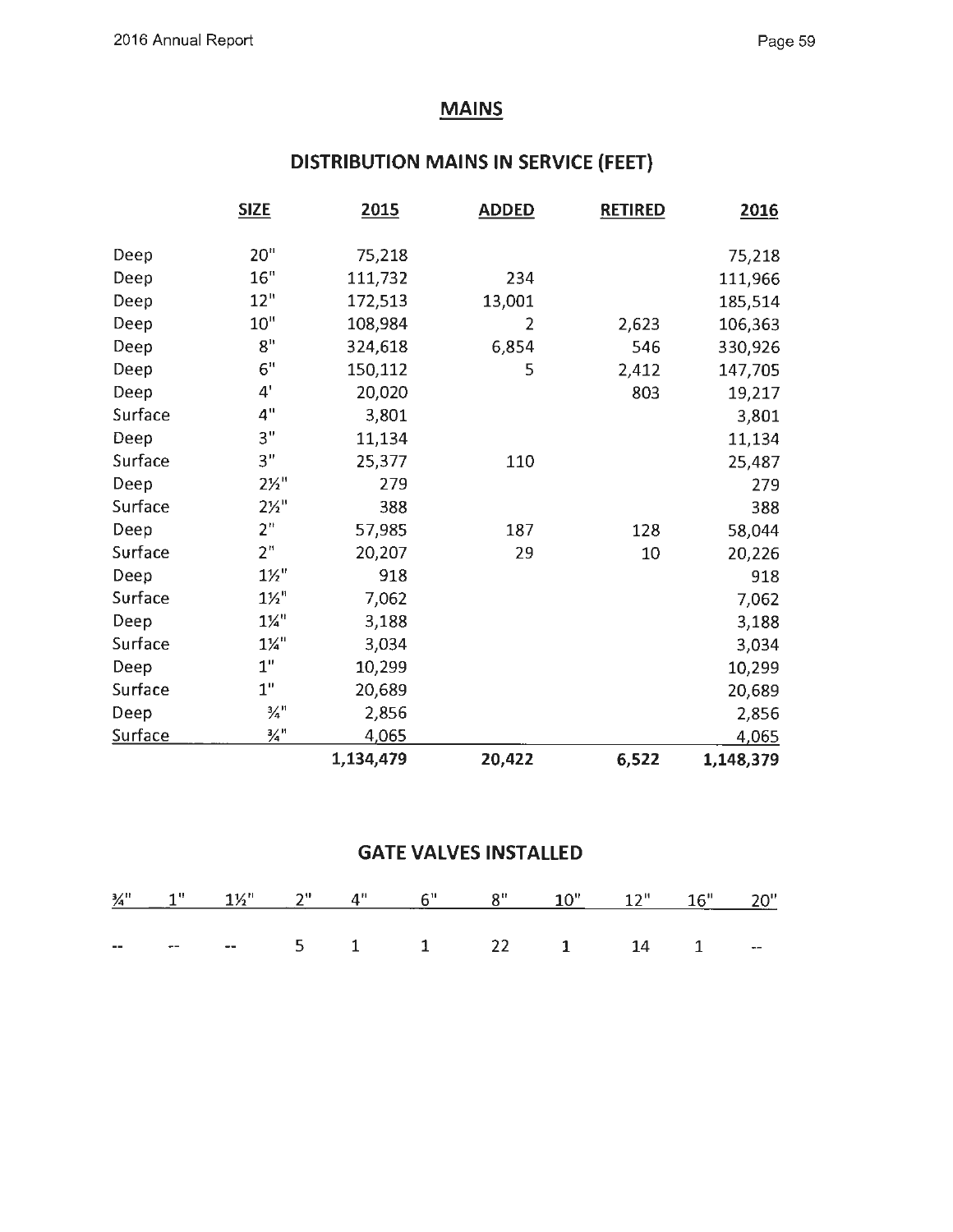### **2016 MAINS INSTALLED**

| <b>TOWN</b>          | <b>LOCATION</b>                                    | <b>SIZE</b>           | <b>MATERIAL</b>          | <b>LENGTH</b> | <b>REMARKS</b>        |  |
|----------------------|----------------------------------------------------|-----------------------|--------------------------|---------------|-----------------------|--|
| <b>Arundel</b>       | Arundel/Kennebunkport<br>Seasonal Cottage Preserve |                       |                          |               |                       |  |
|                      | Kenneth Roberts Way                                | 16''                  | D.I.                     | 234           | System Improvement    |  |
| <b>Kennebunk</b>     | Doanes Wharf Road                                  | 2 <sup>n</sup><br>8'' | <b>PVC</b><br><b>PVC</b> | 45'<br>280    | Main Relay            |  |
|                      | <b>Alfred Road</b>                                 | 12"                   | <b>PVC</b>               | 4,040'        | <b>Main Extension</b> |  |
|                      | <b>Holland Road</b>                                | 8''                   | <b>PVC</b>               | 70'           | Main Relay            |  |
|                      | <b>Thompson Road</b>                               | 12"                   | <b>PVC</b>               | 902'          | Main Extension        |  |
|                      | <b>Higgins Drive</b>                               | 12"                   | <b>PVC</b>               | 1,498"        | <b>Main Extension</b> |  |
|                      | <b>Beach Avenue</b>                                | 12"                   | <b>PVC</b>               | 1,137'        | Main Relay            |  |
|                      | Parsons Beach Road                                 | 2 <sup>n</sup><br>3"  | P.E.<br>P.E.             | 19'<br>110'   | Seasonal Main Relay   |  |
|                      | <b>Spring Street</b>                               | 2 <sup>n</sup><br>8"  | P.E.<br><b>PVC</b>       | 12'<br>195'   | System Improvement    |  |
|                      | <b>Salt Meadow Landing</b>                         | 8"<br>8''             | D.I.<br><b>PVC</b>       | 40'<br>660'   | <b>Main Extension</b> |  |
|                      | <b>Grove Street</b>                                | 8''                   | <b>PVC</b>               | 1,174'        | Main Relay            |  |
| <b>Kennebunkport</b> |                                                    |                       |                          |               |                       |  |
|                      | Ocean Avenue                                       | 12"<br>12"            | D.I.<br><b>PVC</b>       | 3'<br>532     | Main Relay            |  |
|                      | <b>Ebbs Cove</b>                                   | 8''                   | <b>PVC</b>               | 1,080'        | <b>Main Extension</b> |  |
|                      | Ocean Avenue                                       | 12"                   | <b>PVC</b>               | 2,600'        | <b>Main Extension</b> |  |
|                      | Windemere Place                                    | 8''                   | <b>PVC</b>               | 900'          | <b>Main Extension</b> |  |
|                      | Seaview Avenue                                     | 8''                   | <b>PVC</b>               | 850           | <b>Main Extension</b> |  |
| <b>Wells</b>         | Colby Lane                                         | 8 <sup>n</sup>        | <b>PVC</b>               | 250'          | <b>Main Extension</b> |  |
|                      | Millbrooke Farm Drive                              | 8"                    | <b>PVC</b>               | 666'          | Main Extension        |  |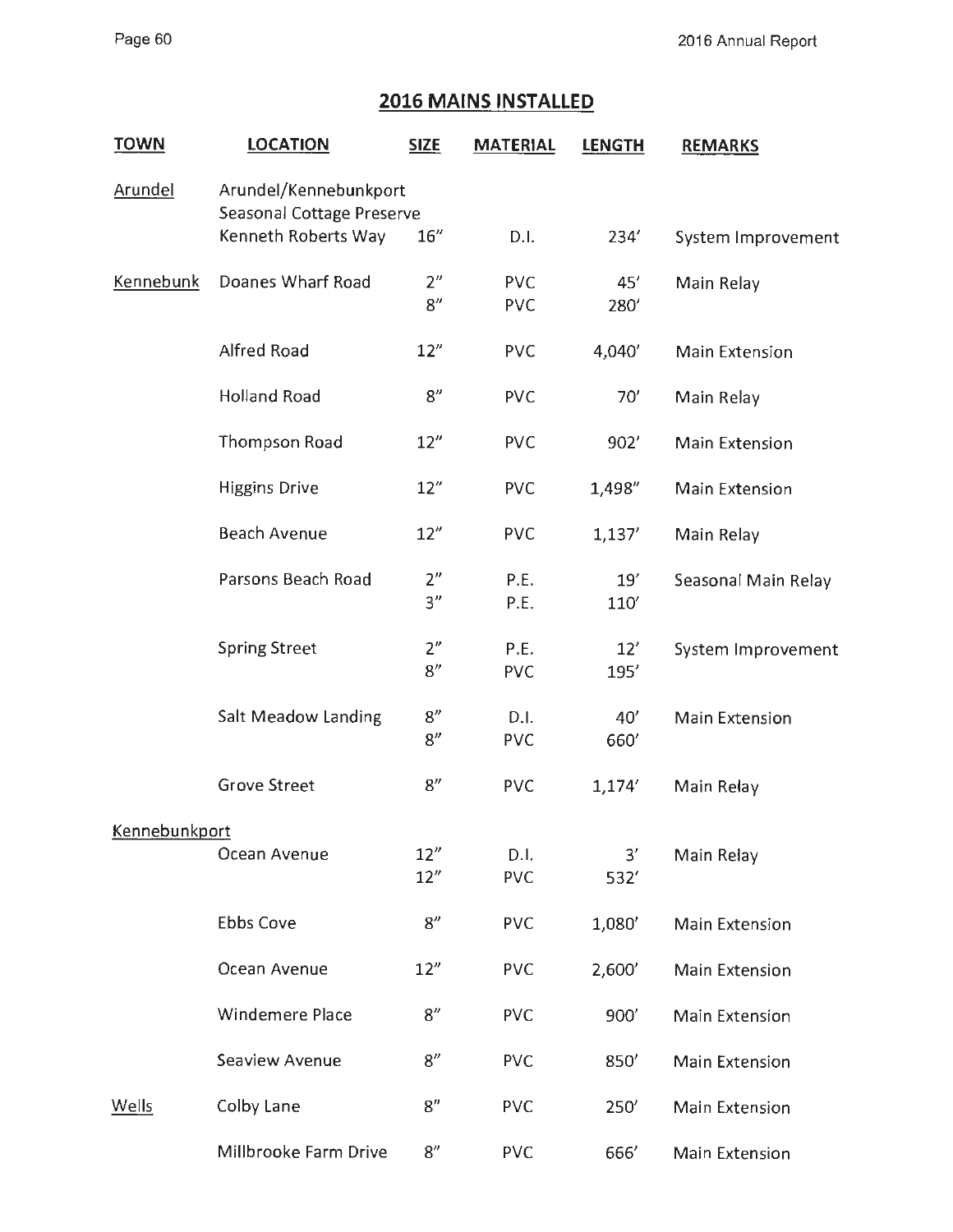### **2016 MAINS INSTALLED (cont.)**

| <b>TOWN</b> | <b>LOCATION</b>                 | <b>SIZE</b>    | <b>MATERIAL</b>    | <b>LENGTH</b>   | <b>REMARKS</b>        |
|-------------|---------------------------------|----------------|--------------------|-----------------|-----------------------|
| Ogunquit    | Juniper Lane                    | 2 <sup>n</sup> | CTS P.E.           | 10'             | Seasonal Main Relay   |
|             | <b>Shore Road</b>               | 12"            | D.I.               | 1,230'          | Main Relay            |
|             | Obeds Lane                      | 8"             | D.I.               | 28'             | Main Relay            |
|             | <b>Frazier Pasture Road</b>     | 6"<br>8"       | D.I.<br><b>PVC</b> | 5'<br>120'      | <b>Main Extension</b> |
|             | Route One @ School St.          | 2 <sup>n</sup> | P.E.               | 90'             | Main Relay            |
|             | Route One @<br>Agamenticus Road | 2 <sup>n</sup> | Copper             | 40'             | Main Relay            |
|             | <b>Beach Street</b>             | 8"<br>12''     | <b>PVC</b><br>D.I. | 161'<br>68'     | Main Relay            |
| Biddeford   | Mile Stretch Road               | 10''<br>12''   | D.I.<br><b>PVC</b> | 2'<br>991'      | Main Relay            |
|             | <b>Yates Street</b>             | 8"             | D.I.               | 11'             | Main Relay            |
|             | Ocean Avenue                    | 8''            | <b>PVC</b>         | 369'<br>20,422' | Main Relay            |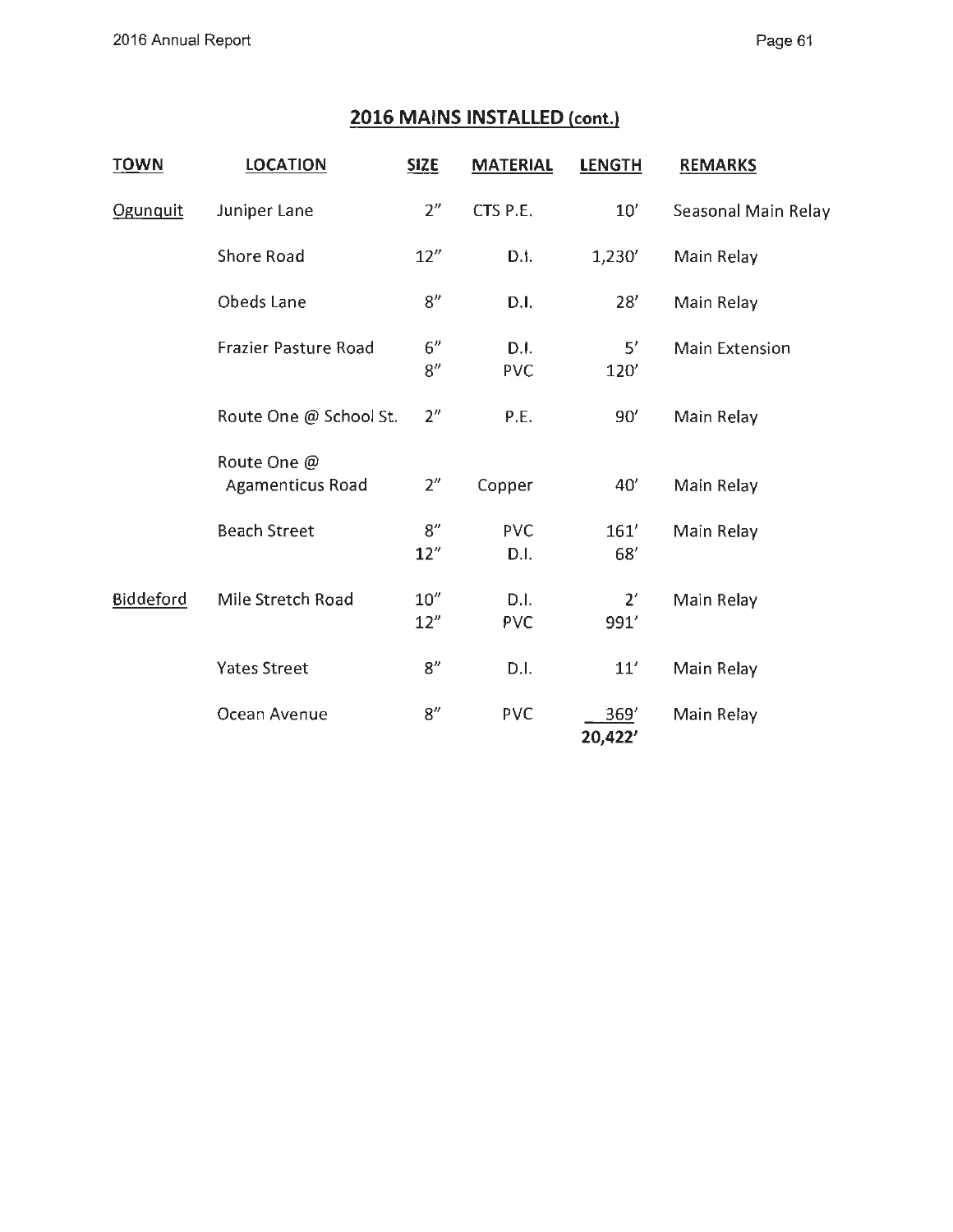### **HYDRANTS - 2016**

During 2016, 8 public and 16 private hydrants were installed, O public hydrants were abandoned and 1 private hydrant became public, making a total of 724 public and 279 private hydrants in the District's system.

**Installations** 

| <b>TOWN</b>   | NO.       | <b>OWNERSHIP</b> | <b>LOCATION</b>                      |
|---------------|-----------|------------------|--------------------------------------|
| Arundel       | #6-6      | Private          | Founders Way                         |
|               | #6-07     | Private          | Pepperell Way                        |
|               | $#6-5$    | Public           | 2493 Portland Road                   |
| Kennebunk     | #1-180    | Private          | Salt Meadow Landing                  |
|               | #1-181    | Private          | <b>Salt Meadow Landing</b>           |
|               | #1-179    | Private          | Hampton Inn, Freedom Way             |
|               | #1-182    | Private          | Kennebunk High School                |
|               | #1-183    | Private          | Kennebunk High School                |
|               | #1-184    | Public           | <b>Thompson Road</b>                 |
|               | #1-185    | Private          | <b>Higgins Drive</b>                 |
|               | #1-186    | Private          | <b>Higgins Drive</b>                 |
|               | #1-187    | Private          | <b>Higgins Drive</b>                 |
|               | #1-188    | Public           | 271 Alfred Road                      |
|               | #1-189    | Public           | 311 Alfred Road                      |
|               | #1-190    | Public           | 339 Alfred Road                      |
| Kennebunkport | $#2-33$   | Public           | 274 Ocean Avenue                     |
|               | #2-39     | Public           | 285 Ocean Avenue                     |
| Kennebunkport | $#2 - 46$ | Public           | Windemere Place                      |
|               | #2-71     | Private          | <b>Ebbs Cove Subdivision</b>         |
| Wells         | #4-101    | Private          | Millbrooke Farm Drive                |
|               | #4-97     | Private          | Avita of Wells                       |
|               | #4-98     | Private          | Avita of Wells                       |
|               | #4-100    | Private          | Connor Lane                          |
|               | #4-99     | Private          | <b>York County Community College</b> |

### **Replacements**

| <b>TOWN</b>      | NO.       | <b>OWNERSHIP</b> | <b>LOCATION</b>              |
|------------------|-----------|------------------|------------------------------|
| <b>Biddeford</b> | $#3-21$   | Public           | 130 Mile Stretch Road        |
|                  | #3-24     | Public           | 38 Lester B. Orcutt Blvd.    |
| Kennebunk        | #1-85.1   | Private          | Kennebunk High School        |
|                  | #1-65     | Public           | <b>Grove Street</b>          |
| Kennebunkport    | #2-30     | Public           | 25 School Street             |
|                  | $#2 - 54$ | Public           | Summit Avenue @ Ocean Avenue |
| Ogunquit         | #5-32     | Public           | 140 Stearns Road             |
|                  | $#5 - 23$ | Public           | 204 Shore Road               |
|                  | $#5-22$   | Public           | 50 Shore Road                |
|                  | #5-34     | Public           | <b>Frazier Pasture Road</b>  |
| Wells            | #4-25.1   | Public           | 40 Edgewood Road             |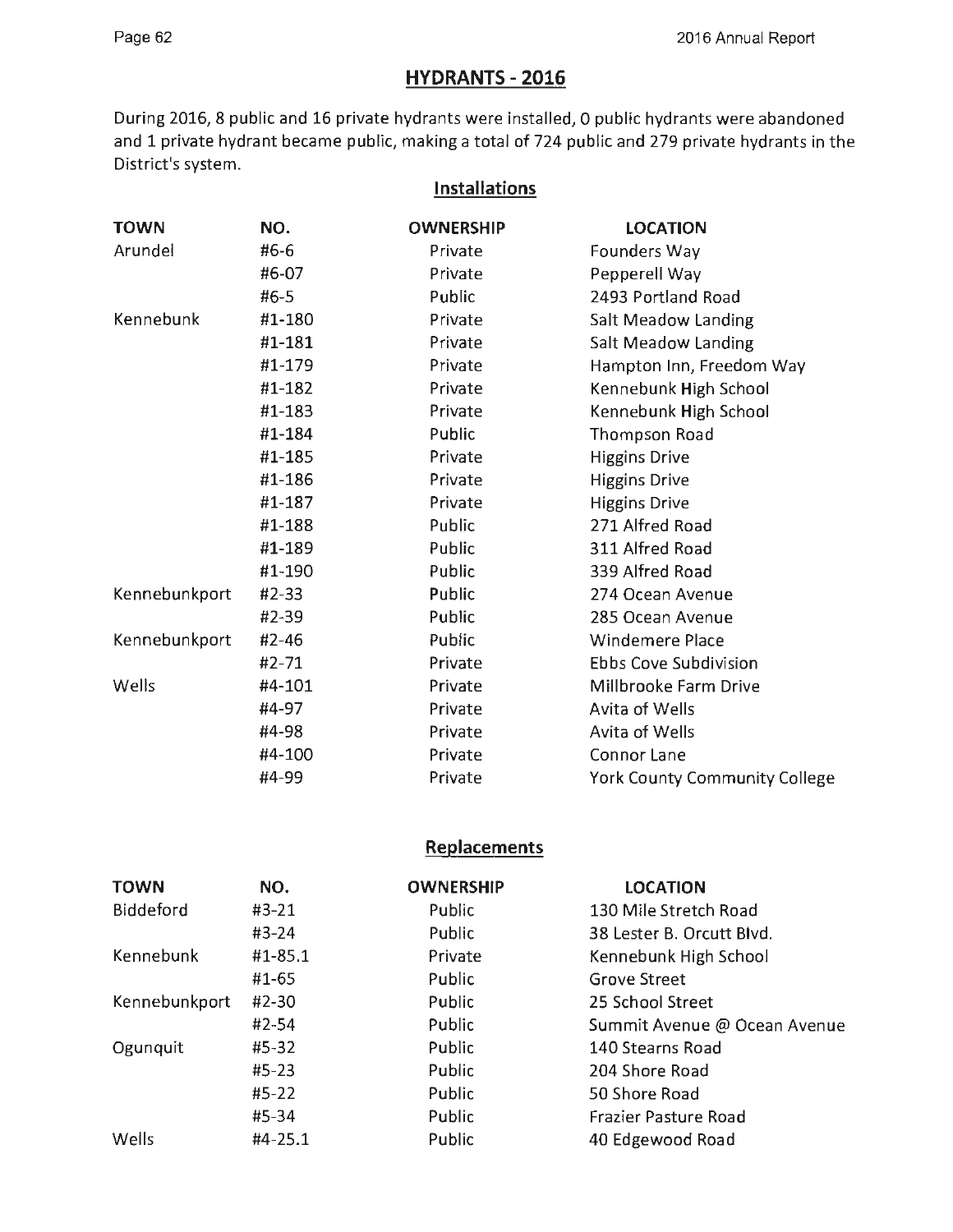### **Abandoned**

| <b>TOWN</b> | NO.     | <b>OWNERSHIP</b>                          | <b>LOCATION</b>       |
|-------------|---------|-------------------------------------------|-----------------------|
|             |         |                                           |                       |
|             |         | <b>Transferred from Private to Public</b> |                       |
| <b>TOWN</b> | NO.     | <b>OWNERSHIP</b>                          | <b>LOCATION</b>       |
| Ogunquit    | #5054.2 | Public                                    | <b>Woodland Hills</b> |